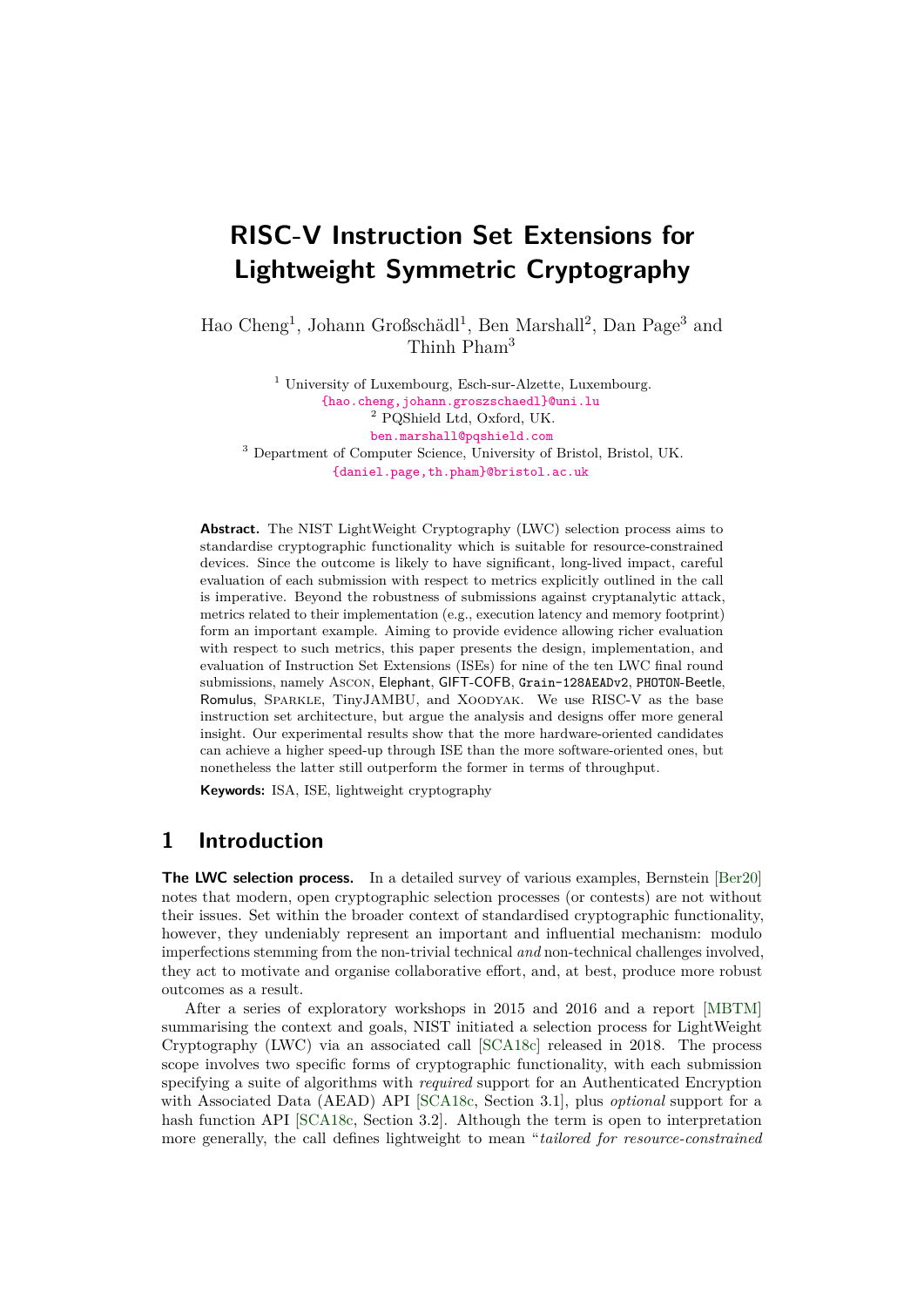*devices*" [\[SCA18c,](#page-24-0) Section 1]. This implies said algorithms should, e.g., be 1) efficient on constrained hardware and software platforms (versus existing standards), 2) efficient for short messages, and 3) amenable to countermeasures against implementation attacks.

The 56 round 1 submissions accepted were reduced to 32 round 2 submissions in 2019 [\[TMcc](#page-24-1)<sup>+</sup>], and then again to 10 round 3 or final round submissions in 2021 [\[TMC](#page-24-2)<sup>+</sup>]. The (ongoing) final round is expected to last approximately 12 months, implying a conclusion to the process in 2022. Beyond application of the minimum acceptability requirements [\[SCA18c,](#page-24-0) Section 3], a range of factors mean that objective comparison between and then selection of submissions in each round, the final round perhaps most importantly, is a significant challenge. First, even in the final around, there are a large number of submissions and variants thereof. Second, there are a large number of relevant implementation technologies: these include hardware-oriented (e.g., FPGA, ASIC) and software-oriented (e.g., micro-controller) instances. Third, there are a large number of relevant evaluation criteria [\[SCA18c,](#page-24-0) Section 4]: focusing on implementation-related examples, and so ignoring the complex, stand-alone challenge of cryptanalytic evaluation, these span at least cost [\[SCA18c,](#page-24-0) Section 4.3] (e.g., area and/or memory footprint), efficiency [\[SCA18c,](#page-24-0) Section 4.3] (e.g., latency, throughput), and resilience to implementation (e.g., side-channel and fault) attack [\[SCA18c,](#page-24-0) Section 4.2]. The product of these and other factors demands significant effort be invested, in part due to the design space of implementation techniques (spanning representation of data, and computation with it) and technologies which must be explored.

**ISE-supported software implementation.** Within the design space of implementation techniques, Instruction Set Extensions (ISEs) attempt to add domain-specific support (e.g., state, instructions) to an otherwise general-purpose base Instruction Set Architecture (ISA). Although applicable to many domains, the study of cryptographic ISEs [\[BGM09,](#page-21-1) [HV11,](#page-23-1) [RI16\]](#page-23-2) spans at least a 25 year period; work by Nahum et al. [\[NOOS95\]](#page-23-3) is among the first identifiable instances.

As a fundamental and long-lived computer systems interface, the design and extension of an ISA demands careful consideration (cf. [\[Gue09,](#page-23-4) Section 4]) and must deliver quantified improvement for the workload of interest to be viable. ISEs often *are* viable, however, because, for example, they represent a hybrid between use of hardware or software alone. This is particularly true with respect to the constrained platforms and evaluation metrics of relevance to the LWC selection process: a well designed ISE *can* result in lower footprint and latency than a software-only implementation, *and* greater flexible and efficiency (with respect to improvement per additional logic gate) than a hardware-only implementation.

ISEs were not (explicitly) considered *during* the AES selection process, but, *after* it concluded in 2002, were added to almost every major ISA; at the time of writing, these include (at least) x86 [\[SCA18a,](#page-24-3) Section 12.13] (see also [\[Gue09,](#page-23-4) [DGvK19\]](#page-22-0)), POWER [\[SCA18b,](#page-24-4) Section 6.11.1], ARMv8-A [\[SCA20,](#page-24-5) Section A2.3], SPARC [\[SCA16,](#page-24-6) Sections 7.3+7.4], and RISC-V [\[SCA22,](#page-24-7) Sections  $2.4+2.5$ ] (see also [\[MNP](#page-23-5)<sup>+</sup>21]). Using this fact as motivation, we argue that considering ISEs during the LWC selection process is important because doing so offers 1) improved understanding and concrete evidence which can inform the LWC process itself, and 2) preparatory analysis which can inform ISA designers seeking to support the LWC process outcome.

**Organisation.** The paper is organised as follows. In Section [2](#page-2-0) we present various background information, including work related to subsequent sections. In Section [3](#page-3-0) we analyse 9 of the 10 LWC final round submissions, and produce associated ISE designs based on use of RISC-V as the base ISA. More specifically, we consider ISEs for RV32GC. Then, in Section [4](#page-15-0) and Section [5](#page-17-0) respectively, we discuss the implementation and evaluation of those designs based on instances of the RISC-V compliant Rocket [\[AAB](#page-20-0)<sup>+</sup>16] core. In doing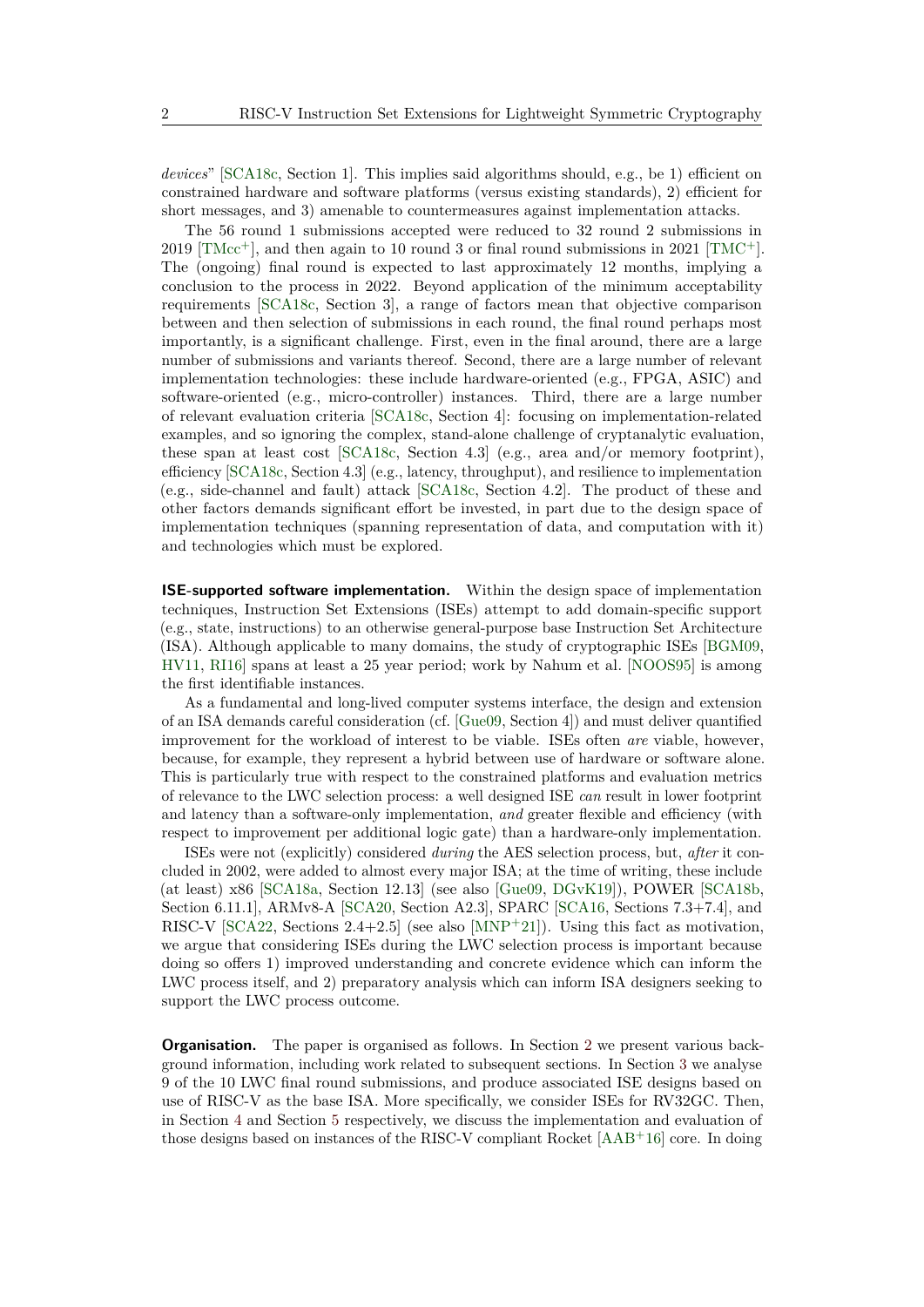so, we introduce several implementation techniques of stand-alone value. For example, we show how to optimise bit-sliced implementation of GIFT-128 (for GIFT-COFB) using bit-manipulation instructions, rendering it more efficient than a fix-slicing alternative. Note that all material associated with the paper, e.g., source code relating to both hardware and software implementations, is available<sup>[1](#page-2-1)</sup> under an open source license.

**Scope.** In part to cope with the large design space considered, and thus engineering effort required, we fix the scope of our work in the following ways:

- 1. For each submission, we only consider the primary algorithm; each such algorithm is based on a "building block" component or kernel. We only consider ISEs for those kernels, and, moreover, partial implementation of them where appropriate. Romulus is based on the Skinny-128-384+ kernel, for example, but only uses it to encrypt data; we do not consider support for decryption, therefore, although it would clearly be possible to do so *if* it were more generally useful.
- 2. We do not consider ISAP: the kernel used (namely the Ascon-*p* permutation) is already catered for by consideration of other algorithms (namely Ascon).
- 3. We do not consider the hash function API: focusing on the the AEAD API alone seems sufficient, because, for each submission, use of the same kernel is evident across the algorithms which support both APIs.
- 4. We only consider a 32-bit base ISA (and also ISEs for it therefore). Although consideration of a wider set of base ISAs is more generally useful, we rationalise this decision by noting it aligns with the (implied) scope of the LWC process: the NIST call outlines a requirement to consider "8*-bit,* 16*-bit and* 32*-bit microcontroller architectures*" [\[SCA18c,](#page-24-0) Section 3.4], for example, meaning a 64-bit base ISA is deemed out of scope.
- 5. We do not consider support in the base ISA nor ISEs for countermeasures against implementation attack.

## <span id="page-2-0"></span>**2 Background**

**RISC-V.** RISC-V (see, e.g., [\[Wat16\]](#page-24-8)) is an open ISA specification. It adopts *strongly* RISC-oriented design principles (so is similar to MIPS) and can be implemented, modified, or extended by anyone with neither licence nor royalty requirements (so is dissimilar to MIPS, ARM, and x86). A central tenet of the ISA is modularity: a general-purpose base ISA can be augmented with a set of special-purpose, standard or non-standard (i.e., custom) extensions. As a result of these features, coupled with the surrounding community and availability of supporting infrastructure such as compilation tool-chains, a range of (typically open-source) RISC-V implementations exist.

In line with our scope, we focus on the 32-bit [\[SCA19,](#page-24-9) Chapter 2] RV32GC integer base ISA; the implied set of extensions therefore includes M (multiplication) [\[SCA19,](#page-24-9) Chapter 7], A (atomic) [\[SCA19,](#page-24-9) Chapter 8], F (single-precision floating-point) [\[SCA19,](#page-24-9) Chapter 11], D (double-precision floating-point) [\[SCA19,](#page-24-9) Chapter 12], and C (compressed) [\[SCA19,](#page-24-9) Chapter 16]. Given the context, we supplement this set by assuming Zbkb (a subset of K for bit manipulation instructions) [\[SCA22,](#page-24-7) Section 2.1] and Zbkx (a subset of K for crossbar permutation instructions) [\[SCA22,](#page-24-7) Section 2.2] *also* form part of the base ISA we then extend with LWC-specific ISEs.

**Notation.** Let  $x_{(b)}$  denote an  $x$  expressed in radix- or base-*b*; the base may be omitted, in which case it is safe to assume  $b = 10$ . Let  $\text{MEM}[i]$ <sup>b</sup> denote a *b*-byte access to some byte-addressable memory, using the address  $i$ ; note that where  $b = 1$ , the access granularity

<span id="page-2-1"></span><sup>1</sup>See <https://github.com/scarv/lwise>.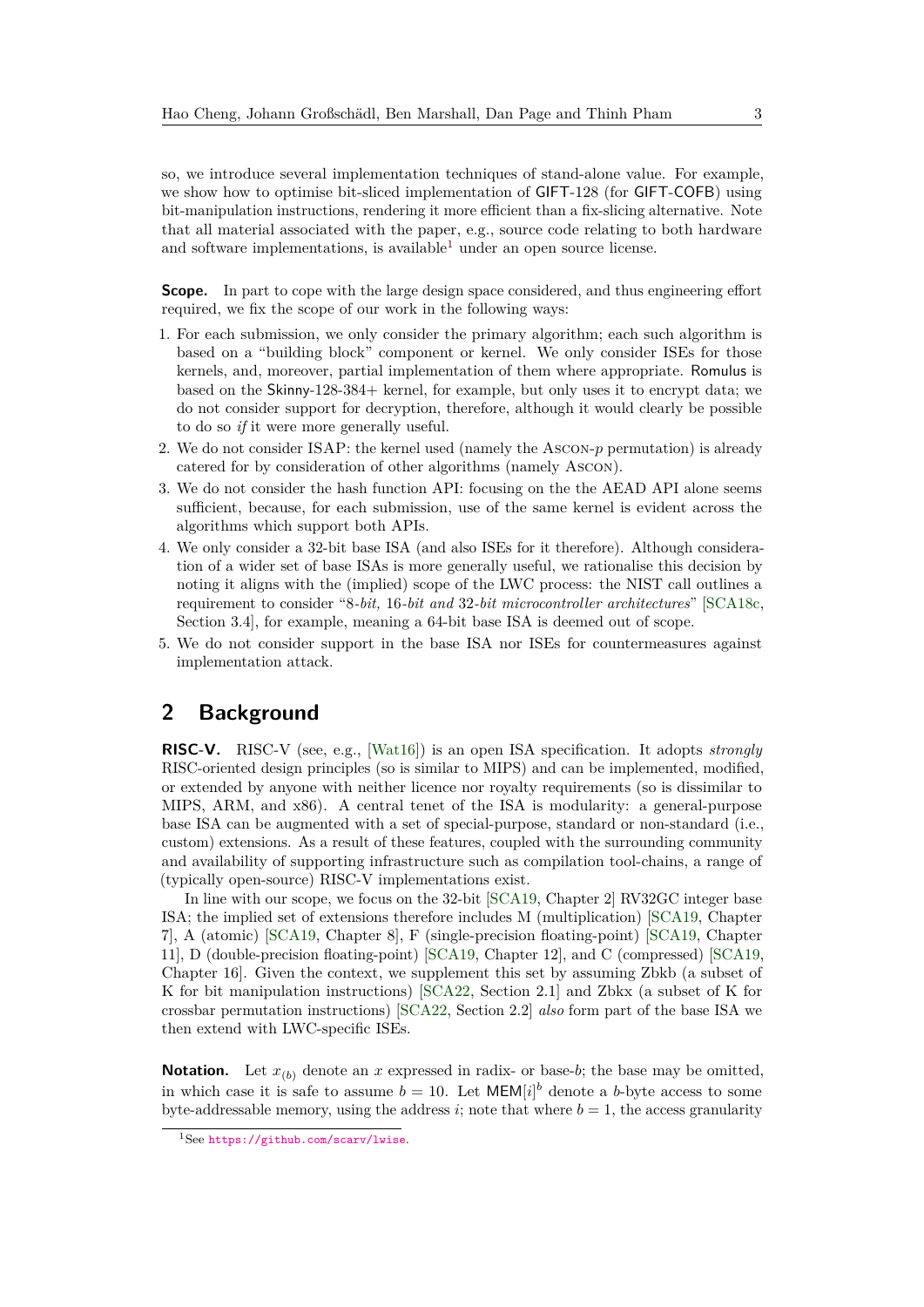may be omitted. Let  $\mathsf{GPR}[i]$ , for  $0 \leq i < 32$ , denote the *i*-th entry of the general-purpose register file. Note that GPR[0] is fixed to 0, in the sense reads from it always yields 0 and writes to it are ignored. Let  $x \ll y$  and  $x \ll y$  (resp.  $x \gg y$  and  $x \gg y$ ) denote left-shift and left-rotate (resp. right-shift and right-rotate) of *x* by *y* bits respectively. Let  $x \parallel y$  denote concatenation of *x* and *y*, and  $x_{h...l}$  denote extraction of bits *h* (the high, or more-significant index) through *l* (the low, or less-significant index) inclusive from some *x*.

RISC-V uses XLEN to denote the word size. We adopt same approach, meaning  $XLEN = 32$  because the context is RV32GC. The design process for a given algorithm *potentially* yields multiple ISE variants. To ensure clarity, let  $\mathcal{V}_i^{\text{XLEN}}$  denote some *i*-th ISE variant which extends the base ISA associated with the stated XLEN; *⋆* can act as a wildcard for the variant index. For example,  $\mathcal{V}_0^{32}$  and  $\mathcal{V}_1^{32}$  would denote the 0-th and 1-st ISE variants for RV32GC, and  $\mathcal{V}_{\star}^{32}$  would denote all variants for RV32GC.

**Related work.** Steinegger and Primas [\[SP21\]](#page-24-10) describe an ISE for RV32 to support Ascon-*p*, implementing and evaluating it using the RI5CY core. Their ISE includes one instruction, which essentially supports computation of an entire Ascon-*p* round in hardware. Implementation therefore demands tight integration with the core (e.g., using 10 hard-coded general-purpose registers to store the state), which, although delivering performance, arguably renders it more akin to a co-processor than traditional ISE.

Altınay and Örs [\[AO21\]](#page-20-1) describe an ISE for RV32 to support Ascon-*p*, implementing and evaluating it using the spike instruction set simulator. Their ISE includes two instructions. First, they support general-purpose rotation; similar instructions are now available via the standard B (bit manipulation) [\[SCA21,](#page-24-11) Section 1.3] and K (cryptography) [\[SCA22,](#page-24-7) Section 2.1] extensions. Second, they support special-purpose computation of the S-box. Their instruction for doing so is CISC-like, in the sense it operates on data resident in memory: using an input register address *rs*1, it loads five 32-bit inputs  $x_i \leftarrow \text{MEM}[GPR[rs_1] + 4 \cdot i]^4$ , applies the S-box to produce outputs  $r_i$  from the inputs  $x_i$ , then stores five 32-bit outputs  $MEM[GPR[rs_1] + 4 \cdot i]^4 \leftarrow r_i$ , where  $0 \le i < 5$  throughout.

Tehrani et al. [\[TGSMD20\]](#page-24-12) describe an ISE for RV32 to support a range of lightweight, 64-bit block ciphers including GIFT-64-128 and Skinny-64-128, implementing and evaluating it using the VexRiscv core. First, they support computation of the substitution layer using a general-purpose instruction for nibble-wise table look-up; doing so is achieved by capturing the table (i.e., S-box) in 3 CSRs, and then applying it nibble-wise to a 32-bit input word supplied in GPR[*rs*1]. Second, they support computation of the permutation layer. For GIFT-64-128 this takes the form of a special-purpose instruction, whereas for Skinny-64-128, a general-purpose instruction for nibble-wise matrix-vector multiplication is used; doing so is achieved by capturing a (constant) matrix in 8 CSRs, then applying it to a 64-bit input vector supplied in GPR[*rs*1] and GPR[*rs*2] (with two instructions required to compute the most- and least-significant 32-bit half of the result). Note that this ISE cannot be used for either GIFT-128-128 or Skinny-128-384+, due to, e.g., the diffing substitution and permutation layers used (stemming from the different block size, per [\[BPP](#page-22-1)<sup>+</sup>17, Section 2] and  $[BJK^+16, Section 2]$  $[BJK^+16, Section 2]$ .

### <span id="page-3-0"></span>**3 Design**

NIST are careful to use "*algorithm(s)*" throughout [\[SCA18c,](#page-24-0) Section 5], presumably to at least allow selection of a suite of rather than a single algorithm. Although one could conclude that multi-algorithm ISEs, i.e., ISEs which support more than one algorithm, are attractive therefore, focusing on them is arguably premature until the outcome is clear.

In this section, we therefore adopt a 2-step design process. First, we focus on independently developing an ISE design(s) for each algorithm: each of the following subsections acts to summarise such a design at a high level, with any lower-level technical detail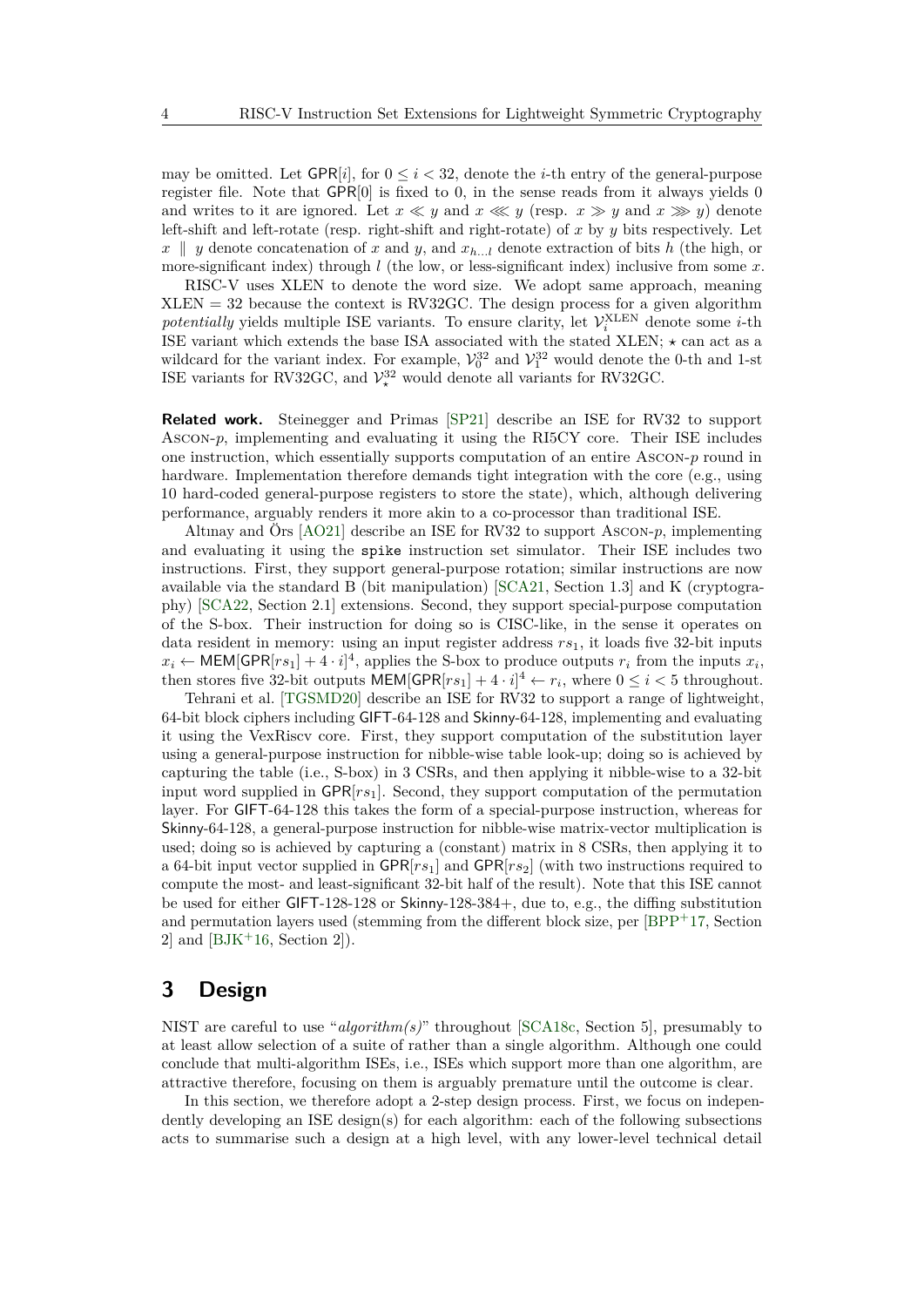(e.g., instruction encoding, semantics, etc.) deferred to an associated appendix. We use a uniform structure in each such subsection by presenting 1) an overview of the submission, 2) an overview of the kernel within said submission that we focus on, 3) implementation options (including related work, e.g., implementation results), then, finally, 4) a description of the ISE design. Second, and based on the above, Section [3.11](#page-12-0) concludes with a broader discussion of opportunities relating to design of ISAs, ISEs, and the algorithms themselves; by taking a broader perspective, this second step therefore highlights if and where multi-algorithm ISEs can be extracted from the single-algorithm ISE designs.

### <span id="page-4-1"></span>**3.1 Constraints**

In their study of support for AES in RISC-V, Marshall et al.  $[MNP<sup>+</sup>21$  $[MNP<sup>+</sup>21$ , Section 3] codify a set of ISE requirements to guide their subsequent design process. We adopt the same requirements, which, for completeness, we reproduce here (numbered to match):

**Requirement 2.** The ISE must align with the wider RISC-V design principles. This means it should favour simple building-block operations, and use instruction encodings with at most 2 source register addresses and 1 destination register address.

**Requirement 3.** The ISE must use the RISC-V general-purpose scalar register file to store operands.

**Requirement 4.** The ISE must not introduce special-purpose architectural state, nor rely on special-purpose micro-architectural state.

On one hand, we recognise that adopting these constraints means potential ISE designs might be ignored; this fact potentially renders our results sub-optimal, at least versus a more permissive alternative where the constraints are *not* adhered to. However, on the other hand, we argue that the same constraints maximise potential utility of our ISE designs. For example, within the context of RISC-V they 1) support multiple implementation options, including a more traditional integrated approach or via the in-development Custom Function Unit  $(CFU)^2$  $(CFU)^2$  specification, and 2) offer an easier route to standardisation and deployment as a result of limiting impact on other aspects of the base ISA. Beyond this, the constraints also facilitate extrapolation to other base ISAs, e.g., via the ARMv8-M custom instruction mechanism [\[CP20\]](#page-22-2); doing so would be more difficult otherwise.

### **3.2** Ascon

**Submission overview.** The Ascon [\[DEMS21\]](#page-22-3) submission specifies the AEAD algorithms [\[DEMS21,](#page-22-3) Section 2.4] Ascon-128, Ascon-128a, and Ascon-80pq, and the hash function algorithms [\[DEMS21,](#page-22-3) Section 2.5] Ascon-Hash and Ascon-Hasha. We focus on the primary algorithm Ascon-128, and, more specifically therefore, a kernel represented by the  $p^a$  and  $p^b$  permutations [\[DEMS21,](#page-22-3) Section 2.6] (a single permutation  $p$ , often referred to as Ascon-*p*, with *a* and *b* rounds respectively).

**Kernel overview.** The Ascon-*p* permutation manipulates a 320-bit state, which is organized in five 64-bit words, by iteratively applying a round function *p*. This round function is essentially a Substitution-Permutation Network (SPN) and comprises three parts: (i) the addition of an 8-bit round constant *c<sup>r</sup>* to a 64-bit state-word, (ii) a substitution layer that operates across the five words of the state and implements an affine equivalent of the S-box in the  $\chi$  mapping of KECCAK, and (iii) a permutation layer consisting of linear functions that are similar to the  $\Sigma$  functions in SHA2 and performed on each state-word individually. The S-box maps five input bits to five output bits and is applied to each column of the state, whereby the five state-words are arranged vertically.

<span id="page-4-0"></span><sup>2</sup><https://cfu.readthedocs.io>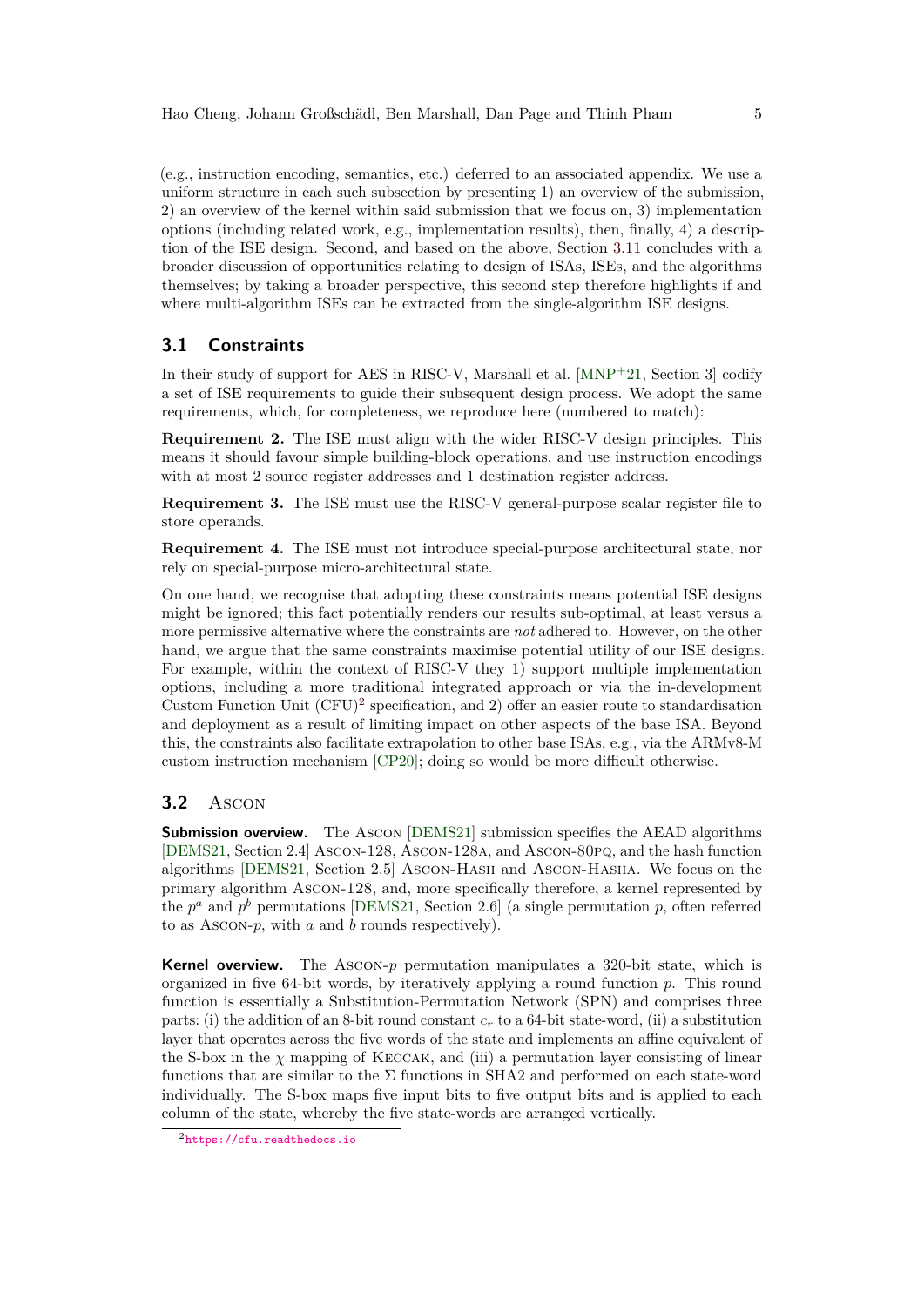**Implementation options.** The substitution layer is normally implemented in a bit-sliced fashion using logical ANDs, XORs, and NOTs. On the other hand, the permutation layer performs an operation of the form  $x = x \oplus (x \ggg n) \oplus (x \ggg m)$  on each 64-bit word x of the state. On 32-bit ARM processors, the Ascon-*p* permutation is usually implemented in a bit-interleaved fashion, which means each 64-bit word of the state is split up into two 32-bit words, one containing the bits at even positions and the other the bits at odd positions. This representation has the advantage that one can exploit the "free" 32-bit rotations of ARM to speed up the permutations layer, but this comes at the expense of conversions between the bit-interleaved representation and normal representation whenever data is injected into or extracted from the state. Therefore, bit-interleaving makes no sense when targeting the RV32GC platform.

**ISE description.** The substitution layer consists of logical operations on 64-bit words, which can be split up into two operations on 32-bit chunks. An optimized implementation of the S-box requires 17 native RV32GC instructions  $\left[\text{CJL}^{\text{+}}20\right]$ , which can be reduced to 15 with the help of two Zbkb instructions. The permutation layer can achieve a more significant speed-up since its operations of the form  $x = x \oplus (x \ggg n) \oplus (x \ggg m)$  map naturally to two custom sigma instructions that use the upper and lower part of a 64-bit state-word as input and produce either the upper or lower part of the result. The rotation amounts can be specified through immediate values. In this way, the instruction-count of the full permutation layer can be reduced from 80 (i.e., 16 per-word) to only 10.

**ISE design.** Note that additional, more detailed material relating to the ISE design for this candidate can be found in Appendix [A](#page-26-0) (located in the supplementary material).

#### **3.3** Elephant

**Submission overview.** The Elephant [\[BCDM21\]](#page-21-3) submission specifies the AEAD algorithms

Dumbo = Elephant-Spongent-*π*[160] Jumbo = Elephant-Spongent-*π*[176] Delirium = Elephant-Keccak-*f*[200]

We focus on the primary algorithm Dumbo, and, more specifically therefore, a kernel represented by the Spongent- $\pi$ [160] permutation (see also [\[BKL](#page-22-5)<sup>+</sup>13]).

**Kernel overview.** Spongent-*π*[160] used in Dumbo is a 80-round Spongent permutation  $[BKL+13]$  $[BKL+13]$  (essentially a PRESENT-type permutation  $[BKL+07]$ ). It operates on a 160-bit state and consists of three layers in each round: 1) XORing the state with two round constants, of which one is computed by a 7-bit LFSR  $\mathsf{ICounter}_{160}, \, \mathrm{i.e.,}\, 0^{153} \; \parallel \; \mathsf{ICounter}_{160}(i),$ while the other one is rev  $(0^{153} \parallel \text{ICounter}_{160}(i))$ , where *i* denotes the round index and rev is a function reversing the order of the bits of its input; 2)  $sBox{Layer_{160}}$ , a 4-bit S-box applied 40 times in parallel; 3) pLayer<sub>160</sub>, moving the bit *j* of state to bit position  $40 \cdot j \mod 159$  while the bit 159 keeps unmoved.

**Implementation options.** We developed the pure-software implementation of Spongent- $\pi$ [160] from scratch by ourselves, in which we presented several optimisation techniques based on our base ISA. The 160-bit state is stored in five 32-bit words  $S_0$ ,  $S_1$ ,  $S_2$ ,  $S_3$ , and  $S_4$ , where each  $S_i$  stores bits  $32i$  to  $32i + 31$  of the state. First, we precompute all the round constants so that the first layer is simplified to require only few instructions to load/prepare the constants plus then two XOR instructions. Second, Zbkx provides a dedicated instruction for the parallel 4-bit S-box, namely xperm4, which is very beneficial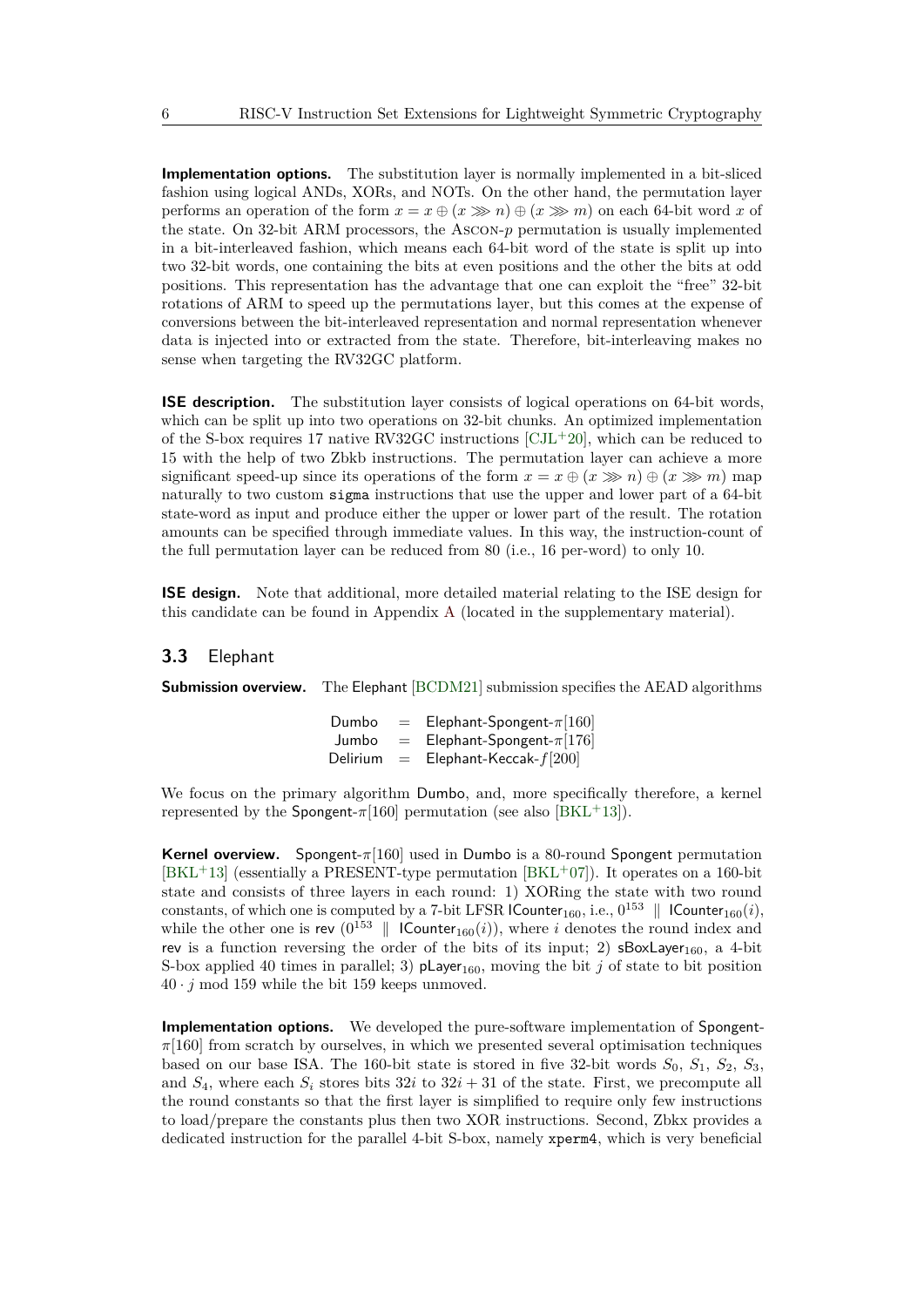for  $sBoxLayer_{160}$ . Concretely, the xperm-style look-up table for  $sBoxLayer_{160}$  is construct with three registers before Spongent-*π*[160] starts:

```
li rl , 0xF4120BDE ; the lower half of S-box look -up table
li rh , 0x63C958A7 ; the higher half of S-box look -up table
li rm , 0x88888888 ; the mask used in xperm - style S-box
```
Each 32-bit word  $S_i$  (stored in  $rx$ ) can perform eight 4-bit S-boxes simultaneously with two xperm4 and two XOR instructions via

```
xperm4 ry, rl, rx
xor rx , rx , rm
xperm4 rx , rh , rx
xor rx, rx, ry
```
so in each round the whole  $sBoxLayer_{160}$  needs 20 instructions in total. Last, we divide the player<sub>160</sub> into two steps: 1) for each word  $S_i$ , we firstly apply the unzip instruction (from Zbkb) twice and thus make  $S_i$  be a form shown in the 3rd row of Figure [1;](#page-7-0) 2) we then take advantage of eight SWAPMOVE operations (SWAPMOVE will be explained in detail in Section [3.11\)](#page-12-0) to swap the bits between different words, i.e.,

| SWAPMOVE(SO, S1, 0x000000FF, 8);  |  | SWAPMOVE(SO, S2, 0x000000FF, 16);   |  |
|-----------------------------------|--|-------------------------------------|--|
| SWAPMOVE(SO, S3, 0x000000FF, 24); |  | $SWAPMOWE(S1, S2, 0x0000FF00, 8)$ : |  |
| SWAPMOVE(S1, S4, 0x000000FF, 24); |  | SWAPMOVE(S2, S3, 0x0000FF00, 8);    |  |
| SWAPMOVE(S2, S4, 0x0000FF00, 16); |  | SWAPMOVE(S3, S4, 0x00FF0000, 8);    |  |
|                                   |  |                                     |  |

and, afterwards, we use three rori instructions (for right-rotation, also from Zbkb) to make  $S_1$ ,  $S_2$ , and  $S_3$  correctly-aligned.

**ISE description.** At first, we designed a custom instruction for the parallel 4-bit S-box, where we integrated the first step of  $player_{160}$  (i.e., two "unzip" instructions) at the end. Moreover, we designed two instructions for the specific SWAPMOVE operations used in our second step of  $p\text{Layer}_{160}$ . Because each of our custom instruction has 1 destination register and each SWAPMOVE swaps bits between two different words, so 2 custom instructions are therefore required to perform one complete SWAPMOVE here. We also integrated the final three right-rotations into the custom instruction to further reduce the latency.

**ISE design.** Note that additional, more detailed material relating to the ISE design for this candidate can be found in Appendix [B](#page-27-0) (located in the supplementary material).

### **3.4** GIFT**-**COFB

**Submission overview.** The GIFT-COFB [\[BCI](#page-21-5)<sup>+</sup>21] submission specifies an eponymous AEAD algorithm. We focus on this, the only and therefore primary algorithm, and, more specifically therefore, a kernel represented by the GIFT-128 block cipher (see also  $[BPP+17]$  $[BPP+17]$ ).

**Kernel overview.** GIFT-128, belonging to GIFT block cipher family, is based on a SPN with a key length and a block size of both 128 bits. It is a 40-round block cipher with an identical round function that consists of three steps, namely SubCells, PermBits, and AddRoundKey. A typical technique to implement  $GIFT-128$  is bit-slicing  $[BPP+17]$  $[BPP+17]$ , where the 128-bit cipher state is expressed as four 32-bit slices  $S_0$ ,  $S_1$ ,  $S_2$ , and  $S_3$ . SubCells is essentially a 4-bit S-box, which needs 11 bitwise logical operations in bit-slicing. PermBits has a special property that bits in *S<sup>i</sup>* remain in the same slice through the permutation. AddRoundKey includes three sub-steps: add round key (to  $S_1$  and  $S_2$ ), add round constant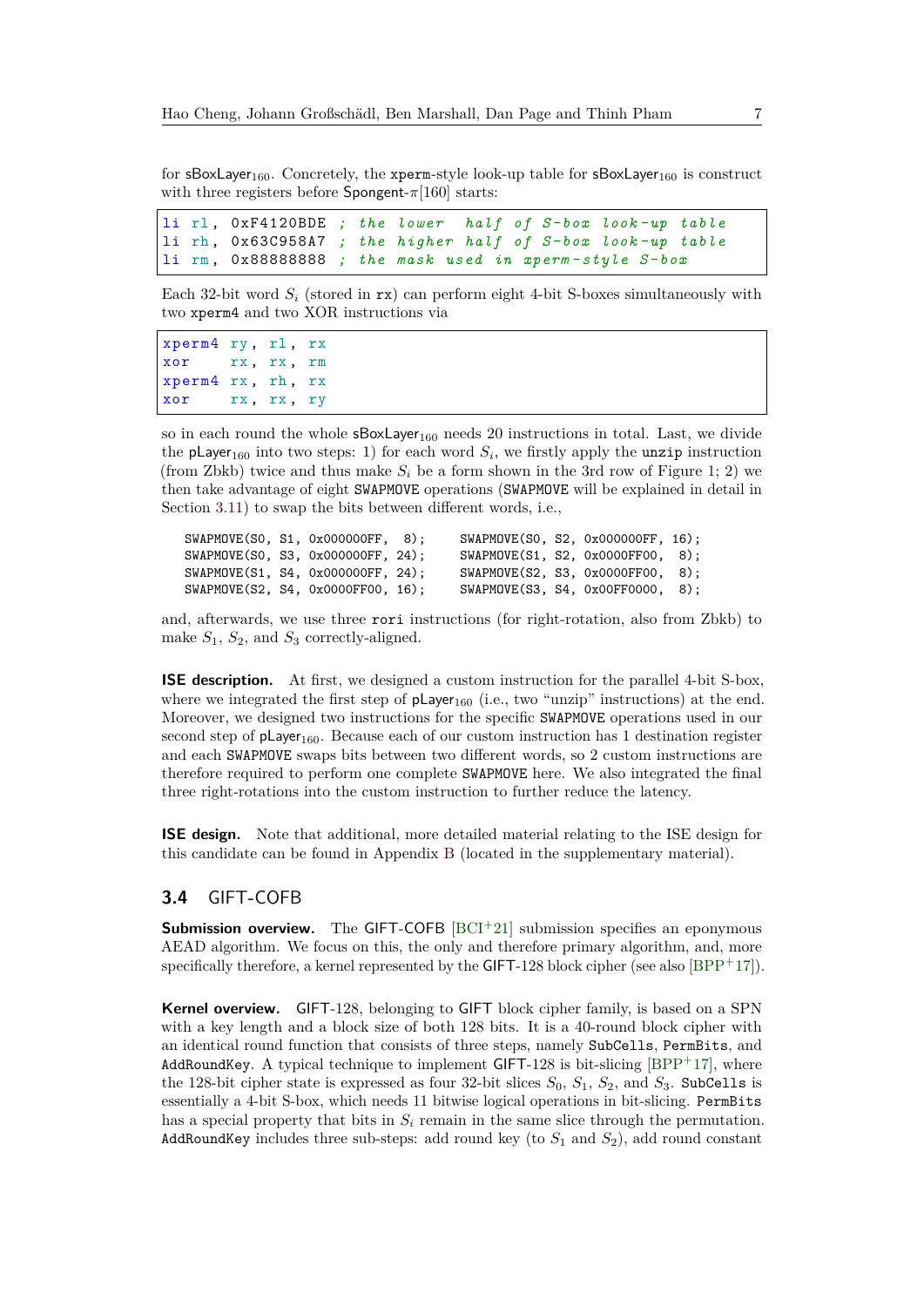<span id="page-7-0"></span>

Figure 1: PermBits using instructions from Zbkb. The numbers denote the bit indices of the input 32-bit state slice.

(to *S*3), and key state update (with a main operation of two 16-bit word-wise rotations). We refer readers to  $[BPP+17]$  $[BPP+17]$  or the GIFT-COFB specification  $[BCI+21]$  $[BCI+21]$  for more details.

**Implementation options.** In addition to naive bit-slicing, a new representation for GIFT-128, namely the fix-slicing, is proposed in [\[ANP20\]](#page-20-2). In this work, we considered both different types of state representation for GIFT-128. According to [\[ANP20\]](#page-20-2), fix-slicing is faster on 32-bit ARM Cortex-M microcontrollers in relation to the naive bit-slicing. However, thanks to Zbkb instructions, we are able to execute the PermBits very efficiently, which makes naive bit-slicing outperform fix-slicing on our base ISA. In detail, only three or four instructions are required in order to permute a 32-bit state slice  $S_i$  in each PermBits operation (we save the last rori for *S*3):

```
unzip rx , rx
unzip rx , rx
rev8 rx, rx
rori rx, rx, imm
```
Figure [1](#page-7-0) illustrates how unzip and rev8 permute bits (of a single *Si*) during PermBits, from which we observe that the output of rev8 is already the output for  $S_3$  [\[BCI](#page-21-5)<sup>+</sup>21, Table 2.2]. For  $S_0$ ,  $S_1$ , and  $S_2$ , we just further rotate the resulting state slice to the right (using rori) with the corresponding offset (i.e., 24, 16, and 8 respectively).

Furthermore, Zbkb can also speed up the key state update operation. Concretely, we assume a 32-bit key state word  $W_6 \parallel W_7$ . With the help of pack instruction, we can quickly obtain  $W_6 \gg 2 \parallel W_7 \gg 12$  through

| pack ry, rx, rx ; $ry = (W7)$                        |  |  |  |  |  | $\left( \begin{array}{c} \n\end{array} \right)$ $\left( \begin{array}{c} \n\end{array} \right)$ $\left( \begin{array}{c} \n\end{array} \right)$ |  |        |  |
|------------------------------------------------------|--|--|--|--|--|-------------------------------------------------------------------------------------------------------------------------------------------------|--|--------|--|
| rori $rx$ , $rx$ , $16$ ; $rx = (W7)$                |  |  |  |  |  |                                                                                                                                                 |  | 11(W6) |  |
| pack rx, rx, rx ; $rx = (W6)$ / / (W6)               |  |  |  |  |  |                                                                                                                                                 |  |        |  |
| rori ry, ry, 12 ; $ry = (W7 >> 12)$ // (W7 >>> 12)   |  |  |  |  |  |                                                                                                                                                 |  |        |  |
| rori rx, rx, 2; $rx = (W6 >> 2)$ // ( $W6 >> 2$ )    |  |  |  |  |  |                                                                                                                                                 |  |        |  |
| pack rx, ry, rx ; $rx = (W6 >> 2)$ // ( $W7 >> 12$ ) |  |  |  |  |  |                                                                                                                                                 |  |        |  |

**ISE description.** We implemented both the fix-slicing and the naive bit-slicing implementation of GIFT-128 on the base ISA, and designed ISE for each of both. The fix-slicing implementation separates the computation of round key-update from the main GIFT-128 and uses an efficient round key pre-computation to align with the fix-slicing representation. On the other hand, the ISE for the bit-slicing implementation includes only two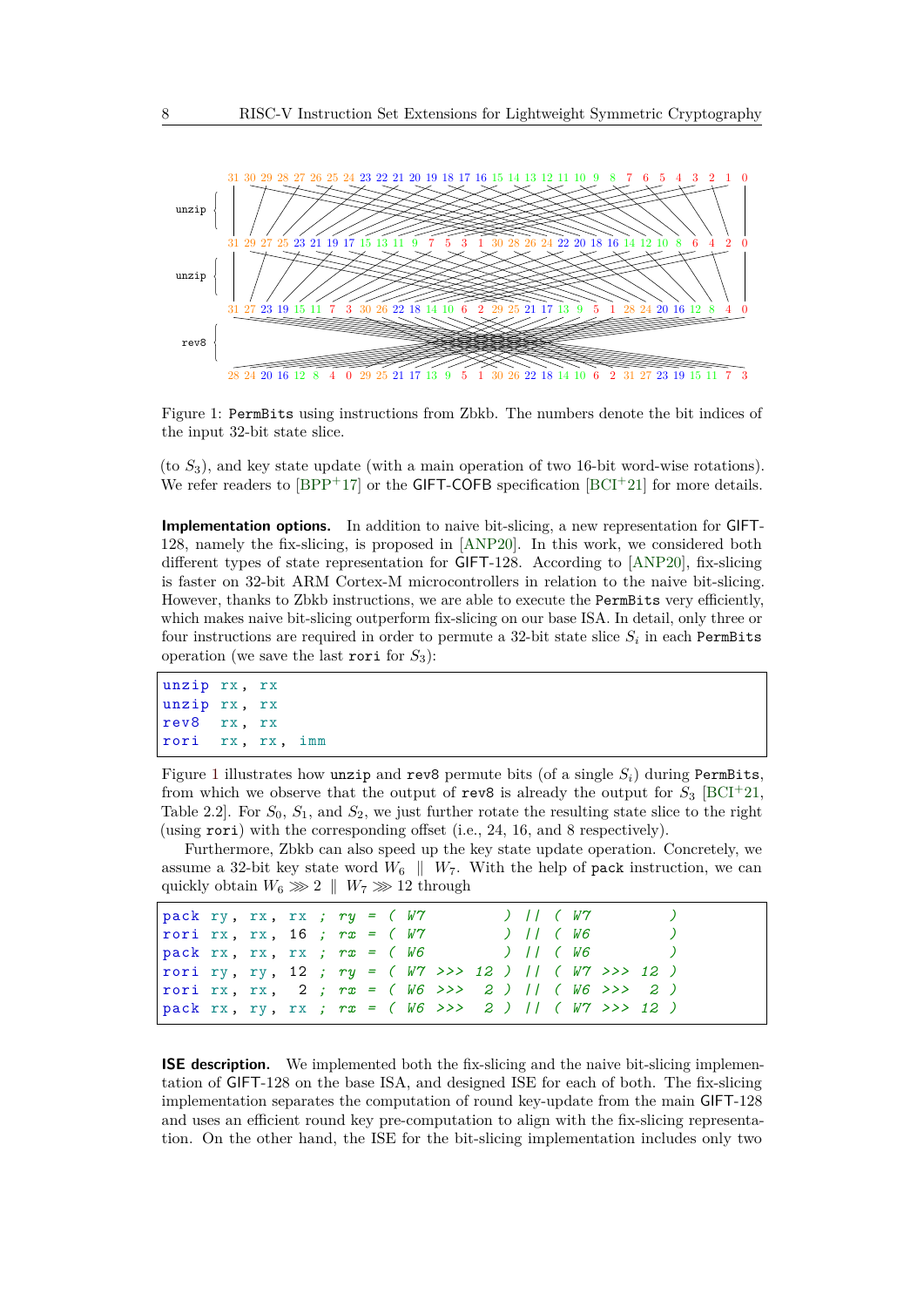instructions to accelerate PermBits and the key state update, respectively. In essence, the ISE for fix-slicing include an instruction for the so-called SWAPMOVE operation (which will be discussed in detail in Section [3.11\)](#page-12-0), three instructions for the rotation of nibbles, bytes, and halfwords in a 32-bit register, whereby the rotation amount is encoded as an immediate value, and three further instructions for the key-update function. The latter three instructions perform a sequence of SWAPMOVEs and operations that consist of rotations of 32-bit words, logical ANDs with a constant, and logical ORs. Each of the three key-update instructions operates on a single 32-bit word.

**ISE design.** Note that additional, more detailed material relating to the ISE design for this candidate can be found in Appendix [C](#page-29-0) (located in the supplementary material).

#### **3.5** Grain-128AEADv2

**Submission overview.** The Grain-128AEADv2 [\[HJM](#page-23-6)<sup>+</sup>21] submission specifies an eponymous AEAD algorithm. We focus on this, the only and therefore primary algorithm, and, more specifically therefore, a kernel represented by the keystream-generation function of the underlying Grain-128a stream cipher (see also [\[HJM07,](#page-23-7) [rHJM11\]](#page-23-8)).

**Kernel overview.** Grain-128a is based on (a variant of) the "original" stream cipher Grain, which was a candidate of the eSTREAM competition and selected for the final eSTREAM portfolio. The kernel is a function that computes a 32-bit word of the keystream using an internal state of a size of 256 bits. This state consists of a 128-bit Linear Feedback Shift Register (LFSR) and a 128-bit Nonlinear Feedback Shift Register (NFSR). The kernel consists of three major sub-functions: one to update the LFSR (called *f* function), and to update the NFSR (called *g* function) and one to compute the 32-bit output word (called *h* function).

**Implementation options.** A naive implementation of the sub-functions to update the LFSR and NFSR consists of a large number of bit-level operations. It is therefore more efficient to implement the sub-functions such that they operate on 32-bit words, in which case the kernel basically consists of shifts, ANDs, and XORs. The kernel of Grain-128AEADv2 is simpler (and, therefore, faster) than the kernel of the other NIST finalists, but this simplicity comes at the expense that the kernel is executed more often. Another specific property of this kernel is that the instructions provided by  $Zbkb/x$  (e.g. rotations) are not capable to reduce the execution time significantly.

**ISE description.** The kernel can be accelerated through a set of ten custom instructions, the most important of which is an instruction to extract a 32-bit word that lies at a certain position within a 64-bit word (held in two source registers). Furthermore, the set includes two instructions for the *f* function, three instructions for the *g* function, and four for the *h* function. Each of these instruction gets two state-words as input and computes the contribution of these two state-words to the result of *f*, *g*, and *h*, respectively. Finally, all the contributions have to be XORed together.

**ISE design.** Note that additional, more detailed material relating to the ISE design for this candidate can be found in Appendix [D](#page-32-0) (located in the supplementary material).

#### **3.6** PHOTON**-**Beetle

**Submission overview.** The PHOTON-Beetle [\[BCD](#page-21-6)<sup>+</sup>21] submission specifies the AEAD algorithm family PHOTON-Beetle-AEAD  $[BCD+21, Section 3.2]$  $[BCD+21, Section 3.2]$  and the hash function algorithm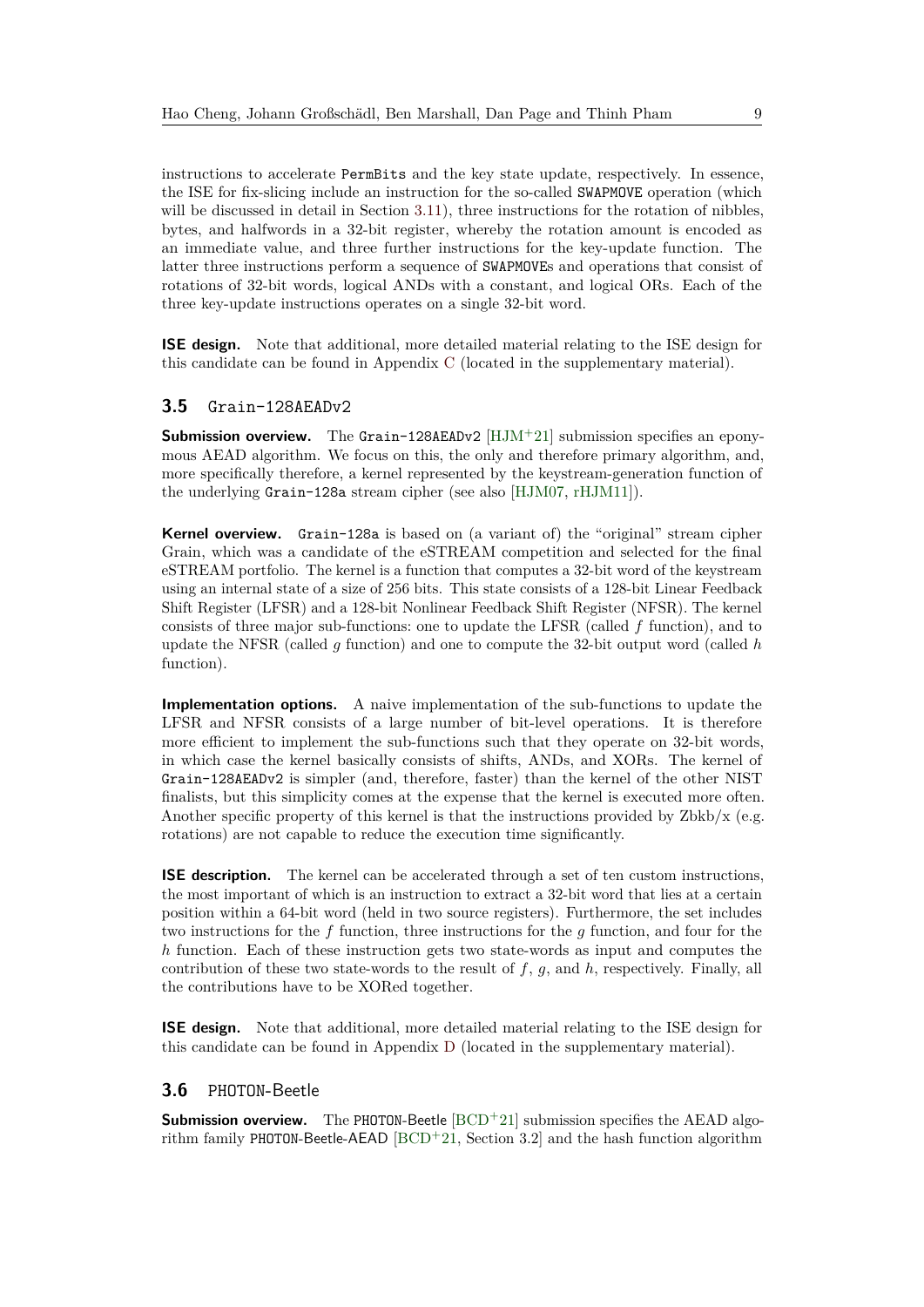family PHOTON-Beetle-Hash  $[BCD+21, Section 3.3]$  $[BCD+21, Section 3.3]$ . We focus on the primary algorithm PHOTON-Beetle-AEAD[128], and, more specifically therefore, a kernel represented by the PHOTON<sub>256</sub> permutation (see also [\[GPP11\]](#page-22-6)).

**Kernel overview.** The PHOTON<sub>256</sub> permutation operates on an internal state of 256 bits, organised into an  $(8 \times 8)$ -element matrix of 4-bit nibbles. The permutation is SPNlike, consisting of 12 rounds that each apply 4 round functions: these are AddConstant, SubCells, ShiftRows, and MixColumnsSerial. Per [\[GPP11,](#page-22-6) Section 2.2], the 4-bit PRESENT S-box is used in SubCells; in contrast to the AES MixColumns round function, MixColumnsSerial is specifically optimised to facilitate a serial application of operations in  $\mathbb{F}_{2^4}$ .

**Implementation options.** As reflected by the submission, 3 implementation techniques are applicable to  $PHOTON<sub>256</sub>$ ; in line with the similar SPN-like structure, and, at least to some extent, round functions, said techniques to analogous to those for AES. First, one can focus on online computation. Doing so mirrors the algorithmic description, whereby each round function is computed; this potentially includes arithmetic in  $\mathbb{F}_{2^4}$ , bar small look-up tables, e.g., for the S-box. Second, one can focus on offline pre-computation. Doing so mirrors the AES T-tables technique: the action of SubCells and MixColumnsSerial is pre-computed using a look-up table, careful indexing into which can also cater for ShiftRows. Third, and finally, one can use bit-slicing.

**ISE description.** The ISE design assumes a column-packed representation, and consists of 1 instruction: the second implementation strategy above is followed, but the look-up table that would normally be computed offline is instead computed online (in hardware). Given an input column, the instruction computes 1 nibble of the output column by applying SubCells and MixColumnsSerial. This allows 8 such instructions to compute an entire output column (including AddConstant and ShiftRows, the latter realised simply through indexing of the columns); 64 such instructions can be used to compute an entire round. In a sense, this approach is similar to the design adopted by RISC-V [\[SCA22,](#page-24-7) Sections  $2.4+2.5$ ] for AES (as documented in [\[MNP](#page-23-5)+21], stemming from work by Nadehara et al. [\[NIK04\]](#page-23-9) and Saarinen [\[Saa20\]](#page-23-10)).

**ISE design.** Note that additional, more detailed material relating to the ISE design for this candidate can be found in Appendix [E](#page-34-0) (located in the supplementary material).

### **3.7** Romulus

**Submission overview.** The Romulus  $[GIK^+21]$  $[GIK^+21]$  submission specifies the AEAD algorithms Romulus-N  $[GIK<sup>+</sup>21, Section 2.4.3],$  $[GIK<sup>+</sup>21, Section 2.4.3],$  Romulus-M  $[GIK<sup>+</sup>21, Section 2.4.4],$  and Romulus- $\mathsf{T}$  [\[GIK](#page-22-7)<sup>+</sup>21, Section 2.4.5], and the hash function algorithm Romulus-H [GIK<sup>+</sup>21, Section 2.4.6]. We focus on the primary algorithm Romulus-N, and, more specifically therefore, a kernel represented by the Skinny-128-384+ tweakable block cipher (which is a reduced round varient of Skinny-128-384; see also  $[BJK^+16]$  $[BJK^+16]$ .

**Kernel overview.** Skinny-128-384 is an SPN-based tweakable block cipher that uses a compact S-box, a very sparse diffusion layer, and a very light key schedule. Due to the high security margin of Skinny, the Romulus designers decided to use a Skinny variant with a reduced number of rounds, namely 40 instead of 56. Skinny-128-384 operates on an internal state of a size of 128 bits that can be viewed as a  $(4 \times 4)$ -element matrix of bytes, similar to the AES. The round function is composed of five operations in the following order: SubCells, AddConstants, AddRoundTweakey, ShiftRows, and MixColumns. SubCells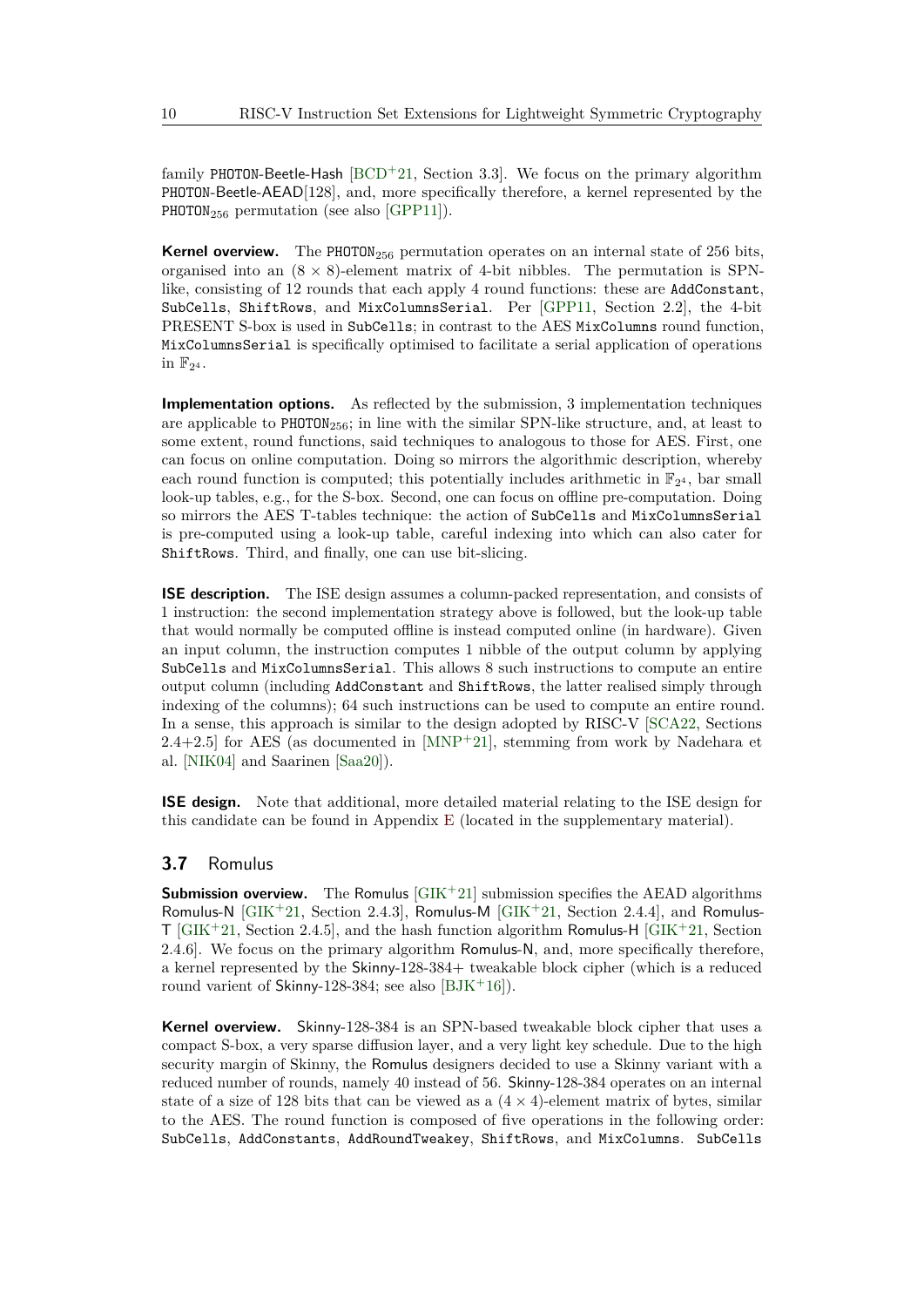applies an 8-bit S-box, which can be efficiently implemented in hardware, to every byte of the state. The AddConstants operation XORs some round-dependent constants to the first column of the state. AddRoundTweakey extracts eight bytes from the tweakey state and XORs them to the state, whereby the bytes are permuted and updated with simple LFSRs. ShiftRows rotates the bytes of the state row-wise to the right by 0, 1, 2, and 3 positions, similar to the ShiftRows transformation of the AES. Finally, MixColumns multiplies each byte-column of the state are multiplied by a binary matrix.

**Implementation options.** The most efficient software implementation of Skinny-128- 384 for 32-bit platforms are based on the fix-slicing technique, which can be seen as a special form of bit-slicing [\[AP20a\]](#page-20-3). In this work, we considered both the straightforward implementation that uses a look-up table for S-box as well as the fix-slicing implementation.

**ISE description.** For the table-based implementation, the ISE design assumes a rowpacked representation of the state matrix, and can be described as supporting 1) update and use of the round constant (which involves application of an LFSR), 2) update of the tweak key (which involves application of an LFSR), and 3) application of the round functions. Using a row-packed representation, MixColumns can be realised via a short sequence of XORs; this allows the latter aspect of the ISE to focus on the remaining, roworiented round functions, i.e, SubCells, ShiftRows, and AddRoundTweakey. Application of SubCells across an entire packed row of the state matrix is rationalised by the low cost S-box design: even if 4 parallel S-box instances are used, the cost in terms of area is still low in relative terms. For the fix-slicing implementation, the ISE includes instructions for MixColumns, specific SWAPMOVE operations, and round key pre-computation (e.g., LFSR, key permutation, and key update).

**ISE design.** Note that additional, more detailed material relating to the ISE design for this candidate can be found in Appendix [F](#page-35-0) (located in the supplementary material).

### **3.8** Sparkle

**Submission overview.** The SPARKLE [\[BBdS](#page-21-7)<sup>+</sup>21] submission specifies the AEAD algorithm family SCHWAEMM  $[BBdS+21, Section 2.3]$  $[BBdS+21, Section 2.3]$  and the hash function algorithm family ESCH  $[BBdS+21, Section 2.2]$  $[BBdS+21, Section 2.2]$ . We focus on the primary algorithm SCHWAEMM256-128 and, more specifically therefore, a kernel represented by the SPARKLE permutation  $[BBdS^+21,$  $[BBdS^+21,$ Section 2.1 (see also [\[BBdS](#page-21-9)+20b], noting underlying use of the Alzette [BBdS+20a] ARXbox).

**Kernel overview.** The SPARKLE permutation consists of three basic building blocks, namely (i) a non-linear layer that is composed of six parallel instances of the ARX-box Alzette, (ii) a simple linear diffusion layer, (iii) the addition of a step counter and round constant to the 384-bit state. Alzette can be seen as a small 64-bit block cipher that operates on two 32-bit words and performs three additions and four XORs whereby one of the operands is rotated by a fixed distance, as well as one ordinary addition and four ordinary XORs. On the other hand, the linear layer is, in essence, a Feistel round with a linear Feistel function, followed by a swap of the left and right half of the state.

**Implementation options.** An ARM implementation of Alzette consists of only 12 instructions when exploiting the "free" rotation of the second operand. On the other hand, when Alzette is implemented using the base RV32GC instruction set, a total of 33 arithmetic/logical instruction are necessary, which can be reduced to 19 instructions when the bit-manipulation extension Zbkb is available. The linear layer consists of two rotations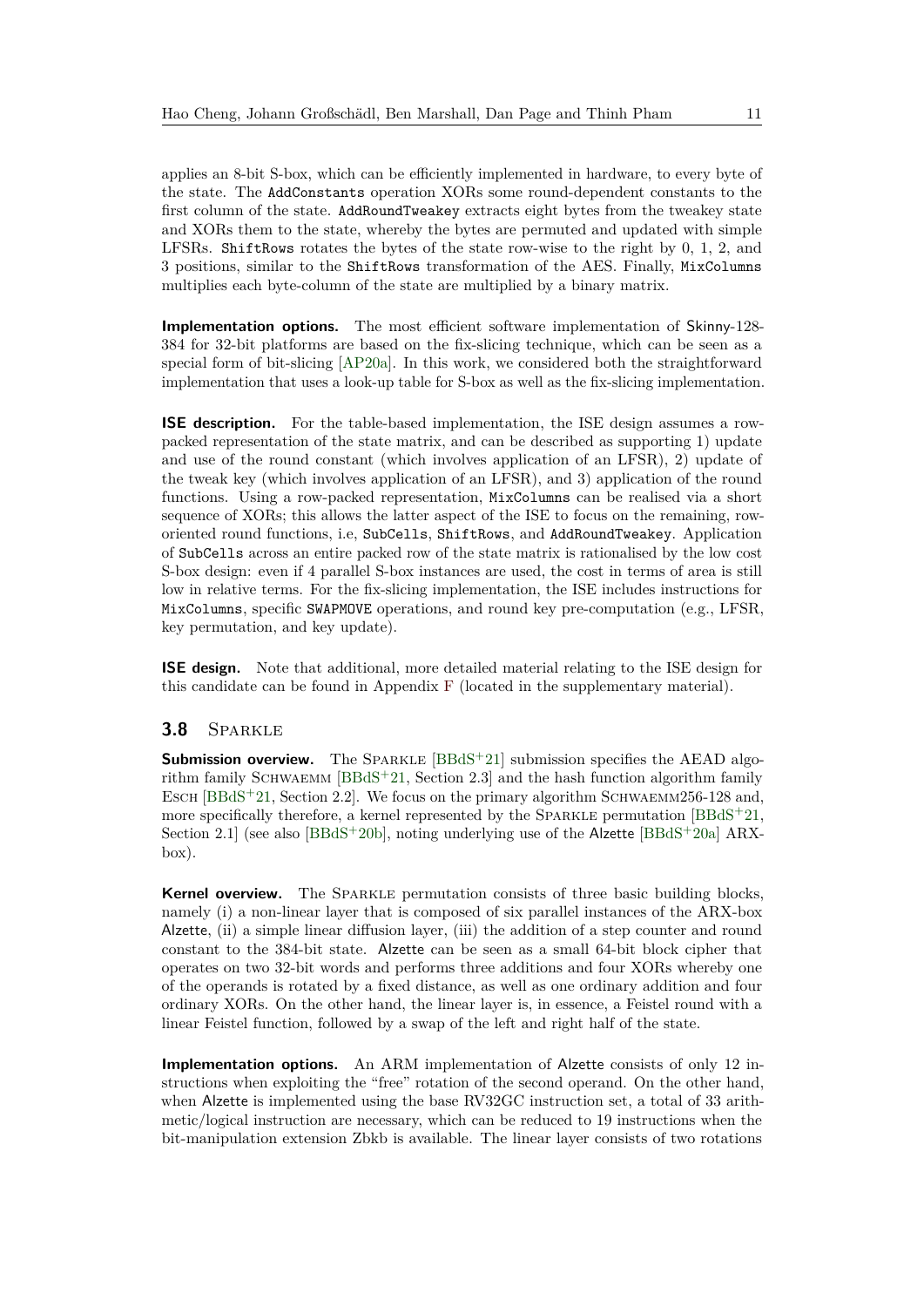of 32-bit words (which are part of the so-called *ℓ* operation) and a number of xor and register-move (i.e., mv) instructions. Using the base-ISA, the linear layer consists of 32 instructions, among which are six mv instructions. However, these mv instructions can be avoided when the permutation is fully unrolled, thereby reducing the instruction count of the linear layer to 24. A further reduction by four instructions is possible when using the rotation instructions from Zbkb.

**ISE description.** There are two basic options for speeding up Alzette with the help of custom instructions. The first is to define instructions for operations of the form  $x = x \oplus (y \ggg n)$  and  $x = x + (y \ggg n)$ , where *x* and *y* are two 32-bit words and *n* is a fixed rotation amount, which can be encoded as an immediate value. In this case, a single instance of Alzette consists of 12 instructions and is very similar to an ARM implementation. A more speed-optimized ISE would consist of two custom instructions, of which one computes the *x* word of the output and the other the *y* word. Each of these instructions can be encoded with two source register addresses, one destination register address, and an immediate value specifying one of six 32-bit constants. In this case, Alzette consists of only two instructions. The instruction count of the linear layer can be reduced from 24 to 16 with the help of a custom instruction for the *ℓ* operation.

**ISE design.** Note that additional, more detailed material relating to the ISE design for this candidate can be found in Appendix [G](#page-41-0) (located in the supplementary material).

### **3.9 TinyJAMBU**

**Submission overview.** The TinyJAMBU [\[WH21\]](#page-25-0) submission specifies an eponymous AEAD algorithm family. We focus on the primary algorithm TinyJAMBU-128 [\[WH21,](#page-25-0) Section 3.3, and, more specifically, a kernel represented by the keyed permutation  $P_n$ , which is iterated either  $n = 640$  times ( $P_{640}$ ) or  $n = 1024$  times ( $P_{1024}$ ).

**Kernel overview.** The permutation *P* is based on 128-bit non-linear feedback shift register whose feedback path consists of four bit-wise XORs and a bit-wise NAND, which is the only non-linear operation of TinyJAMBU. One can easily identify the state-update function as the most performance-critical operation; it gets besides the 128-bit state and the number of rounds also a key as input. However, TinyJAMBU does not involve a key-schedule. The permutation  $P_n$  distinguishes itself from the permutations of other finalists like Ascon, SPARKLE, and XOODYAK by an extremely small state size the fact that it is keyed (i.e.,  $P_n$ is a non-public permutation). Furthermore, the number of rounds is much higher, which is compensated by an extremely simple round function (basically just a shift of the 128-bit state along with five bit-operations).

**Implementation options.** On a 32-bit processor, it is possible to compute 32 rounds of the permutation simultaneously, which means the XOR and NAND operations are performed on 32-bit words. One of them is a word of the state, one a word from the key and the other four are extracted from the state at certain positions. The latter boils down to extracting a 32-bit word from two adjacent 32-bit state-words through an operation of the form  $w = (S_i \gg n) \land (S_j \ll (32 - n)).$ 

**ISE description.** Extracting a 32-bit words from two state-words can be done with three native RV32GC instructions. However, this operation can be easily mapped to a custom instruction (which we call fsri) that reads two 32-bit words from registers and gets the position of the word to extract through an immediate value. Even though fsri saves only two instructions, it still improves the execution time of TinyJAMBU significantly since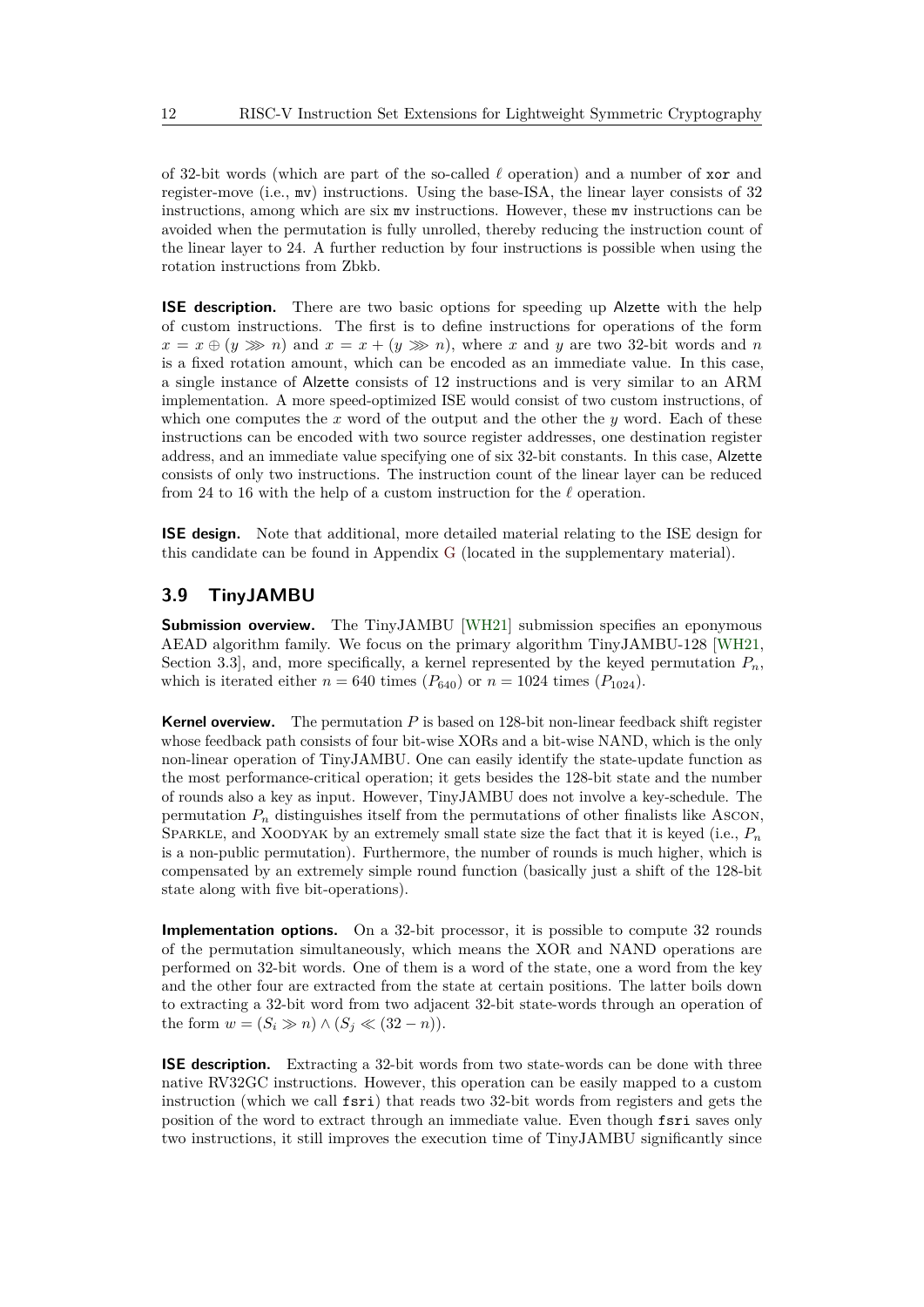these word-extractions account for about 80% of the execution time of the state-update operation.

**ISE design.** Note that additional, more detailed material relating to the ISE design for this candidate can be found in Appendix [H](#page-44-0) (located in the supplementary material).

### **3.10** XOODYAK

**Submission overview.** The XOODYAK [\[DHM](#page-22-8)+21] submission specifies an eponymous algorithm, which supports both AEAD and hash function modes. We focus on this, the only and therefore primary algorithm, and, more specifically therefore, a kernel represented by the XOODOO $[12]$  permutation (see also  $[DHAK18]$ ).

**Kernel overview.** The state of the XOODOO[12] permutation has the form of a  $(3 \times 4)$ element matrix of 32-bit words, which can be visualized via three horizontal 128-bit planes (one above the other), each consisting of four 32-bit lanes. It is also possible to view the 384-bit state as 128 columns of three bits lying upon another (i.e., each bit belongs to a different plane). As its name indicates, Xoodoo[12] executes 12 iterations of a round function consisting of five steps: a column-parity mixing layer  $\theta$ , a non-linear layer  $\chi$ , two plane-shifting layers (*ρ*west and *ρ*east) between them, and a round-constant addition. Both *ρ* layers move bits horizontally and perform lane-wise rotations of planes as well as rotations of lanes by 11, 1, and 8 bits to the left. On the other hand, in the parity-computation part of  $\theta$  and in the *χ* layer, state-bits interact only vertically, i.e. within 3-bit columns. The  $\theta$ layer mainly executes XORs and left-rotations by 5 and 14 bits. Finally, the non-linear layer *χ* applies a 3-bit S-box to each column of the state, which can be computed using logical ANDs, XORs, and bitwise complements.

**Implementation options.** Implementation for 32-bit ARM microcontrollers are normally optimized to take advantage of the "implicit" rotations of the second operand that most arithmetic/logical instruction offer. An optimization technique known as lane complementing allows one to reduce the number of bitwise complements that have to be carried out in the  $\chi$  transformation from 12 per round to three. This optimization is not necessary on ARM due to the bic instruction, which combines a logical AND with a bitwise complement of the second operand, but reduces the execution time on RV32GC platforms as demonstrated in [\[CJL](#page-22-4)<sup>+</sup>20].

**ISE description.** When adhering to the requirements for custom instructions mentioned in Section [2,](#page-2-0) then the only opportunity to speed up  $XOODO[12]$  is the manipulation of the parity-plane (i.e., three 32-bit parity-lanes) through an operation of the form  $e = (p \ll 5) \oplus (p \ll 14)$ . We call the custom instruction implementing this operation xorrol.

**ISE design.** Note that additional, more detailed material relating to the ISE design for this candidate can be found in Appendix [I](#page-45-0) (located in the supplementary material).

### <span id="page-12-0"></span>**3.11 Discussion**

#### **Observations regarding ISA design.**

• There are several algorithms (e.g., SPARKLE) where operations of the form

 $GPR[rd] \leftarrow GPR[rs_1] \odot (GPR[rs_2] \boxdot imm)$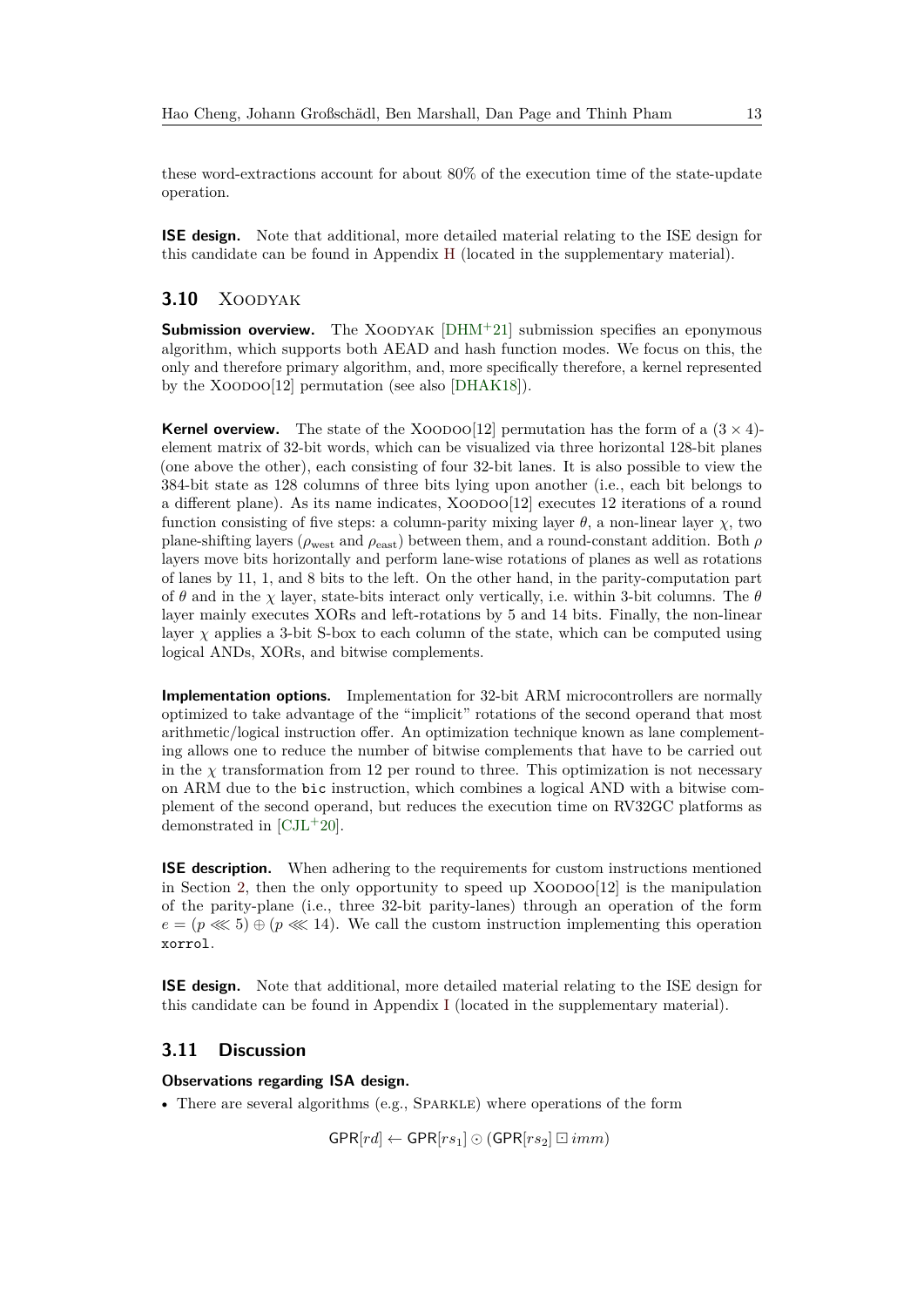for ⊙ ∈ {⊕*,* +*,* −*, . . .*} and ⊡ ∈ {≪*,* ≫*,*≪*,*≫} are useful. Consider, without loss of generality, an example operation where  $\odot = \oplus$  and  $\square = \ll$  is realised using the base ISA by the 2-instruction sequence

slli rx, ry, imm xor rx , rx , rz

One could imagine two different approaches to improving this starting point. The arguably more CISC-like approach (see [\[CDPA16,](#page-22-10) Section V]) would be to add a dedicated "shift-then-XOR" instruction to the base ISA; more general-purpose instances of this same approach include the ARM "flexible second operand" mechanism. The arguably more RISC-like approach (see [\[CDPA16,](#page-22-10) Section VI]) would be to retain the original instructions (resp. micro-ops) only, but implement a mechanism by which they can be fused (or combined, into a macro-op). By using compressed instructions [\[SCA19,](#page-24-9) Chapter 16], for example, one can express a similar operation as

c.slli ry , imm c.xor ry, rz

Celio et al. [\[CDPA16\]](#page-22-10) argue that by fusing these 2 instructions in the micro-architecture front-end, the same (effective) instruction throughput is achieved as use of the 1 noncompressed, dedicated instruction, but, crucially, without "bloating" the base ISA. However, a micro-architecture which supports fusion is more complex as a result; for resource-constrained devices, support for *dynamic*, run-time fusion is potentially unattractive therefore. A conceptual alternative would be *static*, compile-time fusion. If there were a way to "merge" 2 compressed instructions into 1 non-compressed instruction, their fused semantics could be expressed at compile-time and executed by a less complex micro-architecture.

• There are several algorithms which use 32-bit (e.g., SPARKLE) or 64-bit (e.g., Ascon) rotation. This fact relates to a more general challenge of selecting an *n*-bit natural word size for an algorithm: one could say that a larger  $n$  can be a positive for base ISAs with a large word size (e.g., allowing more effective use of the data-path) but a negative for base ISAs with a small word size (e.g., because *n*-bit operations need to be synthesised by a sequence of *m*-bit alternatives, for  $m < n$ , and vice versa. Put another way, choice of an *n* somewhat biases how efficient an implementation of the algorithm can be on a given ISA.

The other dimension to this choice, however, is how well a particular ISA supports a particular *n*. There is precedent in RISC-V for supporting 32-bit operations when  $XLEN = 64$  (e.g., rorw in Zbkb [\[SCA22,](#page-24-7) Section 3.26] and similar) but not 64-bit operations when  $XLEN = 32$ , for example. Following a RISC-like design philosophy, the argument would likely be that the latter, e.g., 64-bit rotation, can and so therefore should be synthesised using a sequence of 32-bit instructions. That said, and although total orthogonality is clearly unrealistic, it seems there are some opportunities along similar lines.

#### **Observations regarding ISE design.**

• For some algorithms, an ISE design for RV32GC is harder to scale (or generalise) into one for RV64GC than for other algorithms. PHOTON-Beetle uses  $PHOTON<sub>256</sub>$ , for example, which uses an  $(8 \times 8)$ -element state matrix of 4-bit nibbles. Where XLEN = 32 it is possible to pack 1 column into each 32-bit word; where  $XLEN = 64$ , the natural generalisation is to pack 2 columns into each 64-bit word. However, this natural generalisation of the representation renders the associated implementation more awkward, e.g., with respect to the ShiftRows round function.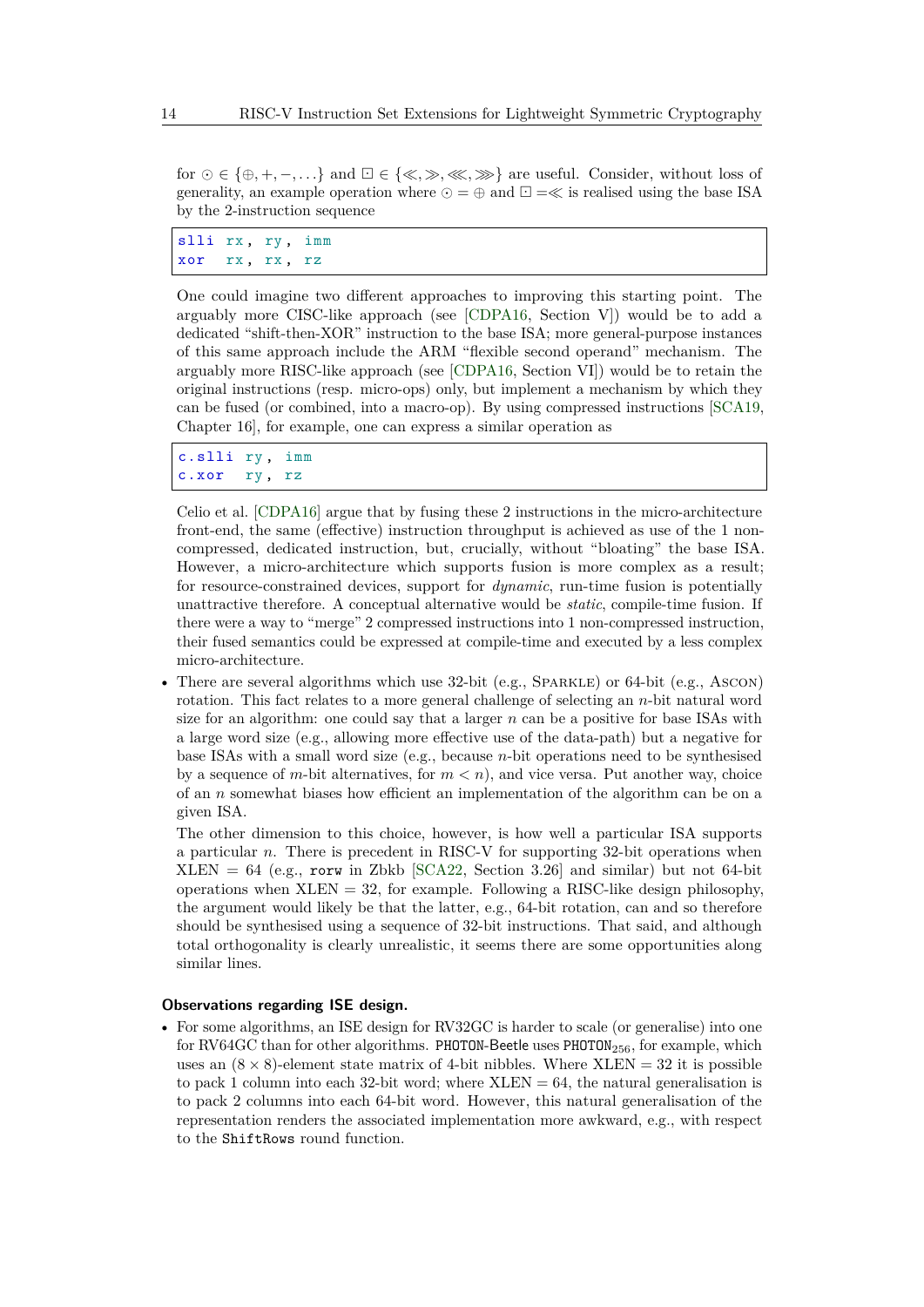On one hand, this does not seem a significant problem; it is *already* true of support for AES in RISC-V (cf. aes32esi versus aes64es in Zkne [\[SCA22,](#page-24-7) Section 2.5]), for example. On the other hand, however, one *could* also argue that scalability is an attractive property and so favour designs which enable it.

- There are several algorithms (e.g., Elephant and Romulus) where "small" *n*-bit LFSRs, for *n <* XLEN, are used. Although the LFSR update is typically dominated by other components of a given algorithm, an associated ISE could plausibly offer incremental improvement over use of the base ISA alone; if it were parameterisable (e.g., with respect to the tap sequence), such an ISE could represent a somewhat general-purpose primitive.
- There are several algorithms (e.g., GIFT and Romulus) where the implementation technique of fix-slicing [\[ANP20,](#page-20-2) [AP20b\]](#page-20-4) is applicable; this fact is specifically highlighted and explored by Adomnicai and Peyrin [\[AP20a\]](#page-20-3). Where fix-slicing is applied, an implementation will often make use of a primitive termed SWAPMOVE. May et al. [\[MPC00,](#page-23-11) Section [3](#page-14-0).1 are among the first<sup>3</sup> to define and make use of this primitive, which, with some cosmetic alterations, is captured by the following:

```
\text{algorithm SWAPMIVE}(x, y, m, n) \text{ begin}t \leftarrow y \oplus (x \gg n)t \leftarrow t \wedge mx \leftarrow x \oplus (t \gg n)
```

```
return (x, y)
```
 $y \leftarrow y \oplus t$ 

**end**

The basic idea is that some bits in *y* are swapped with some bits in *x*, with *n* and *m* controlling *which* bits. As such, SWAPMOVE has 3 inputs of XLEN bits (*x*, *y*, and *m*), 1 input of  $\lceil \log_2 XLEN \rceil$  bits  $(n)$ , and 2 outputs of XLEN bits  $(x \text{ and } y)$ . In various ISE designs, we cope with the number and type of inputs and outputs through specialisation, e.g., employing 1) a 1-operand variant that involves only *x*, and 2) a small, hard-coded set of *n* and *m*. Given a more general-purpose ISE for SWAPMOVE is more attractive, however, it seems useful to carefully explore the trade-off between general- and special-purpose. For example, through careful inter-algorithm analysis, it might be possible to identify a *somewhat* general-purpose set of *n* and *m* which afford a compact and so viable encoding.

#### **Observations regarding algorithm design.**

- For some algorithms, a change to the interface could plausibly yield more efficient implementations. PHOTON-Beetle uses PHOTON<sub>256</sub> for example, which initialises an  $(8 \times 8)$ element state matrix of 4-bit nibbles from a 16-element array of 8-bit bytes using a row-major ordering. Use of a column-oriented representation of the state matrix can imply a significant conversation overhead therefore, which could be reduced by changing the interface to allow a column-major ordering (although doing so clearly then penalises row-oriented representation in the same way).
- For some algorithms, a change to the parameterisation could plausibly yield more efficient implementations. PHOTON-Beetle, uses PHOTON<sub>256</sub> for example, which, per [\[GPP11,](#page-22-6) Section 2.2], implies use of the 4-bit PRESENT S-box. A different parameterisation is possible, however, which implies use of the 8-bit AES S-box: although reasonable counterarguments also exist, one could argue that opting for the latter will maximise overlap with existing ISEs and so minimise the additional hardware components required

<span id="page-14-0"></span><sup>&</sup>lt;sup>3</sup>Their goal is efficient software implementation of permutations, such as those used by DES; they cite some prior art, e.g., noting "*[t]his technique is utilised in versions of DES available from the Internet (for example Eric Young's libdes)*".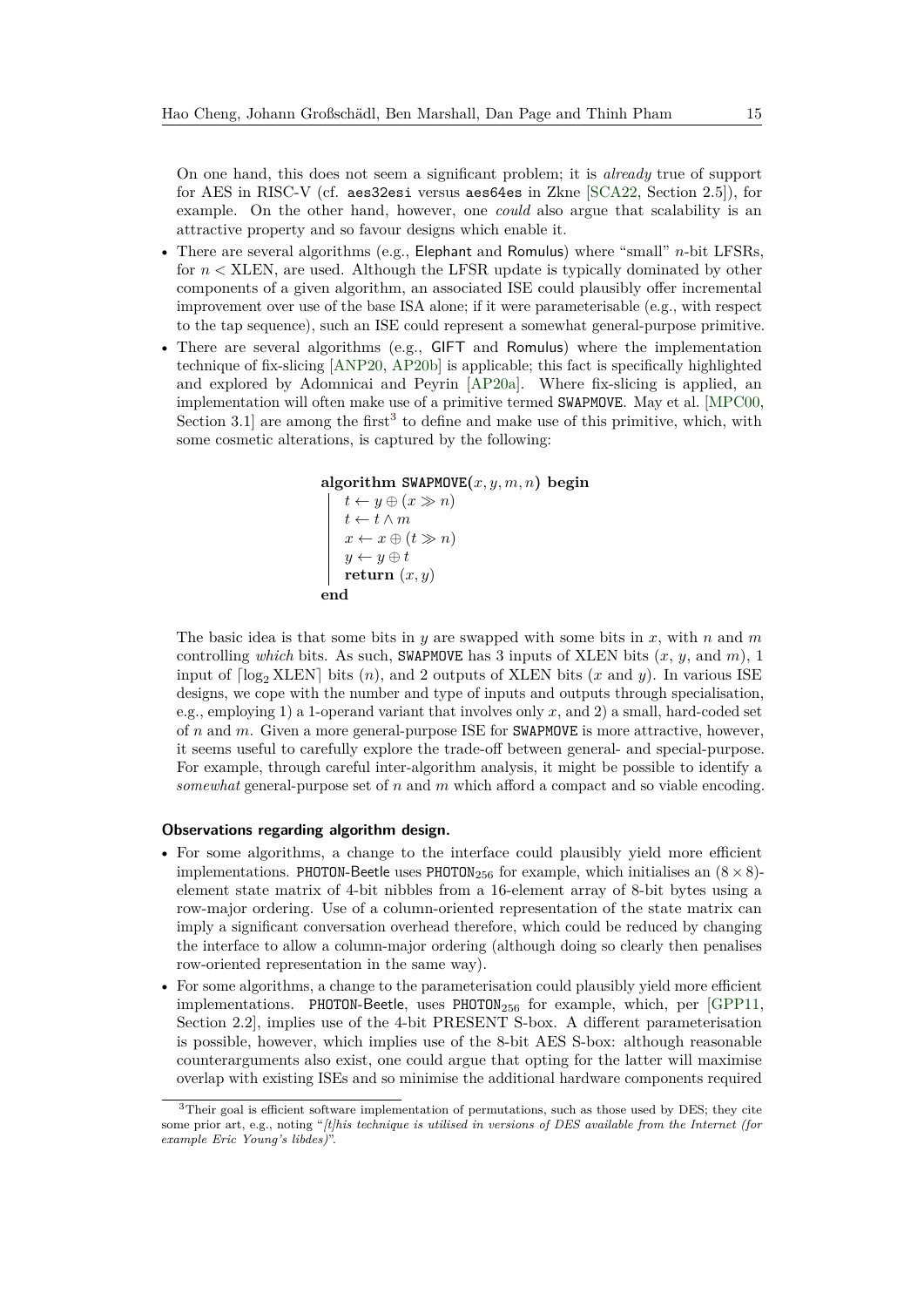<span id="page-15-2"></span>

Figure 2: A block diagram of the host core, highlighting our modifications (e.g., integration of the Zbkb/x and LWC FUs) in red. Note that *R<sup>i</sup>* denotes the *i*-th pipeline register, the component labelled Mul/Div supports multiplication and division, and a Branch Target Buffer (BTB) is shown toward the left-hand end of the pipeline.

(e.g., by using an AES S-box shared with Zkne [\[SCA22,](#page-24-7) Section 2.5], if that extension were also supported).

## <span id="page-15-0"></span>**4 Implementation**

In the same way as the base ISA, a given ISE design represents an interface between hardware and software. In this section we consider both sides of said interface, as defined in Section [3:](#page-3-0) Section [4.1](#page-15-1) considers the hardware-oriented side, i.e., how the ISE is realised, then Section [4.2.](#page-16-0) considers the software-oriented side, i.e., how the ISE is utilised. Doing so shifts our focus from abstract design to concrete implementation, which then represents the basis for evaluation in Section [5.](#page-17-0)

#### <span id="page-15-1"></span>**4.1 Hardware**

Host core. To realise each ISE design, we use the highly configurable, RISC-V compliant Rocket  $[ABA<sup>+</sup>16]$  host core. At a high level, the core executes instructions using a 5-stage, in-order pipeline; support is included within the core for a branch prediction mechanism, and in the wider system for a 16 kB instruction cache and a 16 kB data cache.

To support the execution of associated instructions, two modifications are made to the host core for each ISE design. First, an ISE-specific Functional Unit (FU) is integrated into the host core. At least two different approaches are possible, namely 1) an *internal* integration, where the FU is integrated directly into the pipeline, and 2) an *external* integration, which integrates the FU using the Rocket Custom Coprocessor (RoCC) [\[AAB](#page-20-0)<sup>+</sup>16, Section 4] interface. Although it requires less micro-architectural modification, using the RoCC interface locates the FU in the commit stage; this can degrade performance, due to inefficiency resulting from how forwarding is implemented. Our ISE designs are intended to permit single-cycle execution, which means the efficiency of forwarding is important. As such, we opt for the former approach, which allows location of the FU in the execute stage. Second, ISE-specific modifications are made to the instruction decoder, which, e.g., allow it to correctly provide input operands to the FU, control the FU so it performs the required computation, and accept output operands from the FU. Figure [2](#page-15-2) illustrates the result, with our modifications highlighted in red. Note that the LWC FU realises a given ISE design so is different for each ISE design therefore; the Zbkb/x FU realises the Zbkb and Zbkx extensions<sup>[4](#page-15-3)</sup> so is fixed across all ISE designs.

<span id="page-15-3"></span><sup>4</sup>Per Section [2,](#page-2-0) recall that although Zbkb and Zbkx represent extensions to RV32GC, for example, they form part of the base ISA we consider; from the perspective of Rocket they are still (unsupported) extensions, however, so need an associated implementation.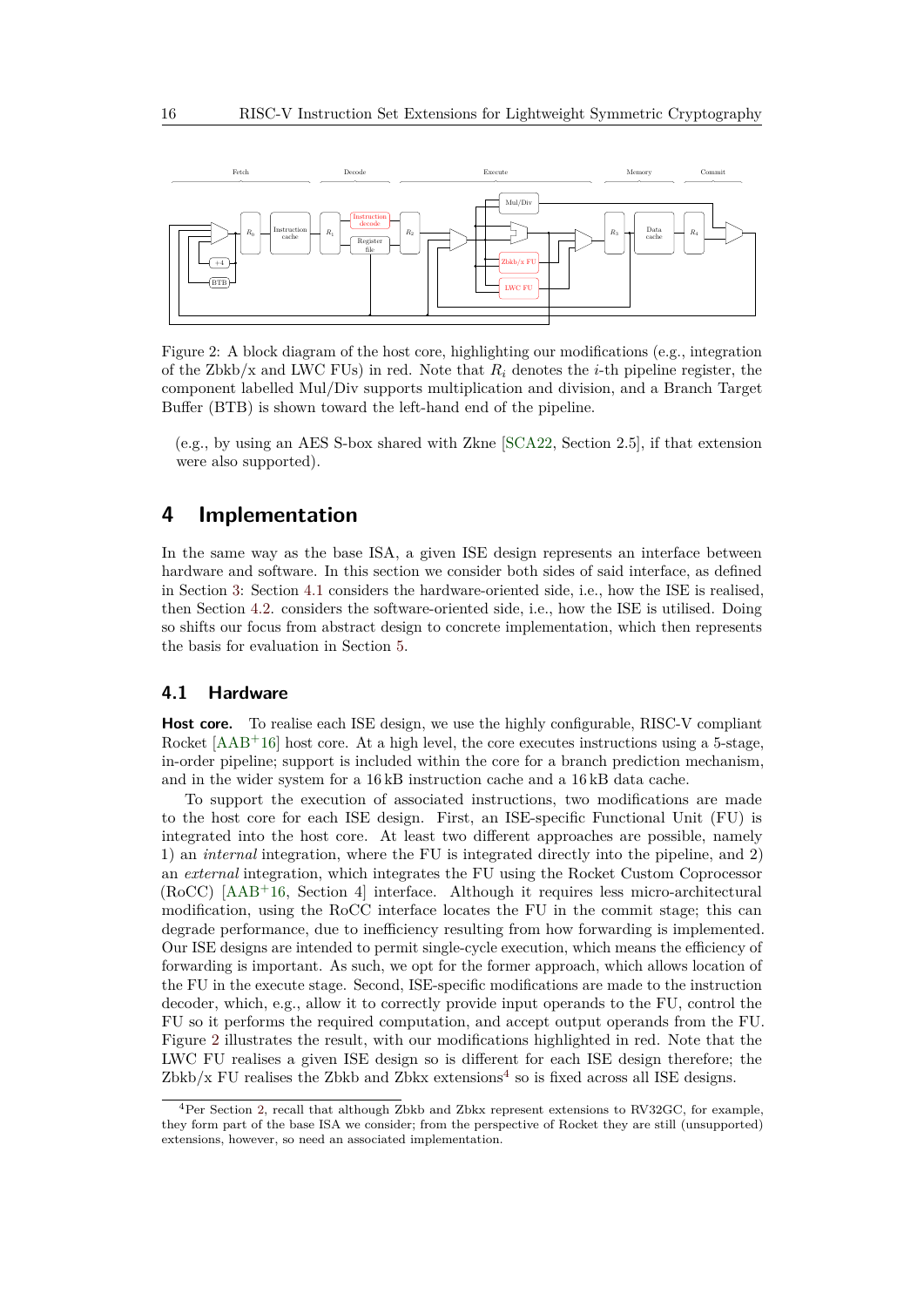<span id="page-16-2"></span>

| Submission      | Base implementation              | Kernel implementation                   |
|-----------------|----------------------------------|-----------------------------------------|
| ASCON           | ascon128v12/ref                  | P[6 12]                                 |
| Elephant        | elephant160v2/ref                | permutation                             |
| GIFT-COFB       | giftcofb128v1/ref                | giftb128                                |
| Grain-128AEADv2 | grain128aeadv2/x64               | grain keystream32                       |
| PHOTON-Beetle   | photonbeetleaead128rate128v1/ref | PHOTON Permutation                      |
| Romulus         | romulusn/[ref fixslice opt32]    | Skinny [_128_384_plus_enc 128_384_plus] |
| <b>SPARKLE</b>  | schwaemm256128v2/opt             | Sparkle opt                             |
| TinyJAMBU       | tinyjambu128v2/opt               | state update                            |
| <b>XOODYAK</b>  | xoodyakround3/ref                | Xoodoo Permute 12rounds                 |

Table 1: A per-algorithm summary of the base and kernel implementations.

**Experimental platform.** To produce an experimental platform which permits evaluation of, e.g., area and cycle-accurate execution latency, we make use of the SASEBO-GIII [\[HKSS12\]](#page-23-12): this includes two FPGAs, namely a Xilinx Kintex-7 (model xc7k160tfbg676) target FPGA, and a Xilinx Spartan-6 (model xc6slx45) support FPGA. We use the former exclusively, synthesising stand-alone designs for it using Xilinx Vivado 2019*.*1; default synthesis settings are used, with no effort invested in synthesis or post-implementation optimisation. The FPGA uses a 200 MHz external clock input, which is adjusted into a 50 MHz internal clock signal for use by the host core itself.

### <span id="page-16-0"></span>**4.2 Software**

**High-level strategy.** To utilise each ISE design, as now realised by the host core, we developed an associated software implementation. For a given algorithm, we start with a base implementation. This is the source  $\text{code}^5$  $\text{code}^5$  submitted for a given algorithm. The base implementation is used as is, with one exception: the submission for Grain-128AEADv2 was ported from C++ to C, then adapted to cope with, e.g., assumptions around unaligned access to memory. Using appropriate C pre-processor directives, we make minor alterations to the base implementation so the kernel implementation is selectable between the original and a compatible replacement developed by us; Table [1](#page-16-2) summarises this information on a per-algorithm basis. We try to be consistent, using the most efficient parameterisation of and implementation strategy for the base implementation which is compatible with our replacement kernel.

We view this approach as effective, in the sense it 1) allows focus on the kernel in question (so limits the volume of work involved), but, equally, 2) allows evaluation of the ISE design within a algorithm-wide rather than kernel-only context (so maximises utility of the outcomes).

Low-level strategy. We use a RISC-V capable instance of the GNU tool-chain<sup>[6](#page-16-3)</sup> to compile each software implementation. Each replacement kernel implementation is written in assembly language; rather than modify the tool-chain, instances of the .insn directive are used to generate ISE-based instructions.

- Each replacement kernel implementation is captured in a single, leaf function; there is no further opportunity for, e.g., function inlining. We respect the ABI, in the sense that a function prologue and epilogue are careful to preserve and restore any caller-save registers by using the stack.
- Use of an ISE almost always reduces the number of instructions required to implement a replacement kernel, meaning loop overhead which stems from iteration, e.g., over rounds within it, can become more prominent.

To address this while providing at least some consistency, we support either partial, 2-fold unrolling or full, *n*-fold unrolling (for an appropriate *n*) of rounds within a replacement

<span id="page-16-1"></span> ${}^{5}$  For submission X, use of a base implementation Y typically means use of source code located in X/Implementations/crypto\_aead/Y within the submission archive X.zip.

<span id="page-16-3"></span><sup>6</sup>See, e.g., <https://github.com/riscv/riscv-gnu-toolchain>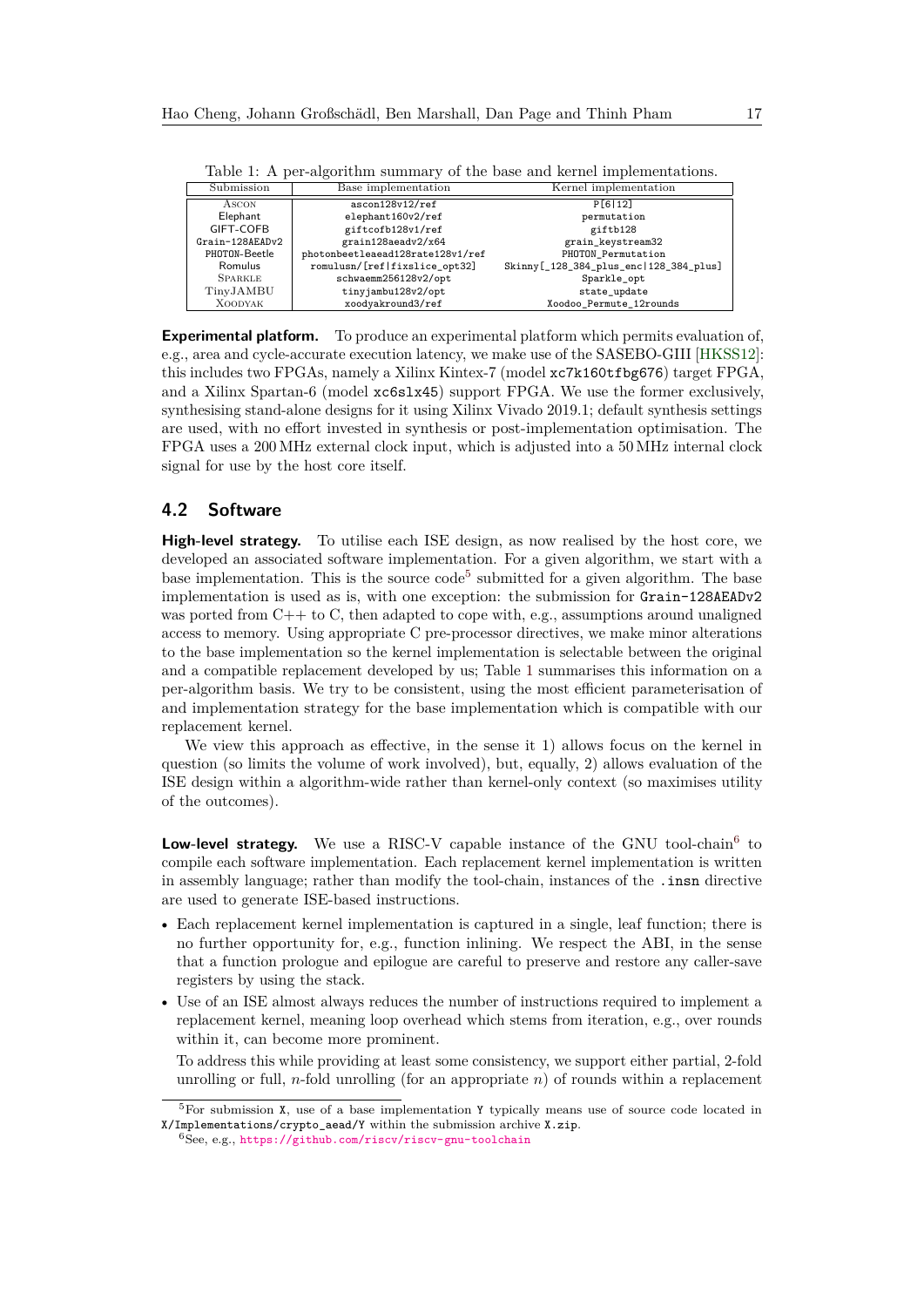| Submission                                                                                                                                                                 | Base core             | Base core $+$<br>$Z$ bkb/ $x$ | Base core $+$<br>Zbkb/x + $\mathcal{V}_0^{32}$                                                                                                                                                                                                                                             | Base core $+$<br>Zbkb/x + $\mathcal{V}_1^{32}$  | Base core $+$<br>Zbkb/x + $\mathcal{V}_2^{32}$ |
|----------------------------------------------------------------------------------------------------------------------------------------------------------------------------|-----------------------|-------------------------------|--------------------------------------------------------------------------------------------------------------------------------------------------------------------------------------------------------------------------------------------------------------------------------------------|-------------------------------------------------|------------------------------------------------|
| ASCON<br>Elephant<br>GIFT-COFB (BS)<br>GIFT-COFB (FS)<br>Grain-128AEADv2<br>PHOTON-Beetle<br>Romulus (TB)<br>Romulus (FS)<br><b>SPARKLE</b><br>TinyJAMBU<br><b>XOODYAK</b> | 3303 $(1.000 \times)$ | 3764 $(1.140\times)$          | $(1.282\times$<br>4234<br>3938<br>$(1.192\times)$<br>3906<br>$(1.183\times)$<br>4370 $(1.323\times)$<br>4271<br>$(1.293\times)$<br>3892 $(1.178\times)$<br>3998<br>$(1.210\times)$<br>$4205$ $(1.273 \times)$<br>3998<br>$(1.210\times)$<br>3953 $(1.197\times)$<br>$3814$ $(1.155 \times$ | 3986<br>$(1.207\times)$<br>3863 $(1.170\times)$ | 4483 $(1.357\times)$                           |

<span id="page-17-3"></span>Table 2: Results of hardware-oriented evaluation, i.e., realisation of each ISE design: the per-algorithm results detail area measured in FPGA LUTs (plus overhead versus baseline in parentheses).

kernel. The former is often useful, for example, to avoid unnecessary copying of state output by an *i*-th round for use as input by the subsequent,  $(i + 1)$ -th round.

• Although we do not consider implementation attack countermeasures per se, all replacement kernel implementations are constant-time: delivering this property is made easier by use of an ISE, versus some<sup>[7](#page-17-1)</sup> alternative implementation strategies.

## <span id="page-17-0"></span>**5 Evaluation**

In this section, we present the result of evaluating our ISEs designs from both hardware and software perspectives. As a non-LWC comparison point, we consider an existing<sup>[8](#page-17-2)</sup> ISEsupported implementation of AES-GCM [\[SCA07\]](#page-24-13). We attempt to align said implementation as closely as possible with the API used for LWC algorithms, by 1) "upgrading" it to support additional data, and 2) parameterising it using a 128-bit key.

Note throughout that, within the context of GIFT-COFB, we use FS and BS to refer to implementations based on fix-slicing and bit-slicing respectively; within the context of Romulus, we use FS and TB to refer to implementations based on fix-slicing and look-up tables respectively.

**Hardware.** Table [2](#page-17-3) presents a summary of synthesis results for each ISE design. Reflecting the constraints in Section [3.1,](#page-4-1) note that all ISE design require combinational logic only, i.e., no state, so we report the number of FPGA Look-up Tables (LUTs) only. We measure (cumulative) overhead relative to the base Rocket host core alone, and so exclude the wider system: doing so seems more representative, in that, e.g., the caches, would dominate otherwise. For example, the  $\mathcal{V}_2^{32}$  variant for SPARKLE demands the most area: implementation of the Zbkb/x and LWC FUs imply a 14% and 22% overhead respectively, meaning 36% cumulative versus the baseline.

For comparison, the ISE-supported implementation of AES-GCM makes use of Zbkc (for carryless multiplication) [\[SCA22,](#page-24-7) Section 2.2], Zbnd (for AES decryption) [\[SCA22,](#page-24-7) Section 2.4] and Zbne (for AES encryption) [\[SCA22,](#page-24-7) Section 2.5]. Our synthesis results show implementation of these extensions requires 567 additional LUTs, meaning an overhead of 31% cumulative versus the baseline.

**Software: kernel.** Table [3](#page-18-0) presents a summary of low-level results, focusing on the kernels in isolation. For each kernel, we report both absolute results i.e., execution latency

<span id="page-17-1"></span><sup>&</sup>lt;sup>7</sup>It might be an unfair criticism given the overtly explanatory goal, but, for example, the reference implementation of PHOTON-Beetle involves multiplication in  $\mathbb{F}_{24}$  whose execution latency is data-dependent; this is clearly unattractive from the perspective of implementation attacks.

<span id="page-17-2"></span><sup>8</sup><https://github.com/rvkrypto/rvkrypto-fips>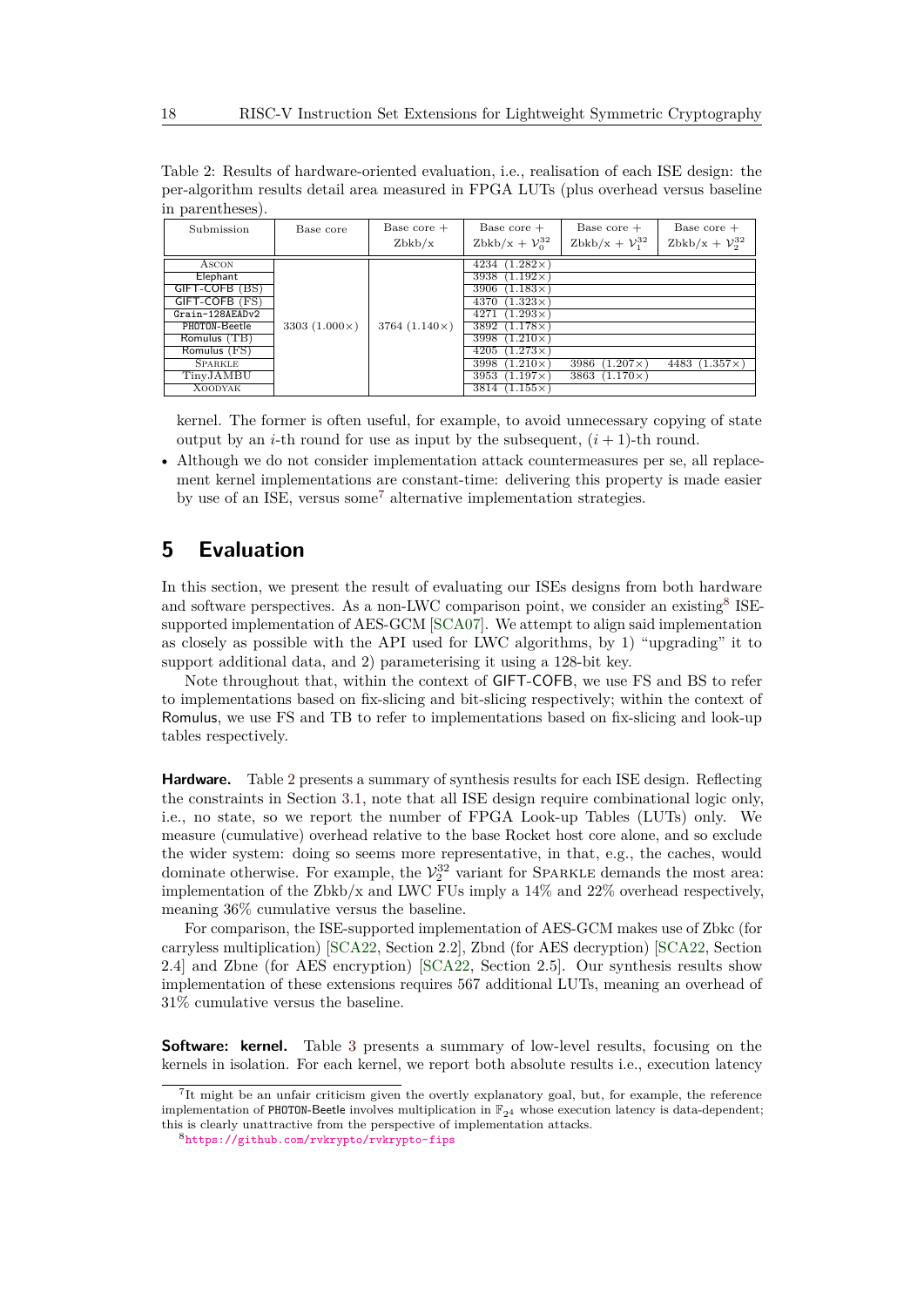<span id="page-18-0"></span>Table 3: Results of software-oriented evaluation, i.e., utilisation of each ISE design: the peralgorithm results detail latency measured in clock cycles (plus overhead versus baseline in parentheses) and footprint measured in bytes (plus overhead versus baseline in parentheses) associated with use of the original and replacement kernel implementations.

|                 |                         |           |                         |                               | Replacement     |      |                               |      |                               |  |
|-----------------|-------------------------|-----------|-------------------------|-------------------------------|-----------------|------|-------------------------------|------|-------------------------------|--|
|                 |                         |           | kernel                  |                               |                 |      |                               |      |                               |  |
| Submission      | Kernel                  | Metric    | implementation          |                               |                 |      |                               |      |                               |  |
|                 |                         |           | $RV32GC +$              | $RV32GC +$                    |                 |      | $RV32GC +$                    |      | $RV32GC +$                    |  |
|                 |                         |           | Zbkb/x                  | Zbkb/x + $\mathcal{V}_0^{32}$ |                 |      | Zbkb/x + $\mathcal{V}_1^{32}$ |      | Zbkb/x + $\mathcal{V}_2^{32}$ |  |
|                 |                         | latency   | $700(1.00\times)$       | 280                           | $(2.50\times)$  |      |                               |      |                               |  |
| <b>ASCON</b>    | P <sub>6</sub>          | footprint | $2718(1.00\times)$      | 1050                          | $(2.59\times)$  |      |                               |      |                               |  |
|                 |                         | latency   | $15804 (1.00 \times)$   | 1944                          | $(8.13\times)$  |      |                               |      |                               |  |
| Elephant        | permutation             | footprint | 25662 $(1.00 \times)$   | 7702                          | $(3.33\times)$  |      |                               |      |                               |  |
| GIFT-COFB (BS)  | giftb128                | latency   | 1481 $(1.00 \times)$    | 641                           | $(2.31\times)$  |      |                               |      |                               |  |
|                 |                         | footprint | 5770 $(1.00 \times)$    | 2410                          | $(2.39\times)$  |      |                               |      |                               |  |
|                 | giftb128                | latency   | $1386(1.00\times)$      | 972                           | $(1.43\times)$  |      |                               |      |                               |  |
| GIFT-COFB (FS)  |                         | footprint | 4888 $(1.00\times)$     | 3412                          | $(1.43\times)$  |      |                               |      |                               |  |
|                 | precompute_rkeys        | latency   | 1306 $(1.00\times)$     | 251                           | $(5.20\times)$  |      |                               |      |                               |  |
|                 |                         | footprint | 4830 $(1.00 \times)$    | 768                           | $(6.29\times)$  |      |                               |      |                               |  |
| Grain-128AEADv2 | grain_keystream32       | latency   | $235(1.00\times)$       | 86                            | $(2.73\times)$  |      |                               |      |                               |  |
|                 |                         | footprint | 858 $(1.00\times)$      | 262                           | $(3.27\times)$  |      |                               |      |                               |  |
| PHOTON-Beetle   | PHOTON Permutation      | latency   | 67035 $(1.00 \times)$   | 1473                          | $(45.51\times)$ |      |                               |      |                               |  |
|                 |                         | footprint | 82486 $(1.00\times)$    | 3466                          | $(23.80\times)$ |      |                               |      |                               |  |
| Romulus (TB)    |                         | latency   | $14268$ $(1.00 \times)$ | 1502                          | $(9.50\times)$  |      |                               |      |                               |  |
|                 | Skinny_128_384_plus_enc | footprint | 23508 $(1.00\times)$    | 4612                          | $(5.10\times)$  |      |                               |      |                               |  |
|                 |                         | latency   | 6208 $(1.00 \times)$    | 2156                          | $(2.88\times)$  |      |                               |      |                               |  |
|                 | Skinny128_384_plus      | footprint | $17402 (1.00 \times)$   | 7274                          | $(2.39\times)$  |      |                               |      |                               |  |
| Romulus (FS)    | precompute_rtk1         | latency   | $867(1.00\times)$       | 200                           | $(4.34\times)$  |      |                               |      |                               |  |
|                 |                         | footprint | $2814(1.00\times)$      | 610                           | $(4.61\times)$  |      |                               |      |                               |  |
|                 | precompute rtk2 3       | latency   | 3402 $(1.00\times)$     | 1557                          | $(2.18\times)$  |      |                               |      |                               |  |
|                 |                         | footprint | $11290 (1.00 \times)$   | 5186                          | $(2.18\times)$  |      |                               |      |                               |  |
| <b>SPARKLE</b>  | Sparkle_opt             | latency   | 1647 $(1.00 \times)$    | 1185                          | $(1.39\times)$  | 1185 | $(1.39\times)$                | 525  | $(3.14\times)$                |  |
|                 |                         | footprint | 5908 $(1.00 \times)$    | 4456                          | $(1.33\times)$  | 4456 | $(1.33\times)$                | 1816 | $(3.25\times)$                |  |
| TinyJAMBU       | state_update (P1024)    | latency   | 575 $(1.00\times)$      | 319                           | $(1.80\times)$  | 319  | $(1.80\times)$                |      |                               |  |
|                 |                         | footprint | 2208 $(1.00 \times)$    | 1184                          | $(1.86\times)$  | 1184 | $(1.86\times)$                |      |                               |  |
| <b>XOODYAK</b>  | Xoodoo_Permute_12rounds | latency   | $873(1.00\times)$       | 777                           | $(1.12\times)$  |      |                               |      |                               |  |
|                 |                         | footprint | 3394 $(1.00\times)$     | 3010                          | $(1.13\times)$  |      |                               |      |                               |  |

<span id="page-18-1"></span>Table 4: Results of software-oriented evaluation, i.e., utilisation of each ISE design: the per-algorithm results detail latency measured in clock cycles (plus overhead versus baseline in parentheses) associated with use of the AEAD API (i.e., encryption and decryption via aead\_encrypt and aead\_decrypt, using 128 B plaintext, ciphertext, and associated data) as supported by the original and replacement kernel implementations.

|                 |               | Original               |                           | Replacement                   |                               |                               |  |  |  |
|-----------------|---------------|------------------------|---------------------------|-------------------------------|-------------------------------|-------------------------------|--|--|--|
|                 |               | kernel                 |                           | kernel                        |                               |                               |  |  |  |
| Submission      | Functionality | implementation         |                           | implementation                |                               |                               |  |  |  |
|                 |               | RV32GC                 | $RV32GC +$                | $RV32GC +$                    | $RV32GC +$                    | $RV32GC +$                    |  |  |  |
|                 |               |                        | Zbkb/x                    | Zbkb/x + $\mathcal{V}_0^{32}$ | Zbkb/x + $\mathcal{V}_1^{32}$ | Zbkb/x + $\mathcal{V}_2^{32}$ |  |  |  |
|                 |               |                        |                           |                               |                               |                               |  |  |  |
| <b>ASCON</b>    | aead_encrypt  | $43005(1.00\times)$    | $(1.33\times)$<br>32316   | 16775<br>$(2.56\times)$       |                               |                               |  |  |  |
|                 | aead_decrypt  | $43414(1.00\times)$    | 32694<br>$(1.33\times)$   | 17159<br>$(2.53\times)$       |                               |                               |  |  |  |
| Elephant        | aead_encrypt  | $16044010(1.00\times)$ | 401543<br>$(39.96\times)$ | $65118(246.38\times)$         |                               |                               |  |  |  |
|                 | aead_decrypt  | $16044075(1.00\times)$ | 402787<br>$(39.83\times)$ | $65079(246.53\times)$         |                               |                               |  |  |  |
| GIFT-COFB (BS)  | aead_encrypt  | $687611(1.00\times)$   | 42048<br>$(16.35\times)$  | 27774<br>$(24.76\times)$      |                               |                               |  |  |  |
|                 | aead_decrypt  | $687543(1.00\times)$   | 42093<br>$(16.33\times)$  | 27819<br>$(24.71\times)$      |                               |                               |  |  |  |
| GIFT-COFB (FS)  | aead_encrypt  | $687611(1.00\times)$   | 41884<br>$(16.42\times)$  | 33763<br>$(20.36\times)$      |                               |                               |  |  |  |
|                 | aead_decrypt  | $687543(1.00\times)$   | 41749<br>$(16.47\times)$  | 33642<br>$(20.44\times)$      |                               |                               |  |  |  |
|                 | aead_encrypt  | $87682(1.00\times)$    | 85826<br>$(1.02\times)$   | $(1.37\times)$<br>64083       |                               |                               |  |  |  |
| Grain-128AEADv2 | aead_decrypt  | $86656(1.00\times)$    | 84897<br>$(1.02\times)$   | 63148<br>$(1.37\times)$       |                               |                               |  |  |  |
| PHOTON-Beetle   | aead_encrypt  | $8065027(1.00\times)$  | 1149521<br>$(7.02\times)$ | $29372(274.58\times)$         |                               |                               |  |  |  |
|                 | aead_decrypt  | $8063672(1.00\times)$  | 1150013<br>$(7.01\times)$ | $29407(274.21\times)$         |                               |                               |  |  |  |
| Romulus (TB)    | aead_encrypt  | $1018364(1.00\times)$  | 213180<br>$(4.78\times)$  | 32880<br>$(30.97\times)$      |                               |                               |  |  |  |
|                 | aead decrypt  | $1017990(1.00\times)$  | 213444<br>$(4.77\times)$  | 33049<br>$(30.80\times)$      |                               |                               |  |  |  |
| Romulus (FS)    | aead_encrypt  | $177043(1.00\times)$   | 203476<br>$(0.87\times)$  | 40351<br>$(4.39\times)$       |                               |                               |  |  |  |
|                 | aead_decrypt  | $177326(1.00\times)$   | 203444<br>$(0.87\times)$  | 41257<br>$(4.30\times)$       |                               |                               |  |  |  |
| <b>SPARKLE</b>  | aead_encrypt  | $30033(1.00\times)$    | 12883<br>$(2.33\times)$   | 9724<br>$(3.09\times)$        | 9721<br>$(3.09\times)$        | $(5.76\times)$<br>5218        |  |  |  |
|                 | aead_decrypt  | $30053(1.00\times)$    | 12910<br>$(2.33\times)$   | 9756<br>$(3.08\times)$        | 9756<br>$(3.08\times)$        | 5268<br>$(5.70\times)$        |  |  |  |
| TinyJAMBU       | aead_encrypt  | $39851(1.00\times)$    | 33574<br>$(1.19\times)$   | 19118<br>$(2.08\times)$       | 19118<br>$(2.08\times)$       |                               |  |  |  |
|                 | aead_decrypt  | $40432(1.00\times)$    | 34033<br>$(1.19\times)$   | 19562<br>$(2.07\times)$       | $(2.07\times)$<br>19562       |                               |  |  |  |
| <b>XOODYAK</b>  | aead_encrypt  | $192338(1.00\times)$   | 14579<br>$(13.19\times)$  | 13616<br>$(14.13\times)$      |                               |                               |  |  |  |
|                 | aead decrypt  | $192149(1.00\times)$   | 14397<br>$(13.35\times)$  | 13429<br>$(14.31\times)$      |                               |                               |  |  |  |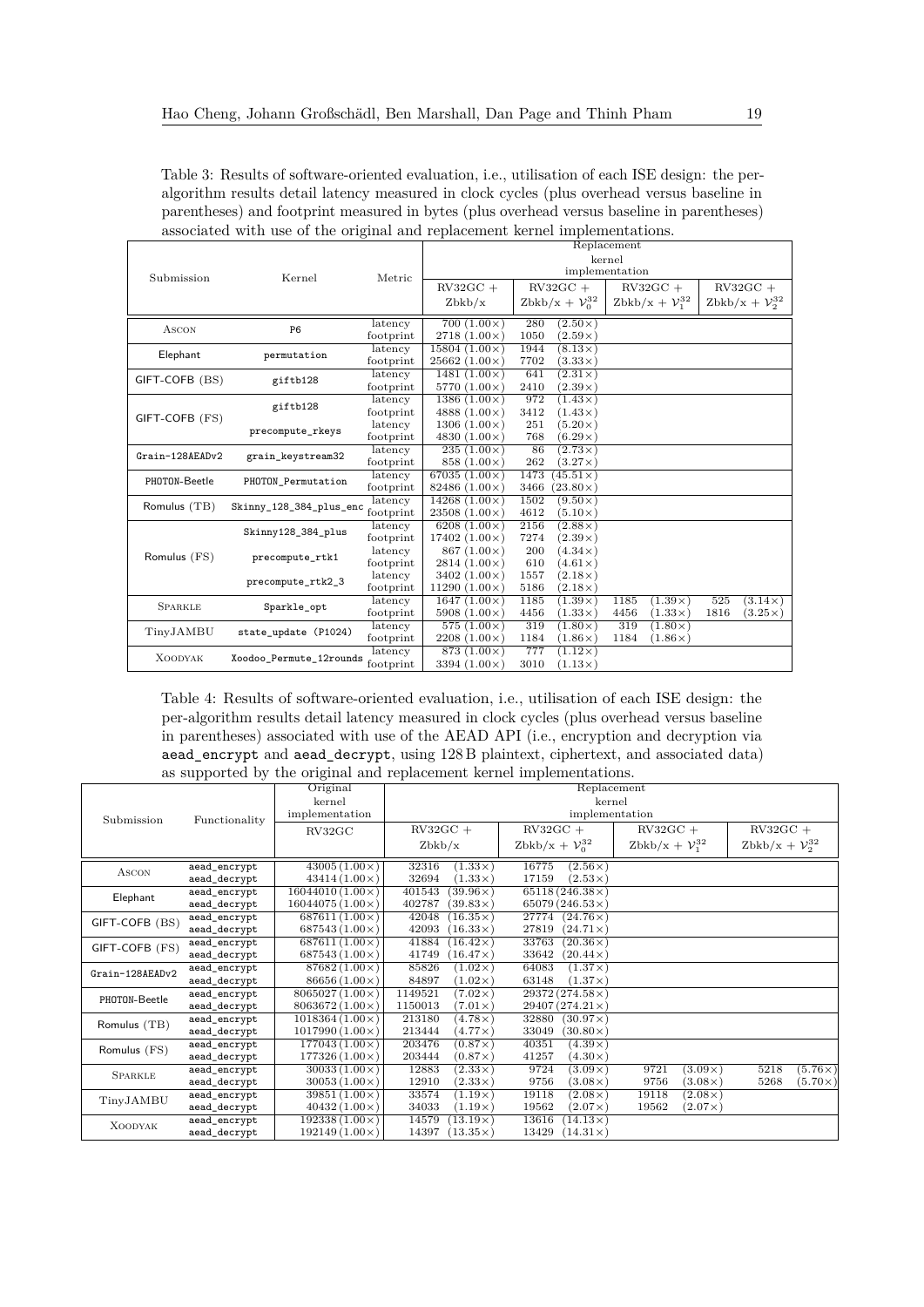(measured in clock cycles) and memory footprint (measured in bytes), *and* relative results i.e., improvement versus an associated baseline, captured by use of the base ISA alone. Note that for some kernels, e.g., GIFT and Romulus, we utilise auxiliary functions relating to pre-computation of round keys: for clarity, and because our ISEs can be used within them, we include these in addition to the kernel itself. Also note that for some kernels, e.g., SPARKLE and TinyJAMBU, Table [3](#page-18-0) lists the same result for some  $\mathcal{V}^{32}_i$  and  $\mathcal{V}^{32}_j$ . This is because the software implementation using those ISEs is similar (or even identical); their hardware implementation is different, however, since one is more general-purpose (resp. special-purpose) but has a larger (resp. smaller) area overhead.

For comparison, a 1-block encryption via aes128\_enc\_ecb\_rvk32 (resp. decryption via aes128\_dec\_ecb\_rvk32) using the ISE-supported implementation of AES-GCM requires 324 (resp. 321) cycles; computation of the encryption key schedule via aes128\_enc\_key\_rvk32 (resp. decryption key schedule via aes128\_dec\_key\_rvk32) requires 264 (resp. 719) cycles; computation of the GHASH function (dominated by a multiplication in  $\mathbb{F}_{2^{128}}$ ) via ghash\_mul\_rv32 requires 135 cycles.

**Software: API.** Table [4](#page-18-1) presents a summary of high-level results, focusing on the kernels in context, i.e., as invoked via the API using the aead\_encrypt and aead\_decrypt functions. This is important, because one kernel may represent a different proportion of the associated algorithm than another, and thus yield different overall improvements. We consider a range of cases, constrained such that the associated data and plaintext/ciphertext lengths are equal: counterarguments clearly exist (e.g., one might expect common usecases to require a short(er), fixed length associated data, and a longer, variable length plaintext/cipher), but adopting this approach aligns with the NIST micro-controller benchmarking framework[9](#page-19-0) and so allows easier comparison of results. As such, Appendix [J](#page-46-0) (located in the supplementary material) captures further cases beyond Table [4.](#page-18-1)

For comparison, encryption via aes128\_enc\_gcm (resp. decryption via aes128\_dec\_vfy\_gcm) using the ISE-supported implementation of AES-GCM requires 2144, 7566, and 50742 (resp. 2309, 7716, and 50896) cycles for a 16, 128, and 1024 byte plaintext (resp. ciphertext).

## **6 Conclusion**

**Summary.** ISEs to support standard cryptographic algorithms, e.g., AES, have now been included in almost every major ISA. Anticipating the LWC process will yield an outcome that warrants similar support, this paper investigated ISEs for 9 of the 10 LWC final round submissions. Through careful analysis of the constituent algorithms, and following a set of principled constraints (e.g., alignment with the wider RISC-V design principles, such as 3-address instructions), we first developed ISE designs for Ascon, Elephant, GIFT-COFB, Grain-128AEADv2, PHOTON-Beetle, Romulus, Sparkle, TinyJAMBU, and Xoodyak, then implemented said designs using the RISC-V compliant Rocket host core. Broadly speaking, comparison with software-only alternatives shows that 1) the ISEs overhead in hardware is low, 2) the ISEs allow a reduction in execution latency, the degree of which is algorithm-dependent but significant in some cases, and, at the same time, 3) the ISEs allow constant-time execution, *and* a reduction in memory footprint. Put together, these features highlight the value of ISEs within the context of resource-constrained devices and therefore the LWC process.

**Observations.** Based on our work, several high-level observations seem important to stress. First, and particularly when carefully paired with implementation techniques such

<span id="page-19-0"></span><sup>9</sup>See, e.g., <https://github.com/usnistgov/Lightweight-Cryptography-Benchmarking>, and results in [\[TMC](#page-24-2)+, Section 4 + Appendix A]: note that although the data format allows "x *bytes of associated data and* y *bytes of message*", the data itself has x = y in all cases.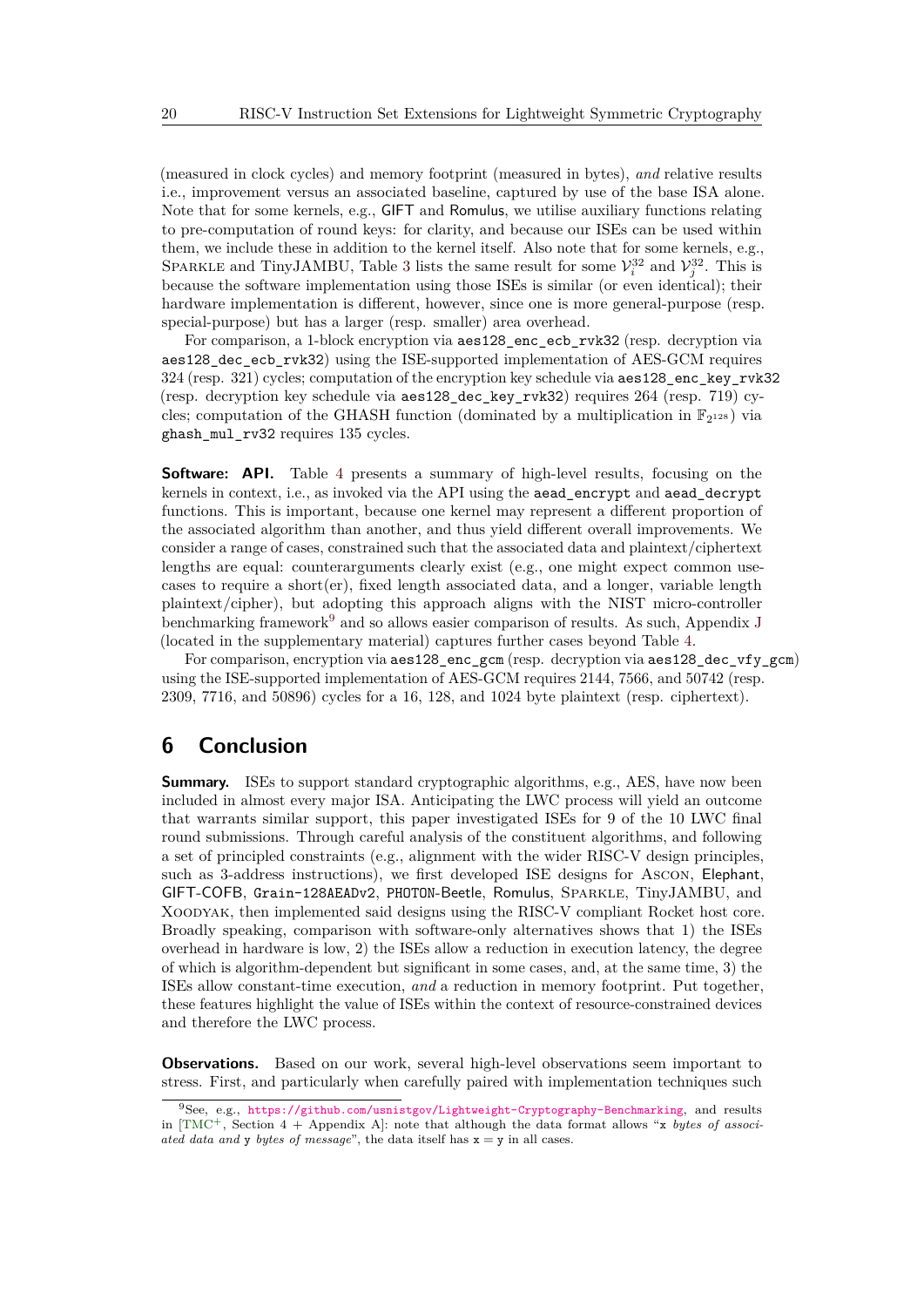as fix-slicing, our results demonstrate software-only implementations using  $Zbkb/x$  can be significantly more efficient than using the base ISA alone. This fact paints Zbkb/x (and so also Zbb) in a positive light with respect to general-purpose support: implementations and benchmarking for RISC-V which does *not* consider Zbkb/x (or Zbb) disadvantage it versus, e.g., ARM. Second, our results highlight a difference in relative improvement between algorithms that are more hardware- versus more software-oriented. Put simply, ISEs for the former typically offer a greater improvement than for the latter: although the most efficient software-only implementations remain so when ISE support is considered, the difference between most and least efficient algorithms is significantly smaller. Stemming from the hybrid nature of ISE-supported software, this fact could be read as complicating the classification of hardware- versus software-oriented algorithms; either way, it highlights the need to consider use of ISEs as part of their evaluation. Third, our results act as evidence that ISEs which target an implementation technique (e.g., fix-slicing) are typically more general purpose but less efficient, whereas ISEs which target an algorithm are typically less general purpose but more efficient. Although a somewhat obvious statement, this suggests that once an outcome from the LWC process is known, the latter approach is more sensible in the longer term.

## **Acknowledgements**

We would also like to thank the anonymous reviewers for their helpful and constructive comments. This work has been supported in part by EPSRC via grant EP/R012288/1, under the RISE (<http://www.ukrise.org>) programme.

## **References**

- <span id="page-20-0"></span>[AAB<sup>+</sup>16] K. Asanović, R. Avizienis, J. Bachrach, S. Beamer, D. Biancolin, C. Celio, H. Cook, D. Dabbelt, J. Hauser, A. Izraelevitz, S. Karandikar, B. Keller, D. Kim, J. Koenig, Y. Lee, E. Love, M. Maas, A. Magyar, H. Mao, M. Moreto, A. Ou, D.A. Patterson, B. Richards, C. Schmidt, S. Twigg, H. Vo, and A. Waterman. The rocket chip generator. Technical Report UCB/EECS-2016-17, EECS Department, University of California, Berkeley, 2016. [http:](http://www2.eecs.berkeley.edu/Pubs/TechRpts/2016/EECS-2016-17.html) [//www2.eecs.berkeley.edu/Pubs/TechRpts/2016/EECS-2016-17.html](http://www2.eecs.berkeley.edu/Pubs/TechRpts/2016/EECS-2016-17.html).
- <span id="page-20-2"></span>[ANP20] A. Adomnicai, Z. Najm, and T. Peyrin. Fixslicing: A new GIFT representation: Fast constant-time implementations of GIFT and GIFT-COFB on ARM Cortex-M. *IACR Transactions on Cryptographic Hardware and Embedded Systems (TCHES)*, 2020(3):402–427, 2020. [https://doi.org/10.](https://doi.org/10.13154/tches.v2020.i3.402-427) [13154/tches.v2020.i3.402-427](https://doi.org/10.13154/tches.v2020.i3.402-427).
- <span id="page-20-1"></span>[AO21] Ö. Altınay and B. Örs. Instruction extension of RV32I and GCC back end for Ascon lightweight cryptography algorithm. In *International Conference on Omni-Layer Intelligent Systems (COINS)*, pages 1–6, 2021. [https://doi.](https://doi.org/10.1109/COINS51742.2021.9524190) [org/10.1109/COINS51742.2021.9524190](https://doi.org/10.1109/COINS51742.2021.9524190).
- <span id="page-20-3"></span>[AP20a] A. Adomnicai and T. Peyrin. Fixslicing - application to some NIST LWC round 2 candidates. In 4*-th Lightweight Cryptography Workshop*, 2020. [https://csrc.nist.gov/Events/2020/](https://csrc.nist.gov/Events/2020/lightweight-cryptography-workshop-2020) [lightweight-cryptography-workshop-2020](https://csrc.nist.gov/Events/2020/lightweight-cryptography-workshop-2020).
- <span id="page-20-4"></span>[AP20b] A. Adomnicai and T. Peyrin. Fixslicing AES-like ciphers: New bitsliced AES speed records on ARM-Cortex M and RISC-V. *IACR Transactions on*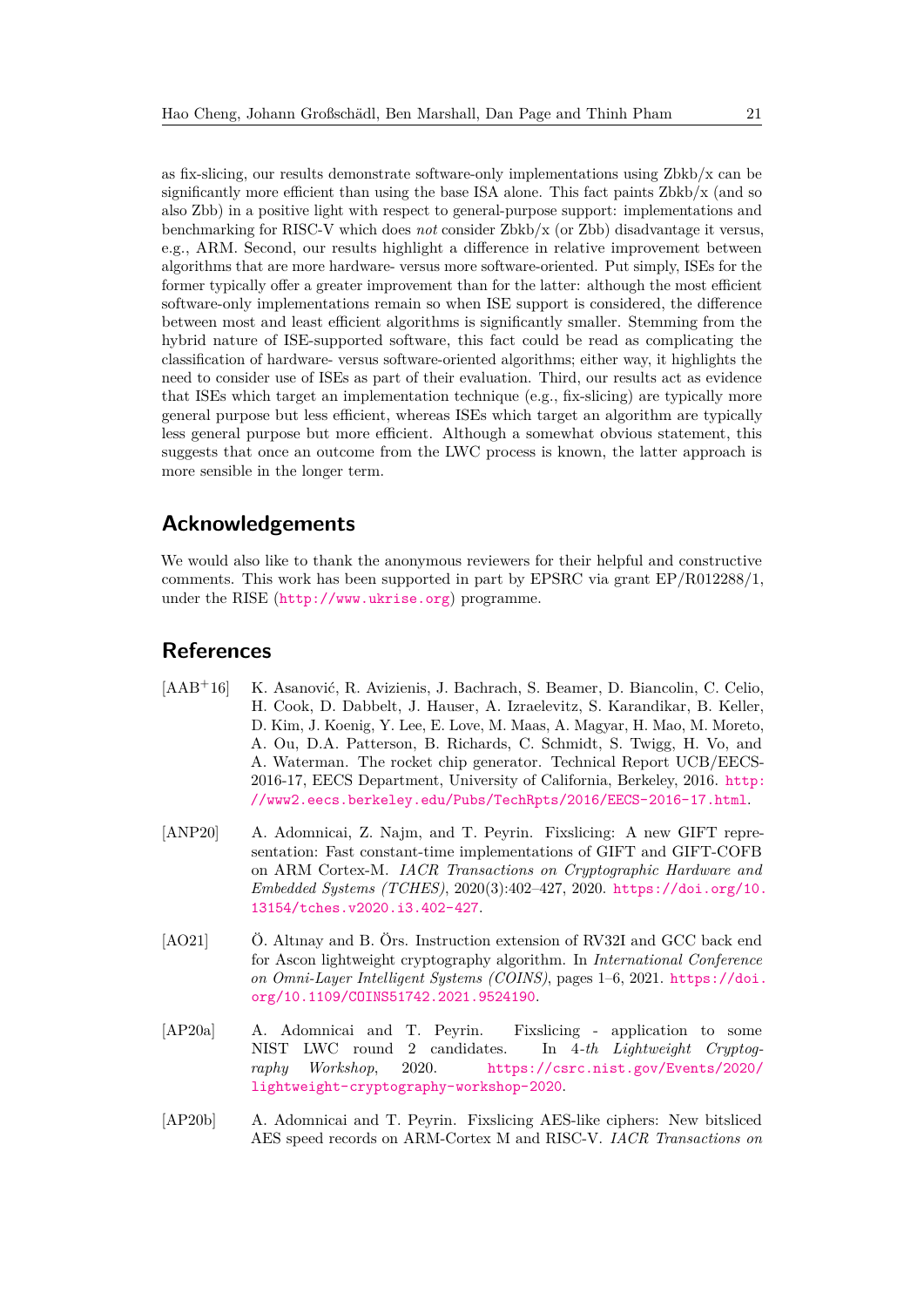*Cryptographic Hardware and Embedded Systems (TCHES)*, 2021(1):402–425, 2020. <https://doi.org/10.46586/tches.v2021.i1.402-425>.

- <span id="page-21-9"></span>[BBdS<sup>+</sup>20a] C. Beierle, A. Biryukov, L. Cardoso dos Santos, J. Großschädl, L. Perrin, A. Udovenko, V. Velichkov, and Q. Wang. Alzette: a 64-bit ARX-box (feat. CRAX and TRAX). In *Advances in Cryptology (CRYPTO)*, LNCS 12172, pages 419–448. Springer-Verlag, 2020. [https://doi.org/10.1007/](https://doi.org/10.1007/978-3-030-56877-1_15) [978-3-030-56877-1\\_15](https://doi.org/10.1007/978-3-030-56877-1_15).
- <span id="page-21-8"></span>[BBdS<sup>+</sup>20b] C. Beierle, A. Biryukov, L. Cardoso dos Santos, J. Großschädl, L. Perrin, A. Udovenko, V. Velichkov, and Q. Wang. Lightweight AEAD and hashing using the Sparkle permutation family. *IACR Transactions on Symmetric Cryptology*, 2020(S1):208–261, 2020. [https://doi.org/10.13154/tosc.](https://doi.org/10.13154/tosc.v2020.iS1.208-261) [v2020.iS1.208-261](https://doi.org/10.13154/tosc.v2020.iS1.208-261).
- <span id="page-21-7"></span>[BBdS<sup>+</sup>21] C. Beierle, A. Biryukov, L. Cardoso dos Santos, J. Großschädl, Amir Moradi, L. Perrin, A.R. Shahmirzadi, A. Udovenko, V. Velichkov, and Q. Wang. SCHWAEMM and ESCH: Lightweight authenticated encryption and hashing using the sparkle permutation family. Submission to NIST (version 1*.*2), 2021. [https://csrc.nist.gov/CSRC/media/](https://csrc.nist.gov/CSRC/media/Projects/lightweight-cryptography/documents/finalist-round/updated-spec-doc/sparkle-spec-final.pdf) [Projects/lightweight-cryptography/documents/finalist-round/](https://csrc.nist.gov/CSRC/media/Projects/lightweight-cryptography/documents/finalist-round/updated-spec-doc/sparkle-spec-final.pdf) [updated-spec-doc/sparkle-spec-final.pdf](https://csrc.nist.gov/CSRC/media/Projects/lightweight-cryptography/documents/finalist-round/updated-spec-doc/sparkle-spec-final.pdf).
- <span id="page-21-6"></span>[BCD<sup>+</sup>21] Z. Bao, A. Chakraborti, N. Datta, J. Guo, M. Nandi, T. Peyrin, and K. Yasuda. PHOTON-beetle. Submission to NIST, 2021. [https://csrc.nist.](https://csrc.nist.gov/CSRC/media/Projects/lightweight-cryptography/documents/finalist-round/updated-spec-doc/photon-beetle-spec-final.pdf) [gov/CSRC/media/Projects/lightweight-cryptography/documents/](https://csrc.nist.gov/CSRC/media/Projects/lightweight-cryptography/documents/finalist-round/updated-spec-doc/photon-beetle-spec-final.pdf) [finalist-round/updated-spec-doc/photon-beetle-spec-final.pdf](https://csrc.nist.gov/CSRC/media/Projects/lightweight-cryptography/documents/finalist-round/updated-spec-doc/photon-beetle-spec-final.pdf).
- <span id="page-21-3"></span>[BCDM21] T. Beyne, Y.L. Chen, C. Dobraunig, and B. Mennink. Elephant. Submission to NIST (version 2*.*0), 2021. [https://csrc.nist.gov/CSRC/media/](https://csrc.nist.gov/CSRC/media/Projects/lightweight-cryptography/documents/finalist-round/updated-spec-doc/elephant-spec-final.pdf) [Projects/lightweight-cryptography/documents/finalist-round/](https://csrc.nist.gov/CSRC/media/Projects/lightweight-cryptography/documents/finalist-round/updated-spec-doc/elephant-spec-final.pdf) [updated-spec-doc/elephant-spec-final.pdf](https://csrc.nist.gov/CSRC/media/Projects/lightweight-cryptography/documents/finalist-round/updated-spec-doc/elephant-spec-final.pdf).
- <span id="page-21-5"></span>[BCI<sup>+</sup>21] S. Banik, A. Chakraborti, T. Iwata, K. Minematsu, M. Nandi, T. Peyrin, Y. Sasaki, S.M. Sim, and Y. Todo. GIFT-COFB. Submission to NIST (version 1*.*1), 2021. [https://csrc.nist.gov/CSRC/media/](https://csrc.nist.gov/CSRC/media/Projects/lightweight-cryptography/documents/finalist-round/updated-spec-doc/gift-cofb-spec-final.pdf) [Projects/lightweight-cryptography/documents/finalist-round/](https://csrc.nist.gov/CSRC/media/Projects/lightweight-cryptography/documents/finalist-round/updated-spec-doc/gift-cofb-spec-final.pdf) [updated-spec-doc/gift-cofb-spec-final.pdf](https://csrc.nist.gov/CSRC/media/Projects/lightweight-cryptography/documents/finalist-round/updated-spec-doc/gift-cofb-spec-final.pdf).
- <span id="page-21-0"></span>[Ber20] D.J. Bernstein. Cryptographic competitions. Cryptology ePrint Archive, Report 2020/1608, 2020. <https://eprint.iacr.org/2020/1608>.
- <span id="page-21-1"></span>[BGM09] S. Bartolini, R. Giorgi, and E. Martinelli. Instruction set extensions for cryptographic applications. In Ç.K. Koç, editor, *Cryptographic Engineering*, chapter 9, pages 191–233. Springer, 2009. [https://doi.org/10.1007/](https://doi.org/10.1007/978-0-387-71817-0_9) [978-0-387-71817-0\\_9](https://doi.org/10.1007/978-0-387-71817-0_9).
- <span id="page-21-2"></span>[BJK<sup>+</sup>16] C. Beierle, J. Jean, S. Kölbl, G. Leander, A. Moradi, T. Peyrin, Y. Sasaki, P. Sasdrich, and S.M. Sim. The SKINNY family of block ciphers and its low-latency variant MANTIS. In *Advances in Cryptology (CRYPTO)*, LNCS 9815, pages 123–153. Springer-Verlag, 2016. [https://doi.org/10.1007/](https://doi.org/10.1007/978-3-662-53008-5_5) [978-3-662-53008-5\\_5](https://doi.org/10.1007/978-3-662-53008-5_5).
- <span id="page-21-4"></span>[BKL<sup>+</sup>07] A. Bogdanov, L.R. Knudsen, G. Leander, C. Paar, A. Poschmann, M.J.B. Robshaw, Y. Seurin, and C. Vikkelsoe. PRESENT: An ultra-lightweight block cipher. In *Cryptographic Hardware and Embedded Systems (CHES)*,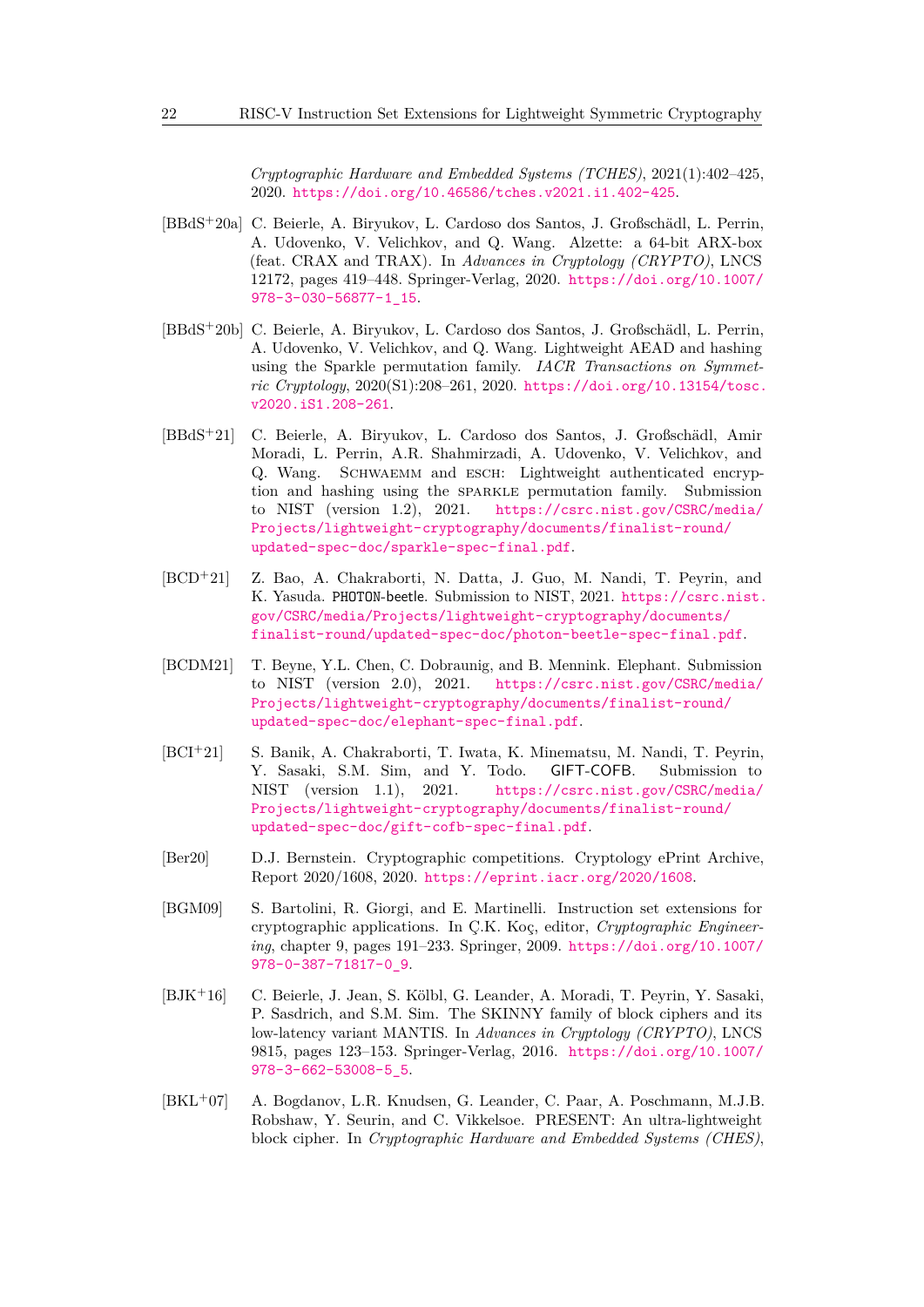LNCS 4727, pages 450–466. Springer-Verlag, 2007. [https://doi.org/10.](https://doi.org/10.1007/978-3-540-74735-2_31) [1007/978-3-540-74735-2\\_31](https://doi.org/10.1007/978-3-540-74735-2_31).

- <span id="page-22-5"></span>[BKL<sup>+</sup>13] A. Bogdanov, M. Knezevic, G. Leander, D. Toz, K. Varici, and I. Verbauwhede. SPONGENT: The design space of lightweight cryptographic hashing. *IEEE Transactions on Computers*, 62(10):2041–2053, 2013. [https://doi.org/10.](https://doi.org/10.1109/TC.2012.196) [1109/TC.2012.196](https://doi.org/10.1109/TC.2012.196).
- <span id="page-22-1"></span>[BPP<sup>+</sup>17] S. Banik, S.K. Pandey, T. Peyrin, Y. Sasaki, S.M. Sim, and Y. Todo. GIFT: A small present - towards reaching the limit of lightweight encryption. In *Cryptographic Hardware and Embedded Systems (CHES)*, LNCS 10529, pages 321–345. Springer-Verlag, 2017. [https://doi.org/10.1007/](https://doi.org/10.1007/978-3-319-66787-4_16) [978-3-319-66787-4\\_16](https://doi.org/10.1007/978-3-319-66787-4_16).
- <span id="page-22-10"></span>[CDPA16] C. Celio, P. Dabbelt, D.A. Patterson, and K. Asanović. The renewed case for the reduced instruction set computer: Avoiding ISA bloat with macro-op fusion for RISC-V. *CoRR*, abs/1607.02318, 2016. [https://arxiv.org/abs/](https://arxiv.org/abs/1607.02318) [1607.02318](https://arxiv.org/abs/1607.02318).
- <span id="page-22-4"></span>[CJL<sup>+</sup>20] F. Campos, L. Jellema, M. Lemmen, L. Müller, D. Sprenkels, and B. Viguier. Assembly or optimized C for lightweight cryptography on RISC-V? In *Cryptology and Network Security (CANS)*, LNCS 12579, pages 526–545. Springer-Verlag, 2020. [https://doi.org/10.1007/978-3-030-65411-5\\_](https://doi.org/10.1007/978-3-030-65411-5_26) [26](https://doi.org/10.1007/978-3-030-65411-5_26).
- <span id="page-22-2"></span>[CP20] L. Choquin and F. Piry. Arm custom instructions: Enabling innovation and greater flexibility on Arm. Technical report, Arm Ltd., 2020. [https:](https://www.arm.com/why-arm/technologies/custom-instructions) [//www.arm.com/why-arm/technologies/custom-instructions](https://www.arm.com/why-arm/technologies/custom-instructions).
- <span id="page-22-3"></span>[DEMS21] C. Dobraunig, M. Eichlseder, F. Mendel, and M. Schläffer. Ascon. Submission to NIST (version 1*.*2), 2021. [https://csrc.nist.gov/CSRC/media/](https://csrc.nist.gov/CSRC/media/Projects/lightweight-cryptography/documents/finalist-round/updated-spec-doc/ascon-spec-final.pdf) [Projects/lightweight-cryptography/documents/finalist-round/](https://csrc.nist.gov/CSRC/media/Projects/lightweight-cryptography/documents/finalist-round/updated-spec-doc/ascon-spec-final.pdf) [updated-spec-doc/ascon-spec-final.pdf](https://csrc.nist.gov/CSRC/media/Projects/lightweight-cryptography/documents/finalist-round/updated-spec-doc/ascon-spec-final.pdf).
- <span id="page-22-0"></span>[DGvK19] N. Drucker, S. Gueron, and v. Krasnov. Making AES great again: The forthcoming vectorized AES instruction. In *Information Technology New Generations (ITNG)*, AISC 800, pages 37–41. Springer-Verlag, 2019. [https:](https://doi.org/10.1007/978-3-030-14070-0_6) [//doi.org/10.1007/978-3-030-14070-0\\_6](https://doi.org/10.1007/978-3-030-14070-0_6).
- <span id="page-22-9"></span>[DHAK18] J. Daemen, S. Hoffert, G. Van Assche, and R. Van Keer. The design of Xoodoo and Xoofff. *IACR Transactions on Symmetric Cryptology*, 2018(4):1–38, 2018. <https://doi.org/10.13154/tosc.v2018.i4.1-38>.
- <span id="page-22-8"></span>[DHM<sup>+</sup>21] J. Daemen, S. Hoffert, S. Mella, M. Peeters, G. van Assche, and R. van Keer. Xoodyak, a lightweight cryptographic scheme. Submission to NIST (version 2*.*0), 2021. [https://csrc.nist.gov/CSRC/media/](https://csrc.nist.gov/CSRC/media/Projects/lightweight-cryptography/documents/finalist-round/updated-spec-doc/xoodyak-spec-final.pdf) [Projects/lightweight-cryptography/documents/finalist-round/](https://csrc.nist.gov/CSRC/media/Projects/lightweight-cryptography/documents/finalist-round/updated-spec-doc/xoodyak-spec-final.pdf) [updated-spec-doc/xoodyak-spec-final.pdf](https://csrc.nist.gov/CSRC/media/Projects/lightweight-cryptography/documents/finalist-round/updated-spec-doc/xoodyak-spec-final.pdf).
- <span id="page-22-7"></span>[GIK<sup>+</sup>21] C. Guo, T. Iwata, M. Khairallah, K. Minematsu, and T. Peyrin. Romulus. Submission to NIST (version 1*.*3), 2021. [https://csrc.nist.](https://csrc.nist.gov/CSRC/media/Projects/lightweight-cryptography/documents/finalist-round/updated-spec-doc/romulus-spec-final.pdf) [gov/CSRC/media/Projects/lightweight-cryptography/documents/](https://csrc.nist.gov/CSRC/media/Projects/lightweight-cryptography/documents/finalist-round/updated-spec-doc/romulus-spec-final.pdf) [finalist-round/updated-spec-doc/romulus-spec-final.pdf](https://csrc.nist.gov/CSRC/media/Projects/lightweight-cryptography/documents/finalist-round/updated-spec-doc/romulus-spec-final.pdf).
- <span id="page-22-6"></span>[GPP11] J. Guo, T. Peyrin, and A. Poschmann. The PHOTON family of lightweight hash functions. In *Advances in Cryptology (CRYPTO)*, LNCS 6841, pages 222–239. Springer-Verlag, 2011. [https://doi.org/10.1007/](https://doi.org/10.1007/978-3-642-22792-9_13) [978-3-642-22792-9\\_13](https://doi.org/10.1007/978-3-642-22792-9_13).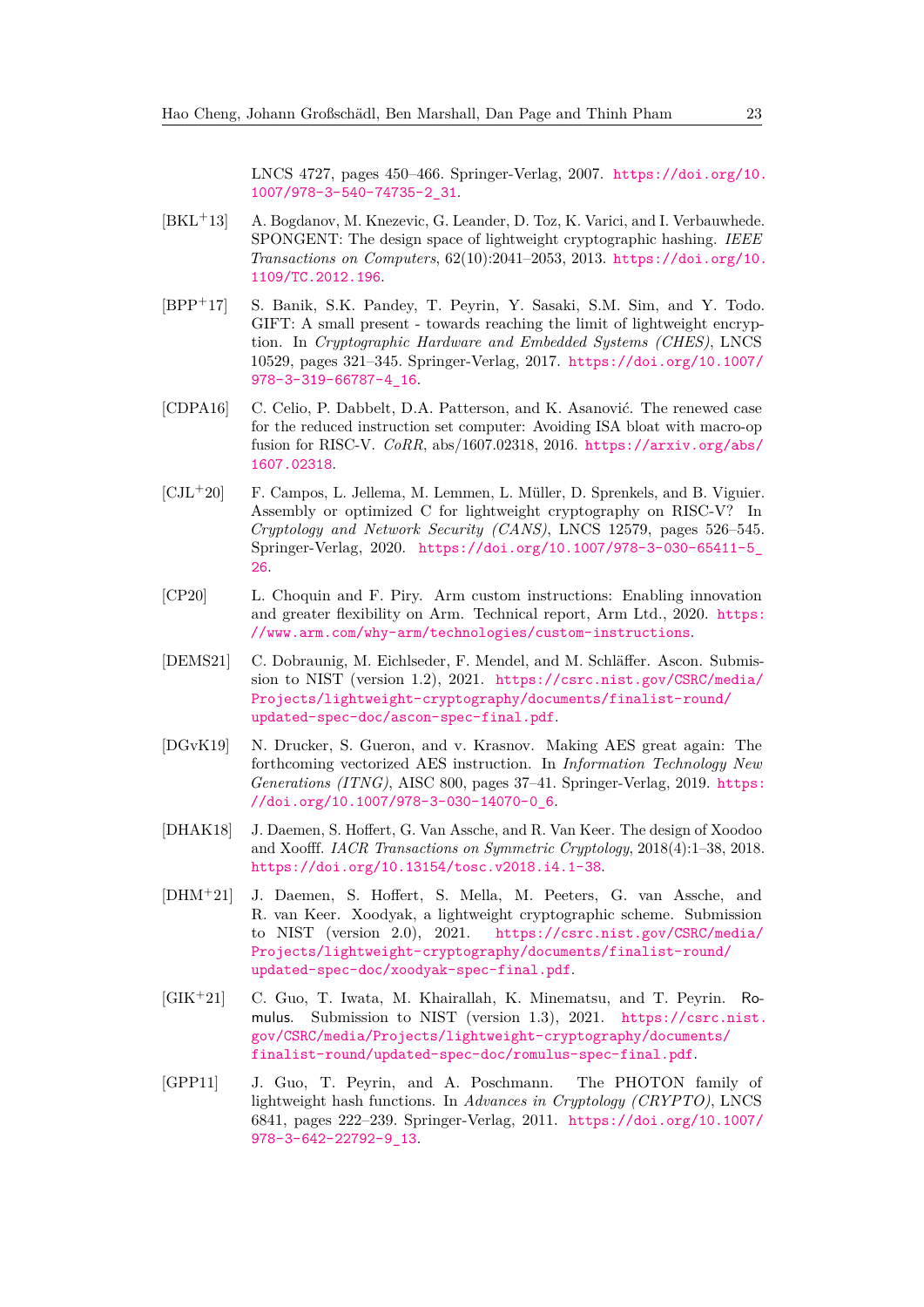- <span id="page-23-4"></span>[Gue09] S. Gueron. Intel's new AES instructions for enhanced performance and security. In *Fast Software Encryption (FSE)*, LNCS 5665, pages 51–66. Springer-Verlag, 2009. [https://doi.org/10.1007/978-3-642-03317-9\\_4](https://doi.org/10.1007/978-3-642-03317-9_4).
- <span id="page-23-7"></span>[HJM07] M. Hell, T. Johansson, and W. Meier. Grain: a stream cipher for constrained environments. *International Journal of Wireless and Mobile Computing*, 2(1):86–93, 2007. <https://doi.org/10.1504/IJWMC.2007.013798>.
- <span id="page-23-6"></span>[HJM<sup>+</sup>21] M. Hell, T. Johansson, A. Maximov, W. Meier, J. Sönnerup, and H. Yoshida. Grain-128AEADv2. Submission to NIST (version 2*.*0), 2021. [https://csrc.nist.gov/CSRC/media/](https://csrc.nist.gov/CSRC/media/Projects/lightweight-cryptography/documents/finalist-round/updated-spec-doc/grain-128aead-spec-final.pdf) [Projects/lightweight-cryptography/documents/finalist-round/](https://csrc.nist.gov/CSRC/media/Projects/lightweight-cryptography/documents/finalist-round/updated-spec-doc/grain-128aead-spec-final.pdf) [updated-spec-doc/grain-128aead-spec-final.pdf](https://csrc.nist.gov/CSRC/media/Projects/lightweight-cryptography/documents/finalist-round/updated-spec-doc/grain-128aead-spec-final.pdf).
- <span id="page-23-12"></span>[HKSS12] Y. Hori, T. Katashita, A. Sasaki, and A. Satoh. SASEBO-GIII: A hardware security evaluation board equipped with a 28-nm FPGA. In *IEEE Global Conference on Consumer Electronics*, pages 657–660, 2012. [https://doi.](https://doi.org/10.1109/GCCE.2012.6379944) [org/10.1109/GCCE.2012.6379944](https://doi.org/10.1109/GCCE.2012.6379944).
- <span id="page-23-1"></span>[HV11] A. Hakkala and S. Virtanen. Accelerating cryptographic protocols: A review of theory and technologies. In *Communication Theory, Reliability, and Quality of Service (CTRQ)*, pages 103–109, 2011.
- <span id="page-23-0"></span>[MBTM] K. McKay, L. Bassham, M.S. Turan, and N. Mouha. Report on lightweight cryptography. Technical report. <https://doi.org/10.6028/NIST.IR.8114>.
- <span id="page-23-5"></span>[MNP<sup>+</sup>21] B. Marshall, G.R. Newell, D. Page, M.-J.O. Saarinen, and C. Wolf. The design of scalar AES instruction set extensions for RISC-V. *IACR Transactions on Cryptographic Hardware and Embedded Systems (TCHES)*, 2021(1):109–136, 2021. <https://doi.org/10.46586/tches.v2021.i1.109-136>.
- <span id="page-23-11"></span>[MPC00] L. May, L. Penna, and A. Clark. An implementation of bitsliced DES on the Pentium MMXTM processor. In *Australasian Conference on Information Security and Privacy (ACISP)*, LNCS 1841, pages 112–122. Springer-Verlag, 2000. [https://doi.org/10.1007/10718964\\_10](https://doi.org/10.1007/10718964_10).
- <span id="page-23-9"></span>[NIK04] K. Nadehara, M. Ikekawa, and I. Kuroda. Extended instructions for the AES cryptography and their efficient implementation. In *Signal Processing Systems (SIPS)*, pages 152–157, 2004. [https://doi.org/10.1109/SIPS.](https://doi.org/10.1109/SIPS.2004.1363041) [2004.1363041](https://doi.org/10.1109/SIPS.2004.1363041).
- <span id="page-23-3"></span>[NOOS95] E. Nahum, S. O'Malley, H. Orman, and R. Schroeppel. Towards high performance cryptographic software. In *High Performance Communication Subsystems (HPCS)*, pages 69–72, 1995. [https://doi.org/10.1109/HPCS.](https://doi.org/10.1109/HPCS.1995.662009) [1995.662009](https://doi.org/10.1109/HPCS.1995.662009).
- <span id="page-23-8"></span>[rHJM11] M. Ågren, M. Hell, T. Johansson, and W. Meier. Grain128a: a new version of Grain-128 with optional authentication. *International Journal of Wireless and Mobile Computing*, 5(1):48–59, 2011. [https://doi.org/10.1504/IJWMC.](https://doi.org/10.1504/IJWMC.2011.044106) [2011.044106](https://doi.org/10.1504/IJWMC.2011.044106).
- <span id="page-23-2"></span>[RI16] F. Regazzoni and P. Ienne. Instruction set extensions for secure applications. In *Design, Automation, and Test in Europe (DATE)*, pages 1529–1534, 2016.
- <span id="page-23-10"></span>[Saa20] M.-J.O. Saarinen. A lightweight ISA extension for AES and SM4. 2020. <https://ascslab.org/conferences/secriscv/program.html>.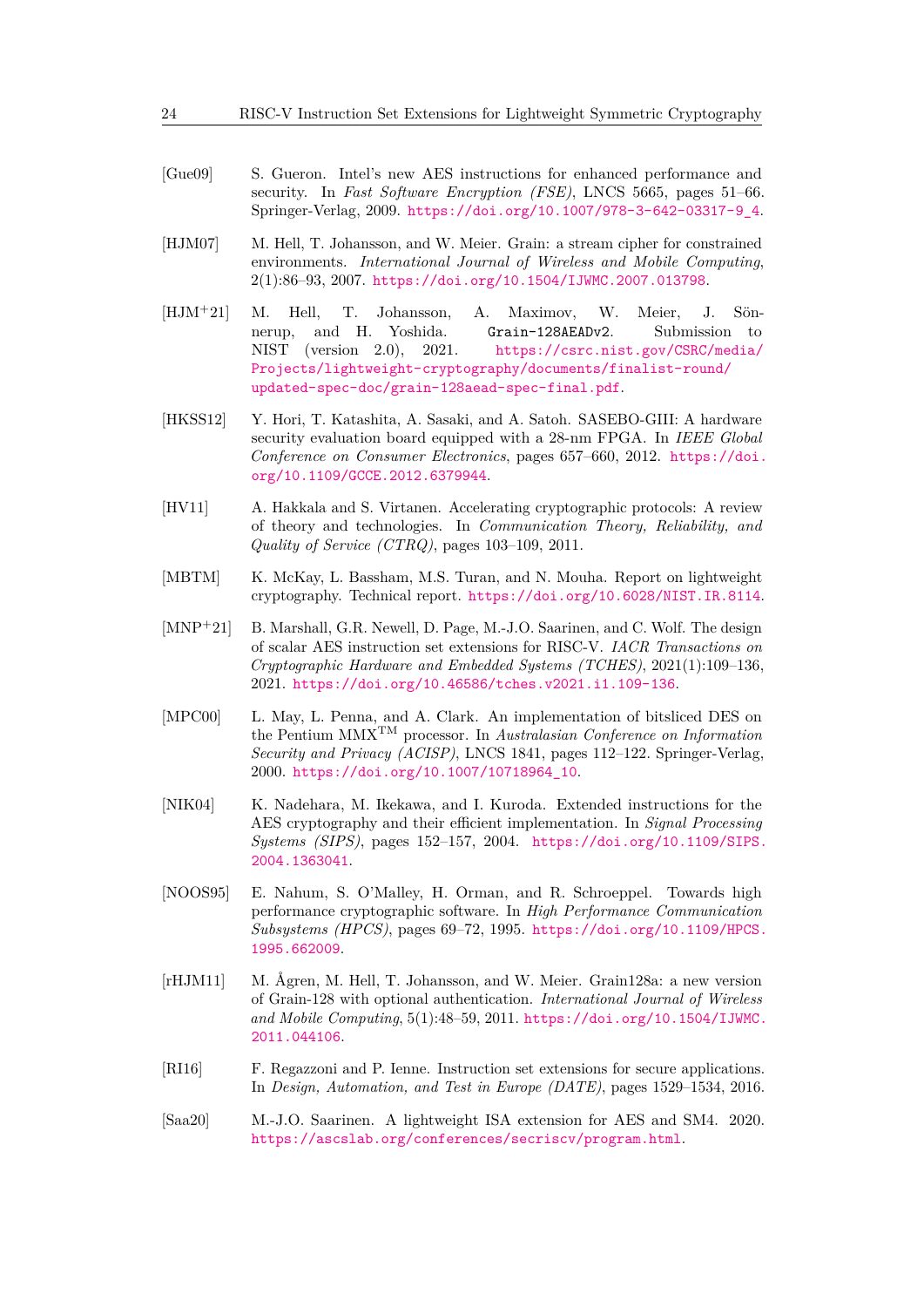- <span id="page-24-13"></span>[SCA07] Recommendation for block cipher modes of operation: Galois/Counter Mode (GCM) and GMAC. National Institute of Standards and Technology (NIST) Special Publication 800-38D, 2007.
- <span id="page-24-6"></span>[SCA16] Oracle SPARC architecture 2011. Technical Report D1.0.0, Oracle Corp., 2016. [https://www.oracle.com/technetwork/](https://www.oracle.com/technetwork/server-storage/sun-sparc-enterprise/documentation/140521-ua2011-d096-p-ext-2306580.pdf) [server-storage/sun-sparc-enterprise/documentation/](https://www.oracle.com/technetwork/server-storage/sun-sparc-enterprise/documentation/140521-ua2011-d096-p-ext-2306580.pdf) [140521-ua2011-d096-p-ext-2306580.pdf](https://www.oracle.com/technetwork/server-storage/sun-sparc-enterprise/documentation/140521-ua2011-d096-p-ext-2306580.pdf).
- <span id="page-24-3"></span>[SCA18a] Intel 64 and IA-32 architectures – software developer's manual (volume 1: Basic architecture). Technical Report 325383-067US, Intel Corp., 2018. <http://software.intel.com/en-us/articles/intel-sdm>.
- <span id="page-24-4"></span>[SCA18b] Power ISA. Technical Report 2.07 B, IBM, 2018. [https://ibm.ent.box.](https://ibm.ent.box.com/s/jd5w15gz301s5b5dt375mshpq9c3lh4u) [com/s/jd5w15gz301s5b5dt375mshpq9c3lh4u](https://ibm.ent.box.com/s/jd5w15gz301s5b5dt375mshpq9c3lh4u).
- <span id="page-24-0"></span>[SCA18c] Submission requirements and evaluation criteria for the lightweight cryptography standardization process, 2018. [https://csrc.nist.](https://csrc.nist.gov/CSRC/media/Projects/Lightweight-Cryptography/documents/final-lwc-submission-requirements-august2018.pdf) [gov/CSRC/media/Projects/Lightweight-Cryptography/documents/](https://csrc.nist.gov/CSRC/media/Projects/Lightweight-Cryptography/documents/final-lwc-submission-requirements-august2018.pdf) [final-lwc-submission-requirements-august2018.pdf](https://csrc.nist.gov/CSRC/media/Projects/Lightweight-Cryptography/documents/final-lwc-submission-requirements-august2018.pdf).
- <span id="page-24-9"></span>[SCA19] The RISC-V instruction set manual. Technical Report Volume I: User-Level ISA (version 20190608-Base-Ratified), 2019. [http://riscv.org/](http://riscv.org/specifications) [specifications](http://riscv.org/specifications).
- <span id="page-24-5"></span>[SCA20] Arm architecture reference manual: Armv8, for Armv8-A architecture profile. Technical report, 2020. [https://static.docs.arm.com/ddi0487/fa/](https://static.docs.arm.com/ddi0487/fa/DDI0487F_a_armv8_arm.pdf) [DDI0487F\\_a\\_armv8\\_arm.pdf](https://static.docs.arm.com/ddi0487/fa/DDI0487F_a_armv8_arm.pdf).
- <span id="page-24-11"></span>[SCA21] RISC-V bit-manipulation ISA-extensions (version 1.0.0). Technical report, 2021. <https://github.com/riscv/riscv-bitmanip>.
- <span id="page-24-7"></span>[SCA22] RISC-V cryptographic extension proposals. Technical Report Volume I: Scalar & Entropy Source Instructions (version 1.0.1), 2022. [https://github.](https://github.com/riscv/riscv-crypto) [com/riscv/riscv-crypto](https://github.com/riscv/riscv-crypto).
- <span id="page-24-10"></span>[SP21] S. Steinegger and R. Primas. A fast and compact RISC-V accelerator for Ascon and friends. In *Smart Card Research and Advanced Applications (CARDIS)*, LNCS 12609, pages 53–67. Springer-Verlag, 2021. [https://doi.](https://doi.org/10.1007/978-3-030-68487-7_4) [org/10.1007/978-3-030-68487-7\\_4](https://doi.org/10.1007/978-3-030-68487-7_4).
- <span id="page-24-12"></span>[TGSMD20] E. Tehrani, T. Graba, A. Si-Merabet, and J.-L. Danger. RISC-V extension for lightweight cryptography. In *Euromicro Conference on Digital System Design (DSD)*, pages 222–228, 2020. [https://doi.org/10.1109/DSD51259.](https://doi.org/10.1109/DSD51259.2020.00045) [2020.00045](https://doi.org/10.1109/DSD51259.2020.00045).
- <span id="page-24-2"></span>[TMC<sup>+</sup>] M.S. Turan, K. McKay, D. Chang, Ç. Çalık, L. Bassham, J. Kang, and J. Kelsey. Status report on the second round of the NIST lightweight cryptography standardization process. Technical report. [https://doi.org/10.](https://doi.org/10.6028/NIST.IR.8369) [6028/NIST.IR.8369](https://doi.org/10.6028/NIST.IR.8369).
- <span id="page-24-1"></span>[TMcc<sup>+</sup>] M.S. Turan, K. McKay, Ç. Çalık, D. Chang, and L. Bassham. Status report on the first round of the NIST lightweight cryptography standardization process. Technical report. <https://doi.org/10.6028/NIST.IR.8268>.
- <span id="page-24-8"></span>[Wat16] A. Waterman. Design of the RISC-V instruction set architecture, 2016.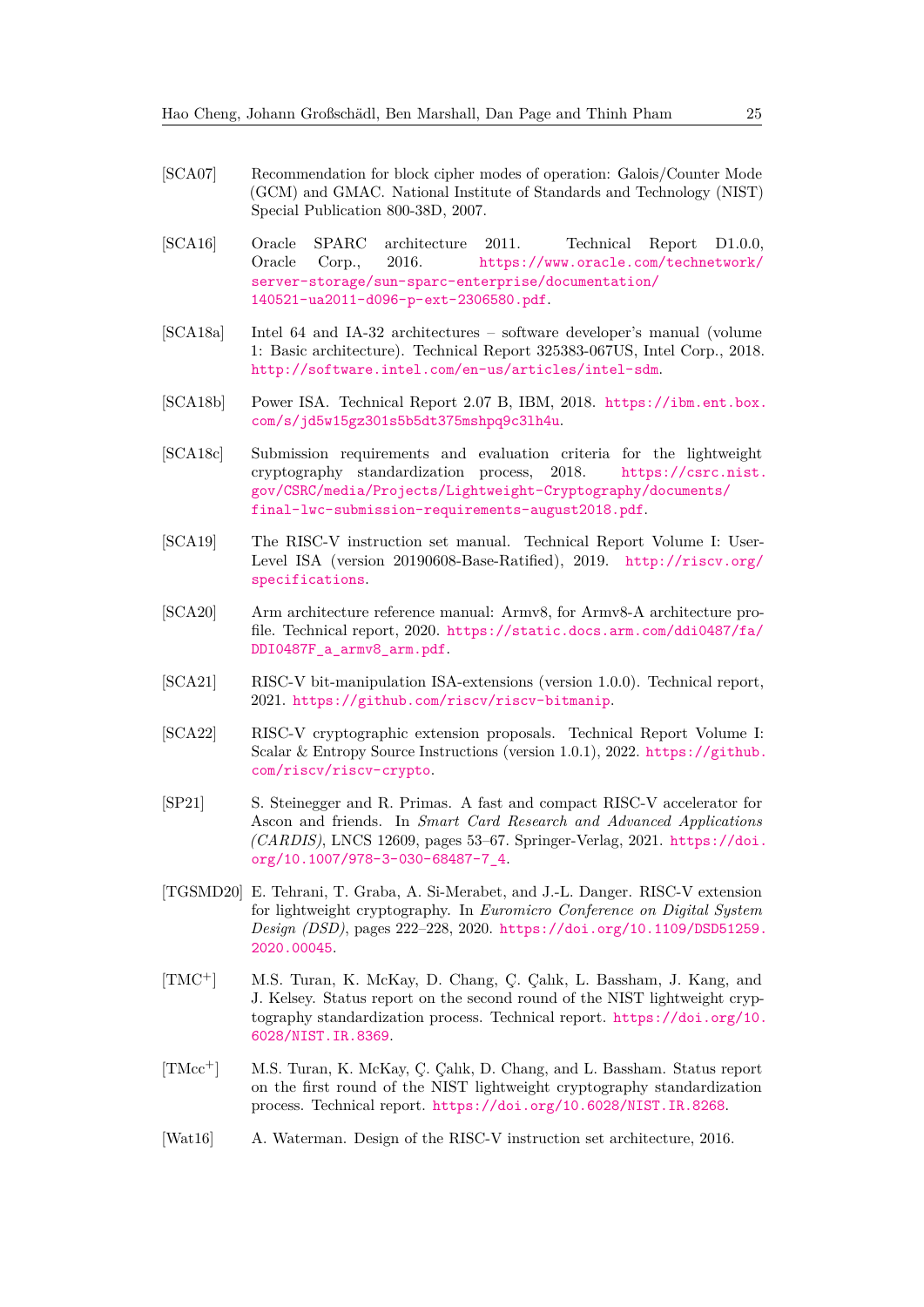<span id="page-25-0"></span>[WH21] H. Wu and T. Huang. TinyJAMBU. Submission to NIST (version 2*.*0), 2021. [https://csrc.nist.gov/CSRC/media/](https://csrc.nist.gov/CSRC/media/Projects/lightweight-cryptography/documents/finalist-round/updated-spec-doc/tinyjambu-spec-final.pdf) [Projects/lightweight-cryptography/documents/finalist-round/](https://csrc.nist.gov/CSRC/media/Projects/lightweight-cryptography/documents/finalist-round/updated-spec-doc/tinyjambu-spec-final.pdf) [updated-spec-doc/tinyjambu-spec-final.pdf](https://csrc.nist.gov/CSRC/media/Projects/lightweight-cryptography/documents/finalist-round/updated-spec-doc/tinyjambu-spec-final.pdf).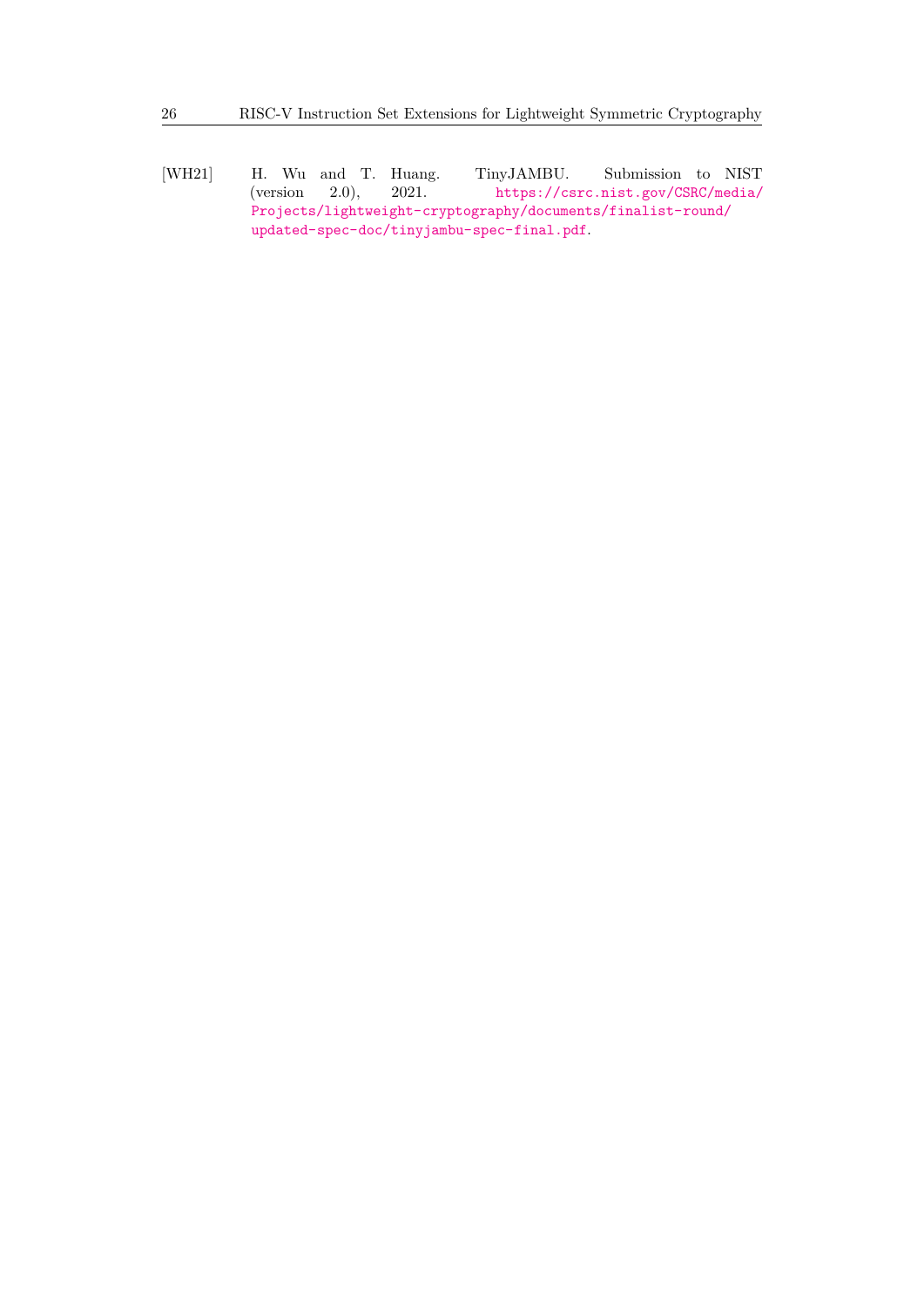## <span id="page-26-0"></span>**A Additional ISE design detail:** Ascon

### **A.1 Additional notation**

Define the look-up tables ROT\_0 = { 19 , 61 , 1, 10 , 7 } ROT\_1 = { 28 , 39 , 6, 17 , 41 }

# **A.2**  $\mathcal{V}_0^{32}$

**Instruction encoding.**

 $31\ 30\ 29\ 28\ 27\ 26\ 25\ 24\ 23\ 22\ 21\ 20\ 19\ 18\ 17\ 16\ 15\ 14\ 13\ 12\ 11\ 10\ 9\ 8\ 7\ 6\ 5\ 4\ 3\ 2\ 1\ 0$ 

| 00 | imm | 20 <sup>2</sup><br>⊥ ⊃∠ | 22.5<br>ᆠᅌᆠ | - - - | r.<br>∸~ | 0101 | ascon.sigma.lo |
|----|-----|-------------------------|-------------|-------|----------|------|----------------|
| 01 | imm | $\mathbf{r}$<br>⊥ ⊃∠    | 22.5<br>ᆠᇰᆂ | - - - | r,<br>∸~ |      | ascon.sigma.hi |

```
• ascon.sigma.lo rd, rs1, rs2, imm
\begin{array}{ccc} 1 & x_h \text{ i} & \leftarrow \text{GPR}[\text{rs2}] \\ 2 & x_h \text{ i} & \leftarrow \text{GPR}[\text{rs1}] \end{array}\leftarrow GPR[rs1]
3 x ← x_hi || x_lo<br>4 r ← x ^ ( x >>> ROT_0[ imm ] ) ^ ( x >>> ROT_1[ imm ] )<br>5 GPR[rd] ← r_{31.. 0}
 • ascon.sigma.hi rd, rs1, rs2, imm
1 x_hi ← GPR[rs2]<br>2 x_lo ← GPR[rs1]<br>4 x ← x ^ ( x >>> ROT_0[ imm ] ) ^ ( x >>> ROT_1[ imm ] )<br>5 GPR[rd] ← r_{63..32}
```
- 
-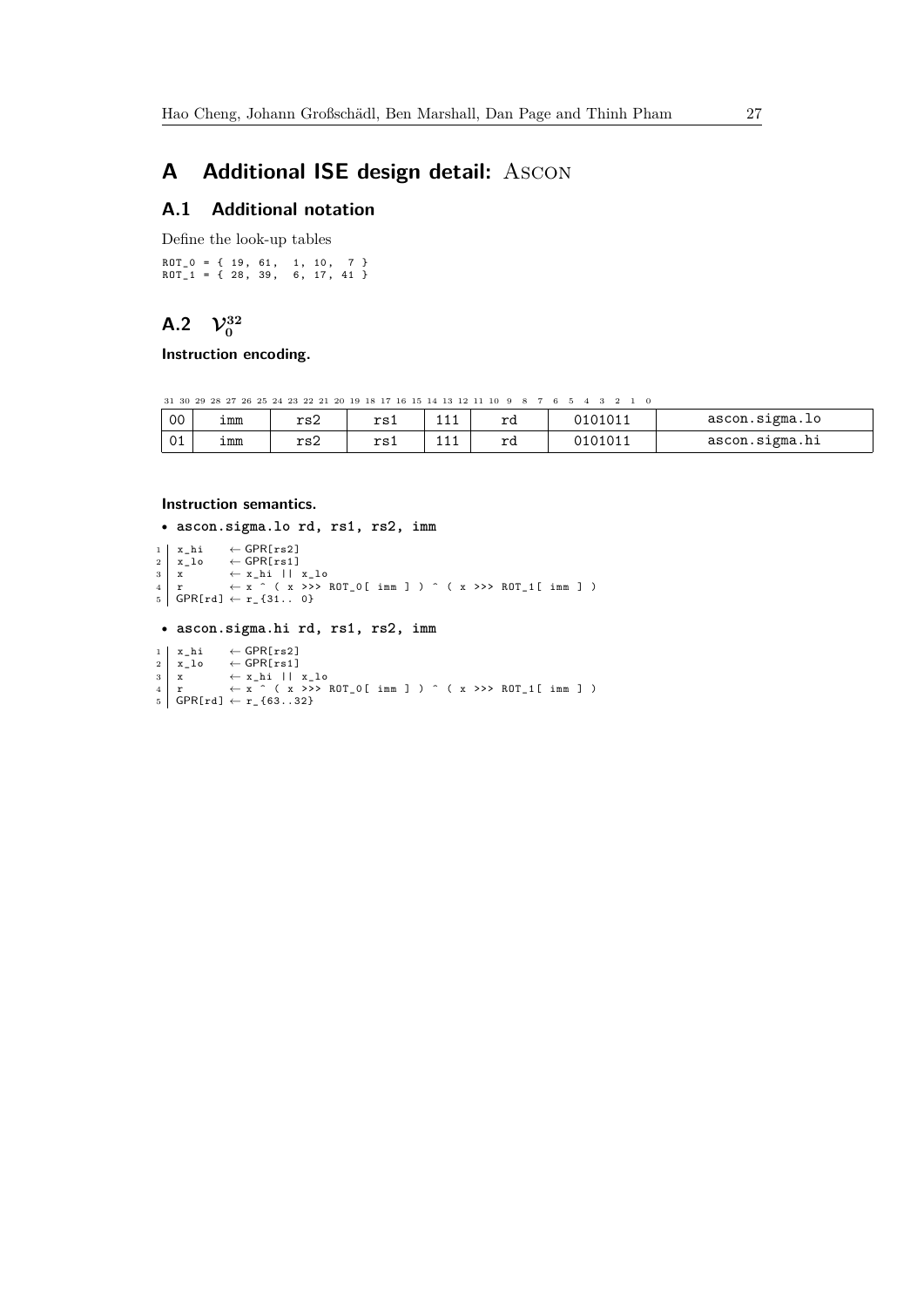## <span id="page-27-0"></span>**B Additional ISE design detail:** Elephant

### **B.1 Additional notation**

Let SBOX denote the 4-bit Spongent S-box per  $[BKL+13]$  $[BKL+13]$ . Define the functions

```
SWAPMOVE32 (x, m,n) {<br>
t ← x ^ ( x >> n )<br>
t ← t & m<br>
t ← t ^ ( t << n )<br>
x ← t ^ x
   return x
}
 SWAPMOVE32_X (x ,y ,m ,n) {
t ← y ^ ( x >> n )
t ← t & m
    x \leftarrow x ^ ( t << n )
     return x
}
 SWAPMOVE32_Y (x , y , m , n) {<br>
t ← y ^ ( x >> n )<br>
t ← t & m<br>
y ← y ^ ( t )
 return y
}
```
i.e., variants of SWAPMOVE [\[MPC00,](#page-23-11) Section 3.1].

# **B.2**  $\mathcal{V}_0^{32}$

**Instruction encoding.**

|      | 31 30 29 28 27 26 25 24 23 22 21 20 19 18 17 16 15 14 13 12 11 10 9 8 7 6 5 4 3 2 1 0 |       |     |     |    |         |                  |  |  |  |  |  |
|------|---------------------------------------------------------------------------------------|-------|-----|-----|----|---------|------------------|--|--|--|--|--|
| 0000 | imm                                                                                   | rs2   | rs1 | 111 | rd | 0001011 | elephant.pstep.x |  |  |  |  |  |
| 0001 | imm                                                                                   | rs2   | rs1 | 111 | rd | 0001011 | elephant.pstep.y |  |  |  |  |  |
| 0010 | imm                                                                                   | 00000 | rs1 | 110 | rd | 0001011 | elephant.sstep   |  |  |  |  |  |

```
• elephant.pstep.x rd, rs1, rs2, imm
```

```
\begin{array}{ccc} 1 & x & \leftarrow \text{GPR}[\text{rs1}] \\ 2 & y & \leftarrow \text{GPR}[\text{rs2}] \end{array}y \leftarrow GPR[rs2]3
 4 | if ( imm == 0 ) {<br>5 |   r ← SWAPMOVE32_X( x, y, 0x000000FF, 8 )
 6 \mid \}7 else if ( imm == 1 ) {
8 r ← SWAPMOVE32_X ( x , y , 0 x000000FF , 16 )
\begin{array}{c|c} 9 & \rightarrow \\ 10 & \neq \end{array}10 else if ( imm == 2 ) {<br>11 r \leftarrow SWAPMOVE32 X( x,
     r \leftarrow \text{SWAPMOWE32_X(X, y, 0 x000000FF, 24)}12 }
\begin{bmatrix} 12 \\ 13 \end{bmatrix} else if ( imm == 3 ) {
14 r ← SWAPMOVE32_X(x, y, 0x0000FF00, 8)
15 }
16 else if ( imm == 4 ) {<br>17 r ← SWAPMOVE32_X( x, y, 0x000000FF, 24 ) >>> 24
18 }<br>20 else if ( imm == 5 ) {<br>21 }<br>21 }
22 else if ( imm == 6 ) {<br>
23 \t + SWAPMOVE32_X(x,r \leftarrow \texttt{SWAPMOWE32_X(} x, y, 0x00FF0000, 8 ) >> 8
```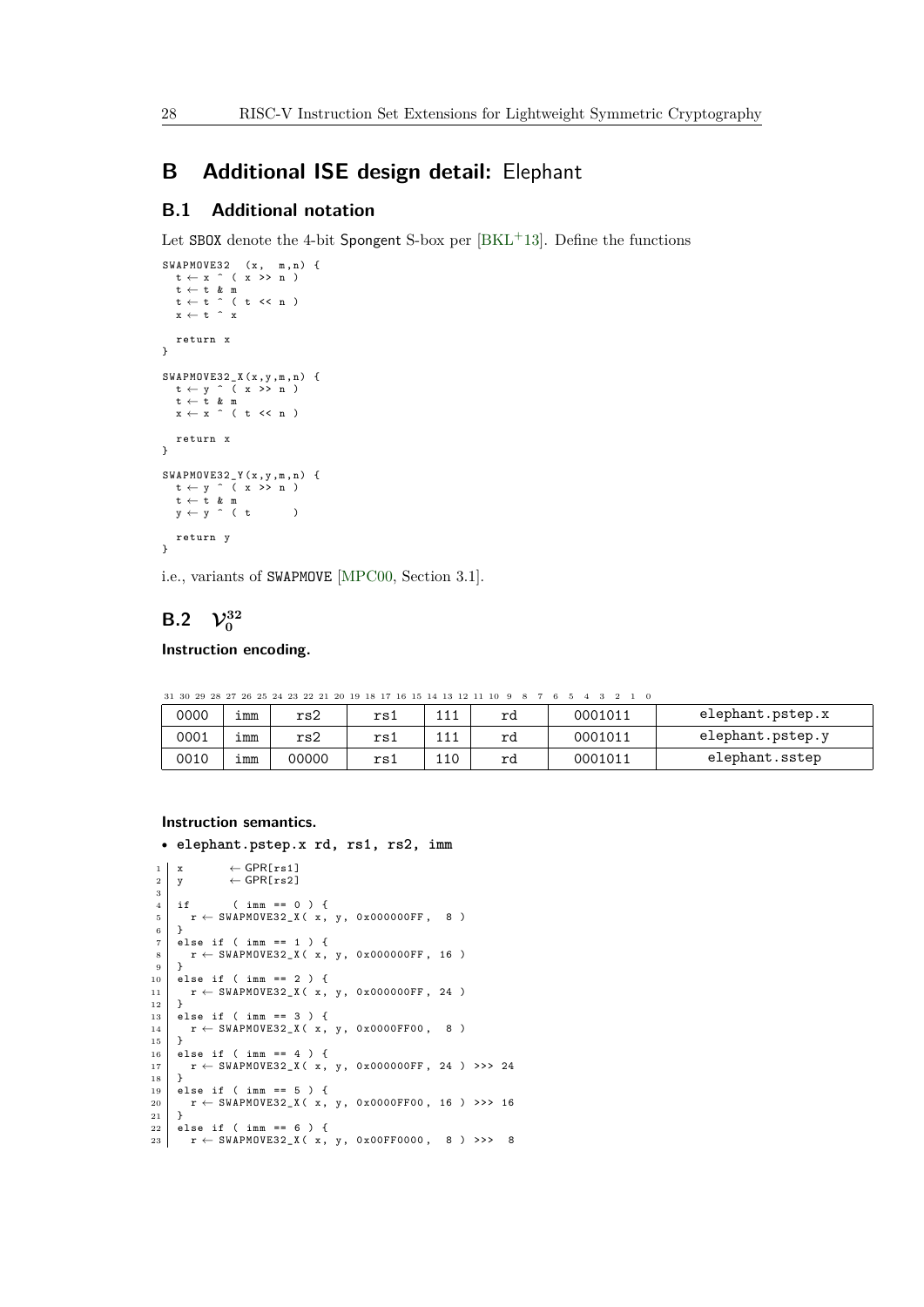```
24 }
25
\begin{array}{c|c} 23 \\ 26 \end{array} GPR[rd] \leftarrow r
   • elephant.pstep.x rd, rs1, rs2, imm
 \begin{array}{ccc} 1 & x & \leftarrow \text{GPR}[\text{rs1}] \\ 2 & y & \leftarrow \text{GPR}[\text{rs2}] \end{array}y \leftarrow \text{GPR}[\text{rs2}]3
  4 if ( imm == 0 ) {<br>
5 r ← SWAPMOVE32_Y( x, y, 0x000000FF, 8 )<br>
6 }
  7 else if ( imm == 1 ) {<br>8 r ← SWAPMOVE32_Y( x, y, 0x000000FF, 16 )<br>9 }
10 else if ( imm == 2 ) {<br>
11 r ← SWAPMOVE32_Y( x, y, 0x000000FF, 24 )<br>
12 }
13 else if ( imm == 3 ) {
14 r ← SWAPMOVE32_Y ( x , y , 0 x0000FF00 , 8 )
\begin{array}{c|c} 15 & \rightarrow \\ 16 & \rightarrow \end{array}16 else if ( imm == 4 ) {<br>17 r ← SWAPMOVE32_Y( x, y, 0x000000FF, 24 )
\begin{array}{c|c} 18 & \rightarrow \\ 19 & \in \end{array}19 else if ( imm == 5 ) {<br>
20 \t r \leftarrow SWAPMOVE32_Y( x,
20 r \leftarrow \text{SWAPMOWE32_Y(x, y, 0x0000FF00, 16)}21 }<br>22 else if ( imm == 6 ) {<br>23 r ← SWAPMOVE32_Y( x, y, 0x00FF0000, 8 )<br>24 }
25
26 GPR[rd] \leftarrow r
   • elephant.sstep rd, rs1
 1 \mid x \leftarrow \text{GPR}[\text{rs1}]\begin{array}{c} 2 \\ 3 \end{array}3 r ← SBOX [ x_{31..28} ] || SBOX [ x_{27..24} ] ||<br>
SBOX [ x_{23..20} ] || SBOX [ x_{19..16} ] ||<br>
SBOX [ x_{ 7.. 4} ] || SBOX [ x_{ 1.. 8} ] ||<br>
SBOX [ x_{ 7.. 4} ] || SBOX [ x_{ 3.. 0} ]
 7
8 r ← SWAPMOVE32( r, 0x0A0A0A0A, 3)<br>
9 r ← SWAPMOVE32( r, 0x00CC00CC, 6)<br>
10 r ← SWAPMOVE32( r, 0x0000FF00, 12)<br>
11 r ← SWAPMOVE32( r, 0x0000FF00, 8)
12
13 GPR[rd] \leftarrow r
```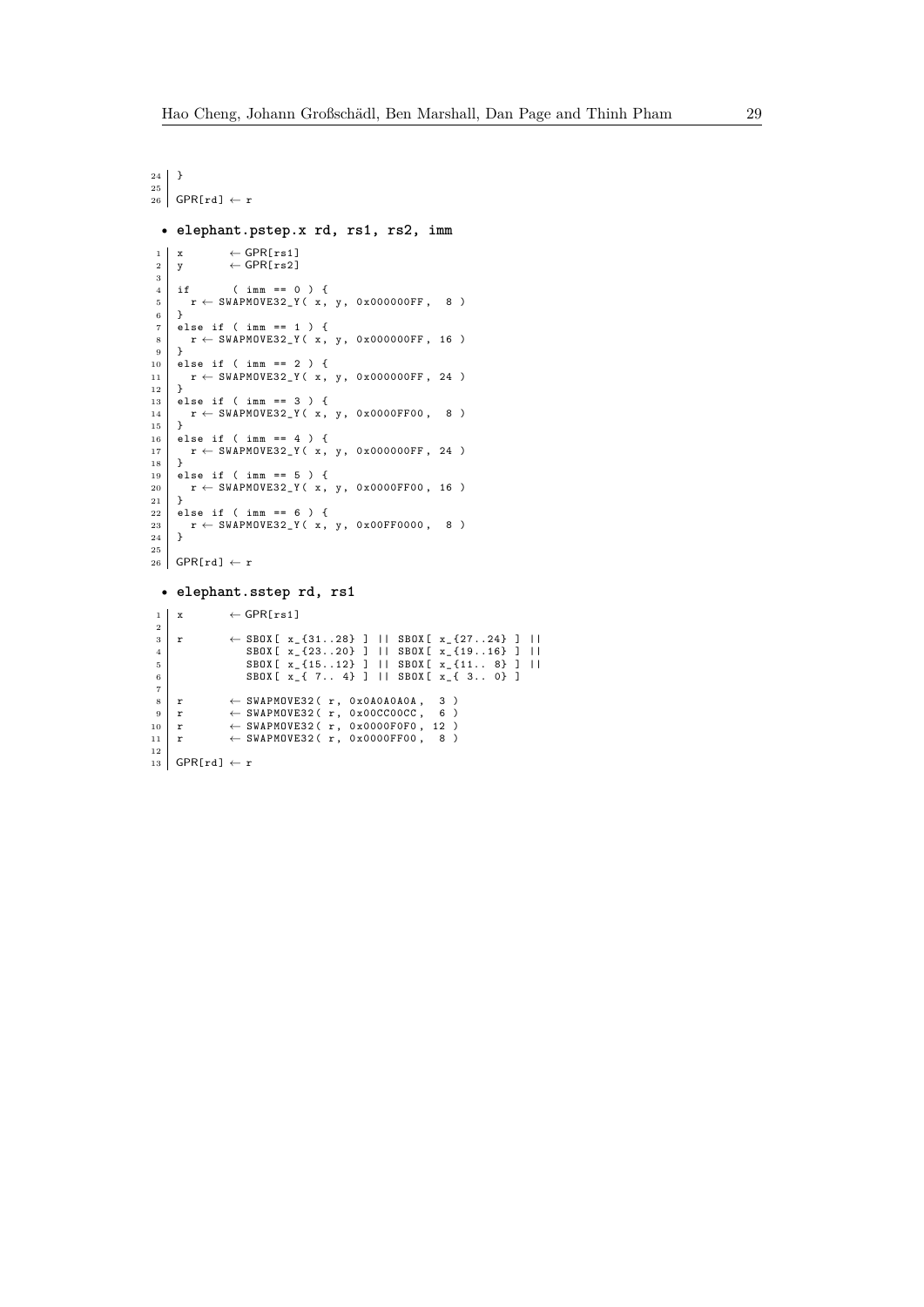## <span id="page-29-0"></span>**C Additional ISE design detail:** GIFT**-**COFB

### **C.1 Additional notation**

Define the function

```
SWAPMOVE32(x,m,n) {
   t \leftarrow x \quad (x \rightarrow x)t ← t & m
t ← t ^ ( t << n )
x ← t ^ x
   return x
}
```
i.e., a variant of SWAPMOVE [\[MPC00,](#page-23-11) Section 3.1].

# **C.2**  $\mathcal{V}_0^{32}$  (for fix-slicing implementation)

**Instruction encoding.**

| $00\,$ | imm   | rs2   | rs1 | 111 | rd | 0001011 | gift.swapmove   |  |  |  |  |  |
|--------|-------|-------|-----|-----|----|---------|-----------------|--|--|--|--|--|
| 01     | imm   | 00000 | rs1 | 110 | rd | 0001011 | gift.rori.n     |  |  |  |  |  |
| 10     | imm   | 00000 | rs1 | 110 | rd | 0001011 | gift.rori.b     |  |  |  |  |  |
| 11     | imm   | 00000 | rs1 | 110 | rd | 0001011 | gift.rori.h     |  |  |  |  |  |
| 00     | imm   | 00000 | rs1 | 110 | rd | 0101011 | gift.key.reorg  |  |  |  |  |  |
| 01     | 00000 | 00000 | rs1 | 110 | rd | 0101011 | gift.key.updstd |  |  |  |  |  |
| 10     | imm   | 00000 | rs1 | 110 | rd | 0101011 | gift.key.updfix |  |  |  |  |  |
|        |       |       |     |     |    |         |                 |  |  |  |  |  |

 $31\ 30\ 29\ 28\ 27\ 26\ 25\ 24\ 23\ 22\ 21\ 20\ 19\ 18\ 17\ 16\ 15\ 14\ 13\ 12\ 11\ 10\ 9\ 8\ 7\ 6\ 5\ 4\ 3\ 2\ 1\ 0$ 

**Instruction semantics.**

```
• gift.swapmove rd, rs1, rs2, imm
```

```
1 \mid x \mid \leftarrow \text{GPR}[\text{rs1}]
```

```
2 m ← GPR[rs2]<br>3 r ← SWAPMOVE32(x, m, imm)
```

```
4 GPR[rd] \leftarrow r
```

```
• gift.rori.n rd, rs1, imm
```

| 1              | x 7                    | $\leftarrow$ GPR[rs1] {3128}                              |
|----------------|------------------------|-----------------------------------------------------------|
| $\overline{2}$ | x 6                    | $\leftarrow$ GPR[rs1] {2724}                              |
| 3              | $x - 5$                | $\leftarrow$ GPR[rs1] {2320}                              |
| $\overline{4}$ | x 4                    | $\leftarrow$ GPR[rs1] {1916}                              |
| 5              | x 3                    | $\leftarrow$ GPR[rs1] [1512}                              |
| 6              | x <sub>2</sub>         | $\leftarrow$ GPR[rs1] {11 8}                              |
| $\overline{7}$ | x <sub>1</sub>         | $\leftarrow$ GPR[rs1] { 7 4}                              |
| 8              | $x \quad 0$            | $\leftarrow$ GPR[rs1] { 3 0}                              |
| 9              | r                      | $\leftarrow$ ( x_7 >>> imm )    ( x_6 >>> imm )           |
| 10             |                        | ( x 5 >>> imm )    ( x 4 >>> imm )                        |
| 11             |                        | $(x_3 \gg) \sim \text{imm}$   $(x_2 \gg) \sim \text{imm}$ |
| $12 \,$        |                        | $(x 1 \gg) \text{ imm}$    $(x 0 \gg) \text{ imm}$ )      |
| 13             | $GPR[rd] \leftarrow r$ |                                                           |
|                |                        |                                                           |

### • **gift.rori.b rd, rs1, imm**

```
1 x_2 \left.\begin{array}{ll} x_3 \left( \text{GPR[rs1]}_2 \right) & x_1 \\ x_2 \left( \text{GPR[rs1]}_2 \right) & x_2 \\ x_3 \left( \text{GPR[rs1]}_2 \right) & x_3 \end{array}\right. + GPR[rs1]<sub>1</sub>{15.. 8}
  2 x_1^2 ← GPR[rs1]_{23..16}<br>
3 x_1^2 ← GPR[rs1]_{15.. 8}<br>
5 x_1^2 ← GPR[rs1]_{7.. 0}<br>
5 x_1^2 ← (x_1^3 >> imm ) || (x_1^2 >>> imm ) ||<br>
(x_1^3 >> imm ) || (x_2^3 >> imm ) ||
\begin{array}{ccc} \n\frac{1}{5} & \text{r} & \leftarrow & \leftarrow \\
\frac{6}{7} & \text{GPR[rd]} & \leftarrow & \text{r} \n\end{array}
```
• **gift.rori.h rd, rs1, imm**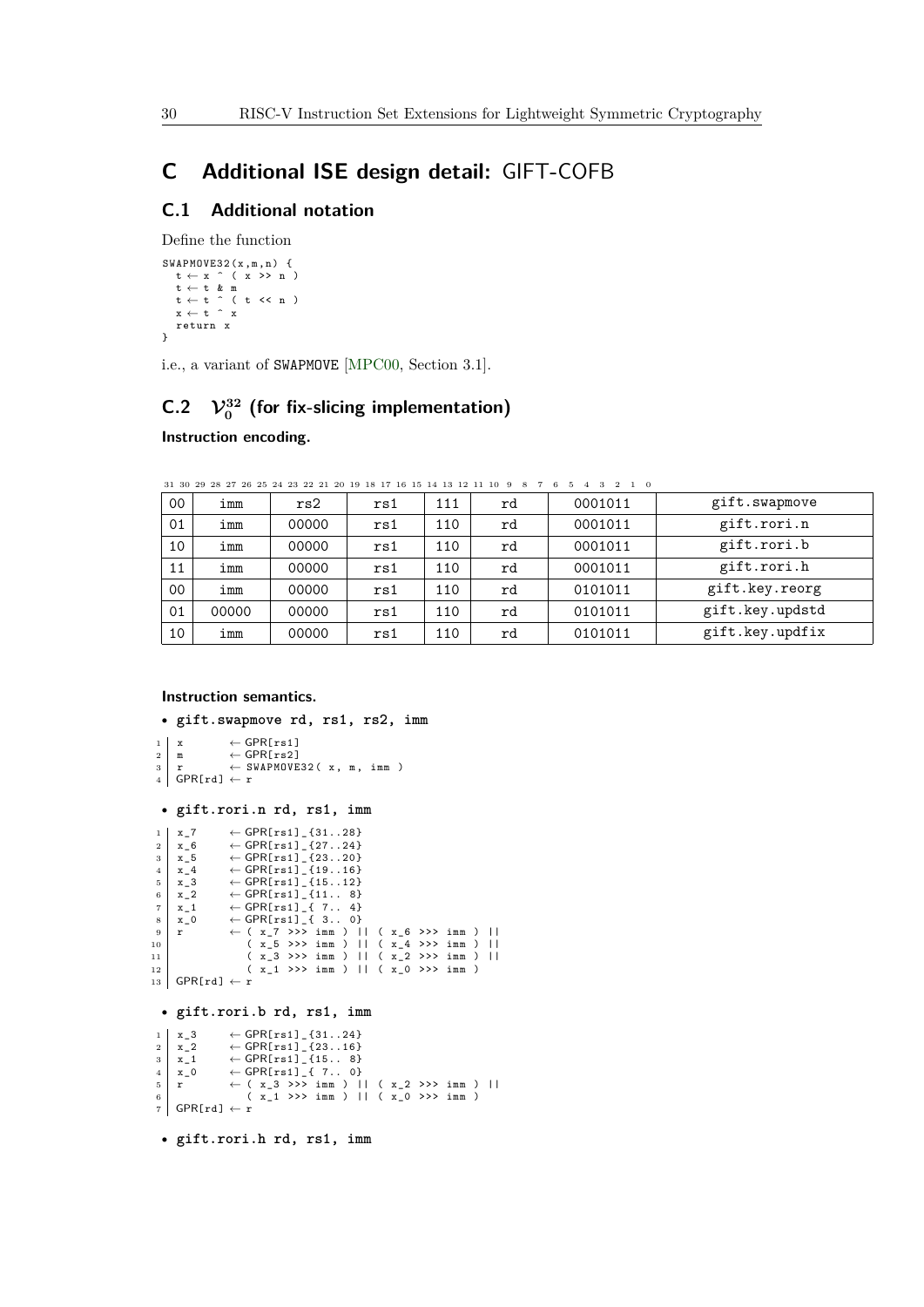```
1 | x_1 ← GPR[rs1]_{31..16}<br>2 | x_0 ← GPR[rs1]_{15.. 0}
 2 x = 0 ← GPR[rs1] {15...0}<br>3 r ← (x_1 >>> imm ) || (x_0 >>> imm )
       GPR[rd] \leftarrow r• gift.key.reorg rd, rs1, imm
 1 \mid x \leftarrow \text{GPR}[\text{rs1}]2
  3 if ( imm == 0 ) {<br>4 r ← SWAPMOVE32( x, 0x00550055, 9 )
  5 r ← SWAPMOVE32( r, 0x00003333, 18 )<br>6 r ← SWAPMOVE32( r, 0x000F000F, 12 )<br>7 r ← SWAPMOVE32( r, 0x000000FF, 24 )
 \begin{array}{c|c} 8 & \rightarrow \\ 9 & \rightarrow \end{array}9 else if ( imm == 1 ) {<br>10 r \leftarrow SWAPMOVE32( x, 0
         r \leftarrow SWAPMOVE32( x, 0x11111111, 3)
11 r \leftarrow SWAPMOVE32( r, 0x03030303, 6)<br>
12 r ← SWAPMOVE32( r, 0x000F000F, 12)
13 r \leftarrow SWAPMOVE32(r, 0x000000FF, 24)
14 else if ( imm == 2 ) {<br>15 r ← SWAPMOVE32( x, 0x0000AAAA, 15 )<br>16 r ← SWAPMOVE32( r, 0x00003333, 18 )
17 r ← SWAPMOVE32(r, 0x0000F0F0, 12)<br>18 r ← SWAPMOVE32(r, 0x000000FF, 24)<br>19 else if (imm == 3) {
20 r \leftarrow \text{SWAPMOWE32} (\begin{array}{c} x, & 0 \ x 0 A0A0A0A0A, & 3 \end{array})<br>21 r \leftarrow \text{SWAPMOWE32} (\begin{array}{c} x, & 0 \ x 0 0 0 \ \text{CC000CC}, & 6 \end{array})22 r \leftarrow \text{SWAPMOWE32} (r, 0 \times 0000F0F0, 12)<br>
r \leftarrow \text{SWAPMOWE32} (r, 0 \times 000000F0F, 24)\begin{array}{c|c} 24 & \end{array}25
_{26} GPR[rd] \leftarrow r
  • gift.key.updstd rd, rs1
 1 \mid x \mid \leftarrow GPR[rs1]
 2
  3 r ← ( ( x >> 12 ) & 0x000000F )<br>
r ← r | ( ( x & 0 x00000FFF ) << 4 )<br>
r ← r | ( ( x > 2 ) & 0 x3FFF 0000<br>
r ← r | ( ( x & 0 x00030000 ) << 14 )
 7
 s GPR[rd] \leftarrow r
  • gift.key.updfix rd, rs1, imm
 1 \mid x \leftarrow \text{GPR}[\text{rs1}]2
 3 if ( imm == 0 ) {
  4 r ← SWAPMOVE32( x, 0x00003333, 16 )<br>5 r ← SWAPMOVE32( r, 0x55554444, 1)
 \begin{array}{c|c} 6 & \rightarrow \\ 7 & \rightarrow \end{array}else if ( imm == 1 ) {
  8 r ← ( ( x & 0 x33333333 ) >>> 24 )
9 r ← r | ( ( x & 0 xCCCCCCCC ) >>> 16 )
10 r \leftarrow SWAPMOVE32 ( r, 0x55551100, 1)
\begin{array}{c|c} 11 & \rightarrow \\ 12 & \rightarrow \end{array}12 else if ( imm == 2 ) {<br>
13 | r ←      ( ( x >> 4 ) & 0x0F000F00 ) | ( ( x & 0x0F000F00 ) << 4 )<br>
14 | r ← r | ( ( x >> 6 ) & 0x00030003 ) | ( ( x & 0x003F003F ) << 2 )
\frac{1}{15} }
16 else if ( imm == 3 ) {
17 | r ← ( ( x >> 6 ) & 0x03000300 ) | ( ( x & 0x3F003F00 ) << 2 )<br>18 | r ← r | ( ( x >> 5 ) & 0x00070007 ) | ( ( x & 0x001F001F ) << 3 )
19 \mid \}20 else if ( imm == 4 ) {<br>
21 r \leftarrow ( ( x & 0 xAAAAAAAAA ) >>> 24 )
22 r ← r | ( ( x & 0 x55555555 ) >>> 16 )
\frac{23}{24}24 else if ( imm == 5 ) {<br>
25 r \leftarrow ( ( x & 0x55555555 ) >>> 24 )<br>
26 r \leftarrow r | ( ( x & 0xAAAAAAAAA ) >>> 20 )
27 \mid \}28 else if ( imm == 6 ) {<br>
29 r ← ( ( x >> 2 ) & 0x03030303 ) | ( ( x & 0x03030303 ) << 2 )<br>
30 r ← r | ( ( x >> 1 ) & 0x70707070 ) | ( ( x & 0x10101010 ) << 3 )
31 }
```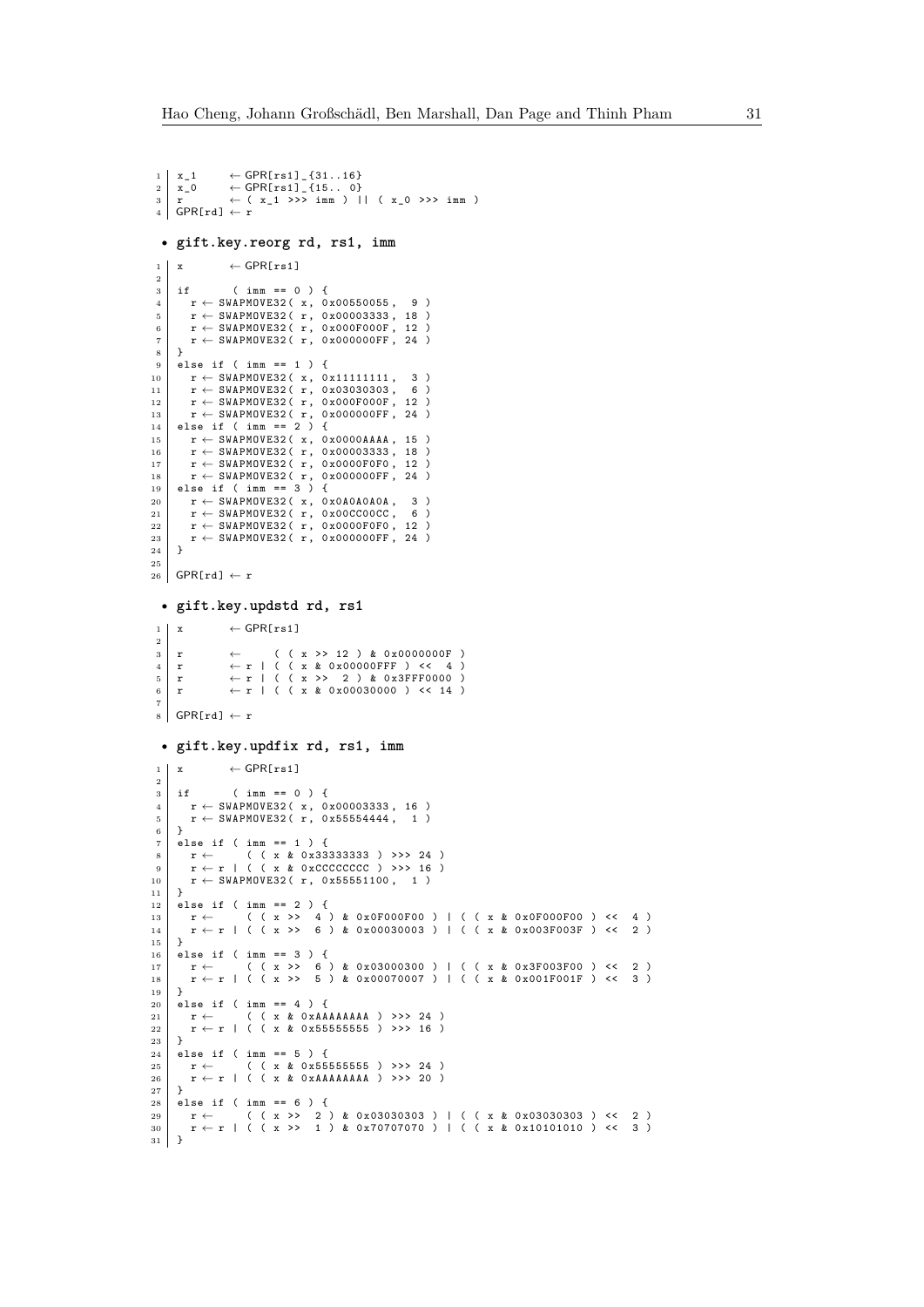$\begin{array}{c|ccccc}\n 32 & \text{else if} & (\text{imm} == 7) & \{ \\
 33 & \text{r} \leftarrow & (\text{ ( }x \rightarrow& 18) & \n\end{array}$ 33 r ← ( ( x >> 18 ) & 0 x00003030 ) | ( ( x & 0 x01010101 ) << 3 )<br>34 r ← r | ( ( x >> 14 ) & 0 x00000C0C0 ) | ( ( x & 0 x00000E0E0 ) << 15 )<br>35 r ← r | ( ( x >> 1 ) & 0 x07070707 ) | ( ( x & 0 x00001010 ) << 19 ) 36 } 37 else if ( imm == 8 ) {<br>38 r ← ( ( x >> 4 ) & 0x0FFF0000 ) | ( ( x & 0x000F0000 ) << 12 )<br>39 r ← r | ( ( x >> 8 ) & 0x000000FF ) | ( ( x & 0x000000FF ) << 8 )  $\begin{array}{c|c} 40 & 3 \\ 41 & 6 \end{array}$ 41 else if ( imm == 9 ) {<br>  $x \leftarrow (x > 6)$ <sup>42</sup> r ← ( ( x >> 6 ) & 0 x03FF0000 ) | ( ( x & 0 x003F0000 ) << 10 ) <sup>43</sup> r ← r | ( ( x >> 4 ) & 0 x00000FFF ) | ( ( x & 0 x0000000F ) << 12 )  $\frac{16}{44}$  } 45  $46$  GPR[rd]  $\leftarrow$  r

# **C.3**  $\mathcal{V}_0^{32}$  (for bit-slicing implementation)

**Instruction encoding.**

01231 3029 2827 2625 2423 2221 2019 1817 1615 1413 1211 10 9 8 7 6 5 4 3 2 1 0

| $\sim$<br>◡⊥ | 00000 | 00000 | rs1 | $\overline{A}$<br>ᅩᅩ | rd                 | 0101011 | updstd.<br>$\sim$ $-$<br>.kev |
|--------------|-------|-------|-----|----------------------|--------------------|---------|-------------------------------|
| ᆠᆂ           | imm   | 00000 | rs1 | $\overline{A}$<br>ᅩᅩ | $\mathbf{r}$<br>⊥u | 0101011 | .permbits.step<br>ᡴ           |

```
• gift.key.updstd rd, rs1
1 \mid x \mid \leftarrow GPR[rs1]
2
 3 r ← ( ( x >> 12 ) & 0x000000F )<br>
r ← r | ( ( x & 0 x00000FFF ) << 4 )<br>
r ← r | ( ( x > 2 ) & 0 x3FFF 0000<br>
r ← r | ( ( x & 0 x00030000 ) << 14 )
7
s GPR[rd] \leftarrow r
  • gift.permbits.step rd, rs1, imm
1 \mid x \leftarrow \text{GPR}[\text{rs1}]\begin{array}{c} 2 \\ 3 \end{array}3 r ← SWAPMOVE32( x, 0x0A0A0A0A, 3 )<br>
\begin{array}{lcl} \texttt{1} & \leftarrow & \texttt{SWAPMOWE32( r, 0x00000CC, 6)} \\ \texttt{2} & \leftarrow & \texttt{SWAPMOWE32( r, 0x000000C}, 62) \\ \texttt{3} & \leftarrow & \texttt{SWAPMOWE32( r, 0x0000000F, 24)} \end{array}7 \rvert r \rvert \leftarrow r \rightarrow \rightarrow \text{imm}8
\frac{9}{9} GPR[rd] \leftarrow r
```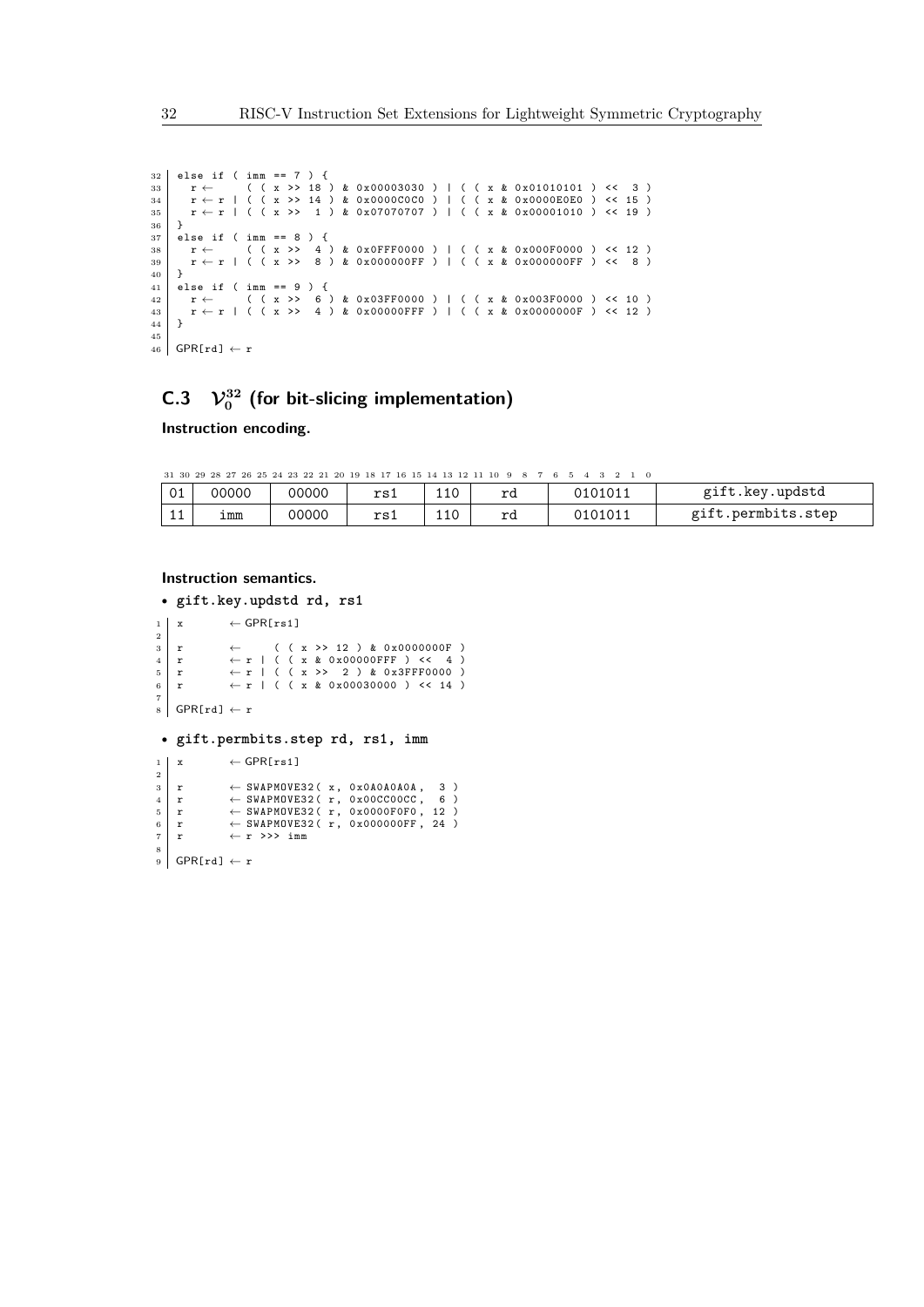## <span id="page-32-0"></span>**D Additional ISE design detail:** Grain-128AEADv2

# **D.1**  $\mathcal{V}_0^{32}$

#### **Instruction encoding.**

|      | 3<br>1 0<br>31 30 29 28 27 26 25 24 23 22 21<br>19 18 17 16 15 14 13 12 11 10 9<br>8<br>5<br>$\overline{2}$<br>20<br>6<br>$\overline{4}$ |     |     |     |     |    |         |            |  |  |  |  |  |
|------|------------------------------------------------------------------------------------------------------------------------------------------|-----|-----|-----|-----|----|---------|------------|--|--|--|--|--|
| 00   |                                                                                                                                          | imm | rs2 | rs1 | 111 | rd | 0001011 | grain.extr |  |  |  |  |  |
| 0000 |                                                                                                                                          | 000 | rs2 | rs1 | 111 | rd | 0101011 | grain.fln0 |  |  |  |  |  |
| 0001 |                                                                                                                                          | 000 | rs2 | rs1 | 111 | rd | 0101011 | grain.fln2 |  |  |  |  |  |
| 0010 |                                                                                                                                          | 000 | rs2 | rs1 | 111 | rd | 0101011 | grain.gnn0 |  |  |  |  |  |
| 0011 |                                                                                                                                          | 000 | rs2 | rs1 | 111 | rd | 0101011 | grain.gnn1 |  |  |  |  |  |
| 0100 |                                                                                                                                          | 000 | rs2 | rs1 | 111 | rd | 0101011 | grain.gnn2 |  |  |  |  |  |
| 0101 |                                                                                                                                          | 000 | rs2 | rs1 | 111 | rd | 0101011 | grain.hnn0 |  |  |  |  |  |
| 0110 |                                                                                                                                          | 000 | rs2 | rs1 | 111 | rd | 0101011 | grain.hnn1 |  |  |  |  |  |
| 0111 |                                                                                                                                          | 000 | rs2 | rs1 | 111 | rd | 0101011 | grain.hnn2 |  |  |  |  |  |
| 1000 |                                                                                                                                          | 000 | rs2 | rs1 | 111 | rd | 0101011 | grain.hln0 |  |  |  |  |  |

```
• grain.extr rd, rs1, rs2, imm
\begin{array}{ccc} 1 & x\_\text{hi} & \leftarrow \text{GPR}[\text{rs1}] \\ 2 & x\_\text{lo} & \leftarrow \text{GPR}[\text{rs2}] \end{array}2 x\rightarrow 0 ← GPR[rs2]<br>3 x\rightarrow 0 ← x\rightarrow 1 i || x\rightarrow 0<br>4 r\rightarrow 0 ← x\rightarrow 0 imm<br>5 GPR[rd] ← r\rightarrow 31... 0}
 • grain.fln0 rd, rs1, rs2
1 \mid x_hi ← GPR[rs1]
\begin{array}{ccc} 2 & x_{-}10 & \leftarrow GPR[rs2] \\ 3 & x & \leftarrow x_{-}hi & || \\ & & \leftarrow x_{-}1a_{-}\end{array}\begin{array}{ccccc} 3 & x & \leftarrow & x\text{-hi} & | & x\text{-lo} \\ 4 & r & \leftarrow & (x\text{-lo}) & (x \rightarrow & 7) \end{array}5 \mid \text{GPR[rd]} \leftarrow r_{-} \{31..0\}• grain.fln2 rd, rs1, rs2
1 \mid x_{h}i ← GPR[rs1]
\begin{array}{c} 1 \\ 2 \end{array} x_1x_0 + GPR[rs2]3 x ← x_hi || x_lo<br>
4 r ← ( x_hi ) ^ ( x >> 6 ) ^ ( x >> 17 )<br>
5 GPR[rd] ← r_{31.. 0}
  • grain.gnn0 rd, rs1, rs2
\begin{array}{ccc} 1 & x_hi & \leftarrow \text{GPR}[\text{rs1}] \\ 2 & x_hi & \leftarrow \text{GPR}[\text{rs2}] \end{array}2 x\perp 5 x + GPR[rs2]<br>
3 x + x_hi || x_lo<br>
5 (x \rightarrow 26) ( (x \rightarrow 11) & ( x \rightarrow 13 ) \rightarrow<br>
4 (x \rightarrow 13) ( (x \rightarrow 22) & ( x \rightarrow 18 ) \rightarrow<br>
4 (x \rightarrow 22) & ( x \rightarrow 24 ) & ( x \rightarrow 25 ) )<br>
7 GPR[rd] \leftarrow r_{31.. 0}
  • grain.gnn1 rd, rs1, rs2
\begin{array}{ccc} 1 & x_hi & \leftarrow GPR[rs1] \\ 2 & x_hi & \leftarrow GPR[rs2] \end{array}\leftarrow GPR[rs2]
 3 x ← x_hi || x_lo<br>
4 r ← ( x >> 24 ) ^ ( ( x >> 8 ) & ( x >> 16 ) )<br>
5 GPR[rd] ← r_{31.. 0}
  • grain.gnn2 rd, rs1, rs2
```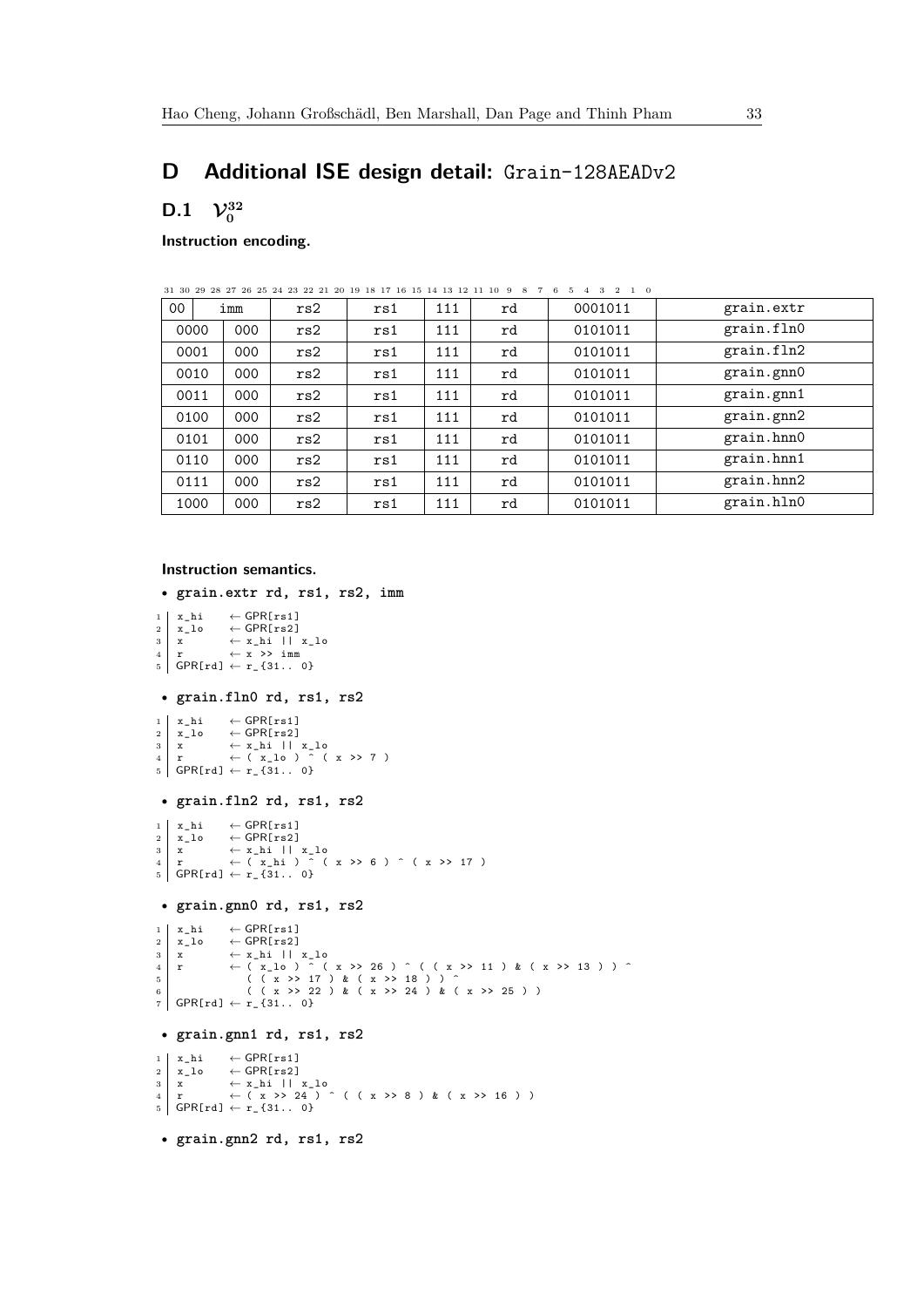```
\begin{array}{ccc} 1 & x_hi & \leftarrow \text{GPR}[\text{rs1}] \\ 2 & x_hi & \leftarrow \text{GPR}[\text{rs2}] \end{array}2 x_10 \leftarrow GPR[rs2]<br>
2 x \leftarrow x_hi || x_10<br>
5 x \leftarrow (x_hi || x_10<br>
5 (x >> 24 ) & (x >> 28 ) & (x >> 29 ) & (x >> 31 ) ) ^<br>
((x >> 6 ) & (x >> 14 ) & (x >> 18 ) )<br>
7 GPR[rd] \leftarrow r_{31.. 0}
 • grain.hnn0 rd, rs1, rs2
 1 x_hi ← GPR[rs1]<br>
2 x_lo ← GPR[rs2]<br>
4 x ← x_hi || x_lo<br>
4 r ← ( x >> 2 ) ^ ( x >> 15 )<br>
5 GPR[rd] ← r_{31.. 0}
  • grain.hnn1 rd, rs1, rs2
 1 x_hi ← GPR[rs1]<br>
2 x_lo ← GPR[rs2]<br>
4 x ← x_hi || x_lo<br>
4 r ← ( x >> 4 ) ^ ( x >> 13 )<br>
5 GPR[rd] ← r_{31.. 0}
  • grain.hnn2 rd, rs1, rs2
 1 x_hi ← GPR[rs1]<br>
2 x_lo ← GPR[rs2]<br>
4 x ← x_hi || x_lo<br>
4 r ← ( x_lo ) ^ ( x >> 9 ) ^ ( x >> 25 )<br>
5 GPR[rd] ← r_{31.. 0}
  • grain.hln0 rd, rs1, rs2
 1 x_hi ← GPR[rs1]<br>
2 x_lo ← GPR[rs2]<br>
4 x ← x_hi || x_lo<br>
4 r ← ( x >> 13 ) & ( x >> 20 )<br>
5 GPR[rd] ← r_{31.. 0}
```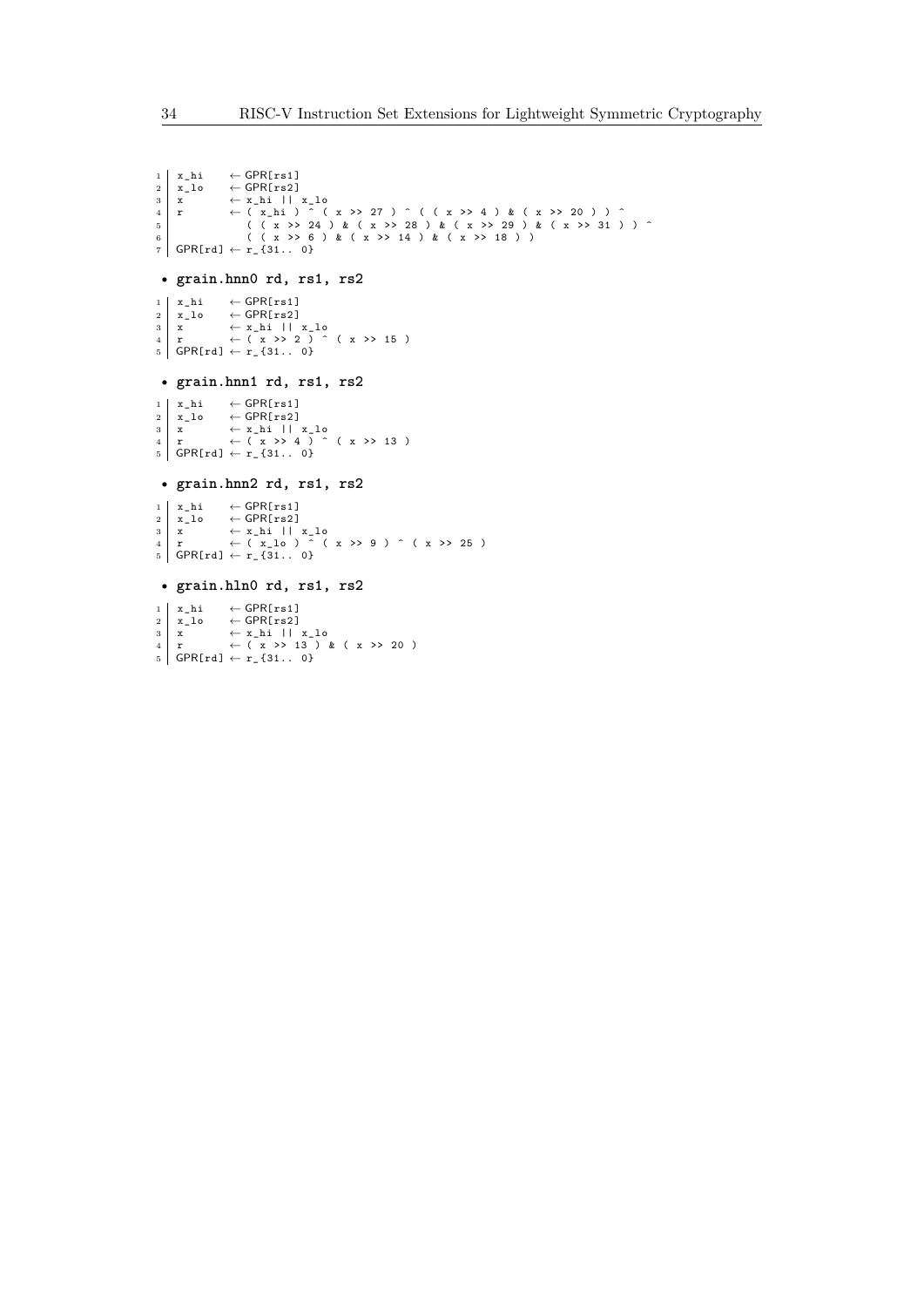## <span id="page-34-0"></span>**E Additional ISE design detail:** PHOTON**-**Beetle

### **E.1 Additional notation**

Let SBOX denote the 4-bit PHOTON S-box per [\[GPP11\]](#page-22-6), and GF2N\_MUL denote multiplication in the PHOTON finite field. Define a look-up table

M = { { 0x2, 0x4, 0x2, 0xB, 0x2, 0x8, 0x5, 0x6 },<br>{ 0xC, 0x9, 0x8, 0xD, 0x7, 0x7, 0x5, 0x2 },<br>{ 0x4, 0x4, 0xD, 0xD, 0x9, 0x4, 0x9, 0x9 },<br>{ 0x1, 0x6, 0x5, 0x1, 0xC, 0xD, 0xF, 0xE }, { 0xF , 0xC , 0 x9 , 0xD , 0 xE , 0x5 , 0xE , 0 xD }, { 0x9 , 0 xE , 0x5 , 0xF , 0 x4 , 0xC , 0x9 , 0 x6 }, { 0xC , 0x2 , 0 x2 , 0xA , 0x3 , 0 x1 , 0x1 , 0 xE }, { 0xF , 0x1 , 0 xD , 0xA , 0x5 , 0 xA , 0x2 , 0 x3 } }

to configure the MixColumnsSerial round function.

# **E.2**  $V_0^{32}$

**Instruction encoding.**

|      |     | 31 30 29 28 27 26 25 24 23 22 21 20 19 18 17 16 15 14 13 12 11 10 9 8 |    |       |                      |              |                  |
|------|-----|-----------------------------------------------------------------------|----|-------|----------------------|--------------|------------------|
| 0000 | imm | ra.<br>⊥ ہ∠                                                           | 22 | - - - | r <sub>0</sub><br>⊥u | 101<br>LIUII | step.<br>photon. |

```
• photon.step rd, rs1, rs2, imm
\begin{array}{ccc} 1 & x & \leftarrow \text{GPR}[\text{rs1}] \\ 2 & y & \leftarrow \text{GPR}[\text{rs2}] \end{array}\leftarrow GPR[rs2]
3
4 t ← SBOX[ ( y >> ( 4 * imm ) ) & 0 xF ]<br>5 r ← 0
      r \leftrightarrow 06
7 for ( int i = 0; i < 8; i ++ ) {
8 r \leftarrow r | ( ( GF2N_MUL ( M[ i ][ imm ], t ) ) << ( 4 * i ) )
      \rightarrow\begin{array}{c} 10 \\ 11 \end{array}r \leftrightarrow r \uparrow x12
13 GPR[rd] \leftarrow r
```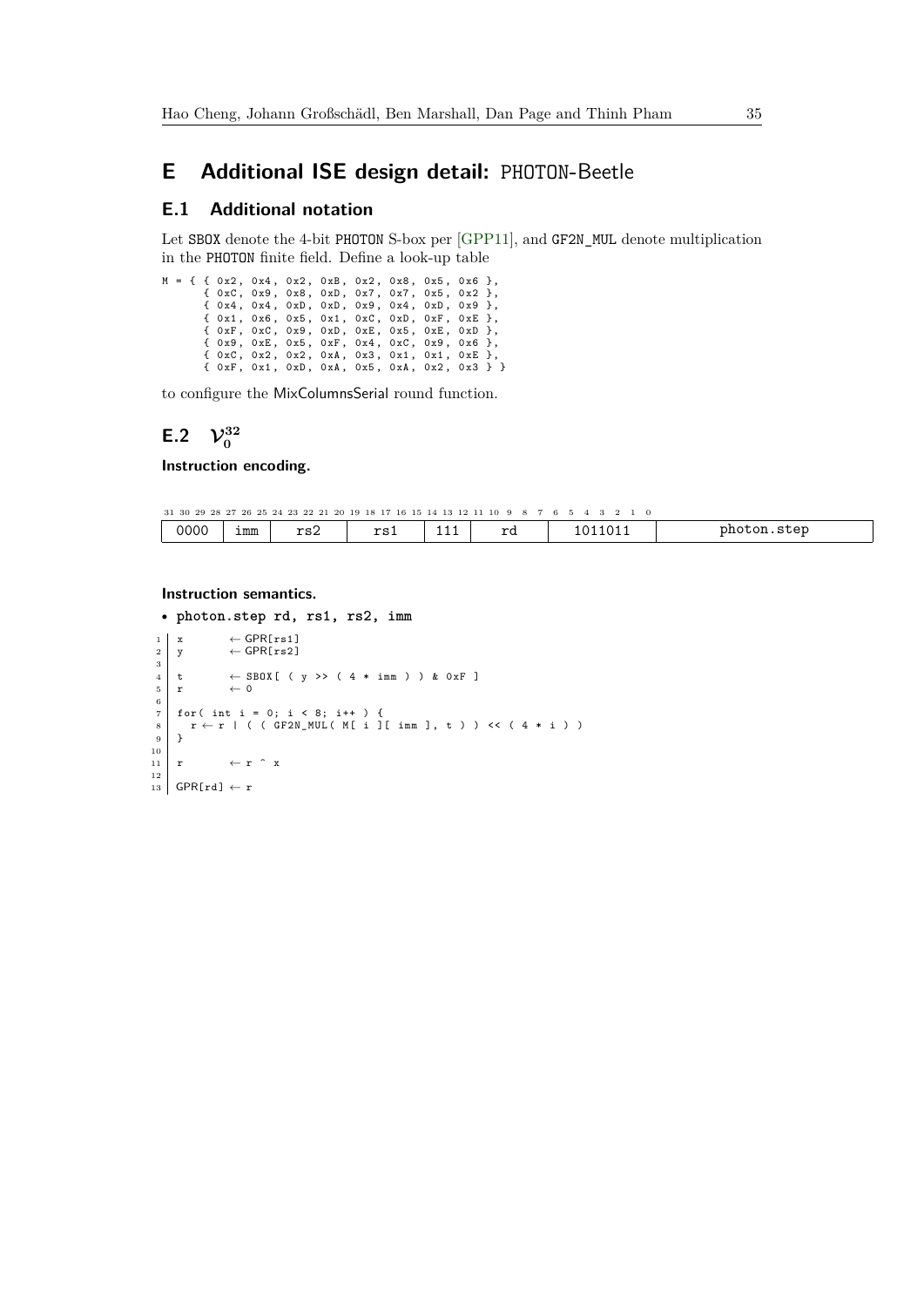## <span id="page-35-0"></span>**F Additional ISE design detail:** Romulus

### **F.1 Additional notation**

Let SBOX denote the 8-bit Skinny S-box per  $[BJK^+16]$  $[BJK^+16]$ . Define the functions

```
RC_LFSR_FWD(x){<br>| return x_4 || x_3 || x_2 || x_1 || x_0 || (x_5 ^ x_4 ^ 1 )<br>}
RC_LFSR_REV(x){<br>| return (x_5 ^ x_0 ^ 1 ) || x_4 || x_3 || x_2 || x_1 || x_0<br>}
TK2_LFSR_FWD(x){<br>| return x_6 || x_5 || x_4 || x_3 || x_2 || x_1 || x_0 || ( x_5 ^ x_7 )<br>}
TK2_LFSR_REV ( x ) {
return ( x_6 ^ x_0 ) || x_6 || x_5 || x_4 || x_3 || x_2 || x_1 || x_0
}
TK3_LFSR_FWD(x){<br>| return (x_6 ^ x_0 ) || x_7 || x_6 || x_5 || x_4 || x_3 || x_2 || x_1<br>}
TK3_LFSR_REV ( x ) {
return x_6 || x_5 || x_4 || x_3 || x_2 || x_1 || x_0 || ( x_5 ^ x_7 )
\mathbf{r}
```
Define the functions

```
SWAPMOWE32 (x, m,n) {<br>
t \leftarrow x \quad (x \gtgt; n)t ← t & m
t ← t ^ ( t << n )
x ← t ^ x
  return x
}
SWAPMOWE32_X(x,y,m,n) {
    t ← y ^ ( x >> n )
t ← t & m
  x \leftarrow x \quad (t \iff n)return x
}
SWAPMOVE32_Y (x ,y ,m ,n) {
    t ← y ^ ( x >> n )
t ← t & m
  y \leftarrow y \quad (t \qquad )return y
}
```
i.e., variants of SWAPMOVE [\[MPC00,](#page-23-11) Section 3.1].

# **F.2**  $\mathcal{V}_0^{32}$  (for table-based implementation)

**Instruction encoding.**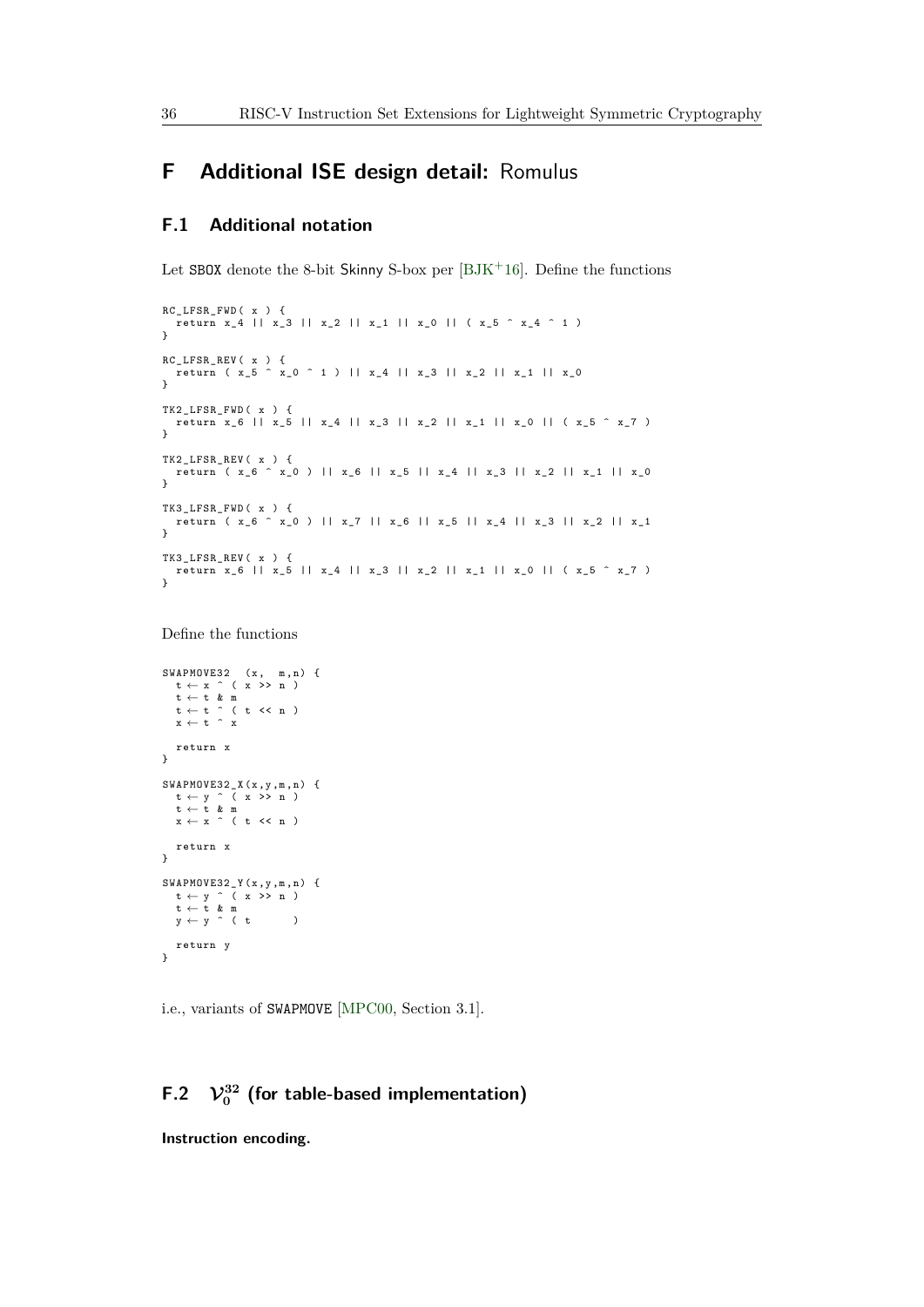| 0000 | 000 | 00000 | rs1 | 110 | rd | 0001011 | romulus.rc.upd.enc   |
|------|-----|-------|-----|-----|----|---------|----------------------|
| 0010 | 000 | rs2   | rs1 | 111 | rd | 0001011 | romulus.rc.use.enc.0 |
| 0011 | 000 | rs2   | rs1 | 111 | rd | 0001011 | romulus.rc.use.enc.1 |
| 0001 | imm | rs2   | rs1 | 111 | rd | 0101011 | romulus.tk.upd.enc.0 |
| 0010 | imm | rs2   | rs1 | 111 | rd | 0101011 | romulus.tk.upd.enc.1 |
| 0000 | imm | rs2   | rs1 | 111 | rd | 1011011 | romulus.rstep.enc    |

31 30 29 28 27 26 25 24 23 22 21 20 19 18 17 16 15 14 13 12 11 10 9 8 7 6 5 4 3 2 1 0

```
Instruction semantics.
```

```
• romulus.rc.upd.enc rd, rs1
 \begin{array}{ccc} 1 & x & \leftarrow \text{GPR}[\text{rs1}] \\ 2 & r & \leftarrow \text{LFSR RC} \end{array}\leftarrow LFSR RC( x )
 3 \mid \text{GPR[rd]} \leftarrow r• romulus.rc.use.enc.0 rd, rs1, rs2
 \begin{array}{ccc} 1 & x & \leftarrow \text{GPR}[\text{rs1}] \\ 2 & y & \leftarrow \text{GPR}[\text{rs2}] \end{array}\begin{array}{ccccc} 2 & y & \leftarrow \text{GPR}[\text{rs}\,2] & & & \ & 3 & r & \leftarrow y \quad \texttt{x\_}\{3\ldots 0\} & & \ & 4 & \text{GPR}[\text{rd}] \leftarrow r & & & \end{array}• romulus.rc.use.enc.1 rd, rs1, rs2
 \begin{array}{ccc} 1 & x & \leftarrow \text{GPR}[\text{rs1}] \\ 2 & y & \leftarrow \text{GPR}[\text{rs2}] \end{array}y \leftarrow \text{GPR[rs2]}\begin{array}{c|c|c}\n2 & y & \cdots & 1 & 0 \\
\hline\n3 & r & \leftarrow y & x_{-} \{6..4\}\n\end{array}\frac{1}{4} GPR[rd] \leftarrow r
   • romulus.tk.upd.enc.0 rd, rs1, rs2, imm
 \begin{array}{ccc} 1 & x & \leftarrow \text{GPR}[\text{rs1}] \\ 2 & y & \leftarrow \text{GPR}[\text{rs2}] \end{array}\leftarrow GPR[rs2]
 3
   4 if (imm == 1 ) {<br>
\begin{array}{ccc} 5 & \text{if} & (\text{imm} = 1) \\ 5 & \text{if} \\ 6 & \text{if} \\ 9 & \text{if} \\ 31 & \text{if} \\ 1 & \text{if} \\ 2 & \text{if} \\ 31 & \text{if} \\ 4 & \text{if} \\ 5 & \text{if} \\ 6 & \text{if} \\ 7 & \text{if} \\ 8 & \text{if} \\ 10 & \text{if} \\ 11 & \text{if} \\ 12 & \text{if} \\ 13 & \text{if} \\ 14 & \text{if} \\ 15 & \text{if} \\ 167 \rightarrow8 else if ( imm == 2 ) {
 9 r \leftarrow \text{LFSR\_TK2} ( y_{1} \{ 15.. 8 \} ) || \text{LFSR\_TK2} ( x_{1} \{ 7.. 0 \} ) ||<br>10 LFSR_TK2 ( y_{31..24} ) || LFSR_TK2 ( x_{15.. 8} )
\frac{1}{11} }
 12 else if ( imm == 3 ) {<br>
13 r ← LFSR_TK3( y_{15.. 8} ) || LFSR_TK3( x_{ 7.. 0} ) ||<br>
14 LFSR_TK3( y_{31..24} ) || LFSR_TK3( x_{15.. 8} )
15 }
16
17 GPR[rd] \leftarrow r
  • romulus.tk.upd.enc.1 rd, rs1, rs2, imm
 \begin{array}{ccc} 1 & x & \leftarrow \text{GPR}[\text{rs1}] \\ 2 & y & \leftarrow \text{GPR}[\text{rs2}] \end{array}y \leftarrow \text{GPR}[\text{rs2}]\begin{array}{c} 3 \\ 4 \end{array}4 if ( imm == 1 ) {
   \begin{array}{ccc} 5 & \text{r} \leftarrow & \text{x} \{31..24\} & || & \text{y} \{7..0\} & || \ 6 & & \text{y} \{23..16\} & || & \text{x} \{23..16\} \end{array}7 \mid \}\begin{array}{c} \begin{array}{c} \cdot \\ \cdot \\ \cdot \end{array} \end{array} else if ( imm == 2 ) {
 9 r ← LFSR_TK2( x_{31..24} ) || LFSR_TK2( y_{ 7.. 0} ) ||<br>10 LFSR_TK2( y_{23..16} ) || LFSR_TK2( x_{23..16} )
\begin{array}{c|c} 11 & \rightarrow \\ 12 & \rightarrow \end{array}12 else if( imm == 3 ) {<br>13 r ← LFSR_TK3( x_{31..24} ) || LFSR_TK3( y_{ 7.. 0} ) ||
14 LFSR_TK3 ( y_{23..16} ) || LFSR_TK3 ( x_{23..16} )
15 }
16
17 GPR[rd] \leftarrow r
```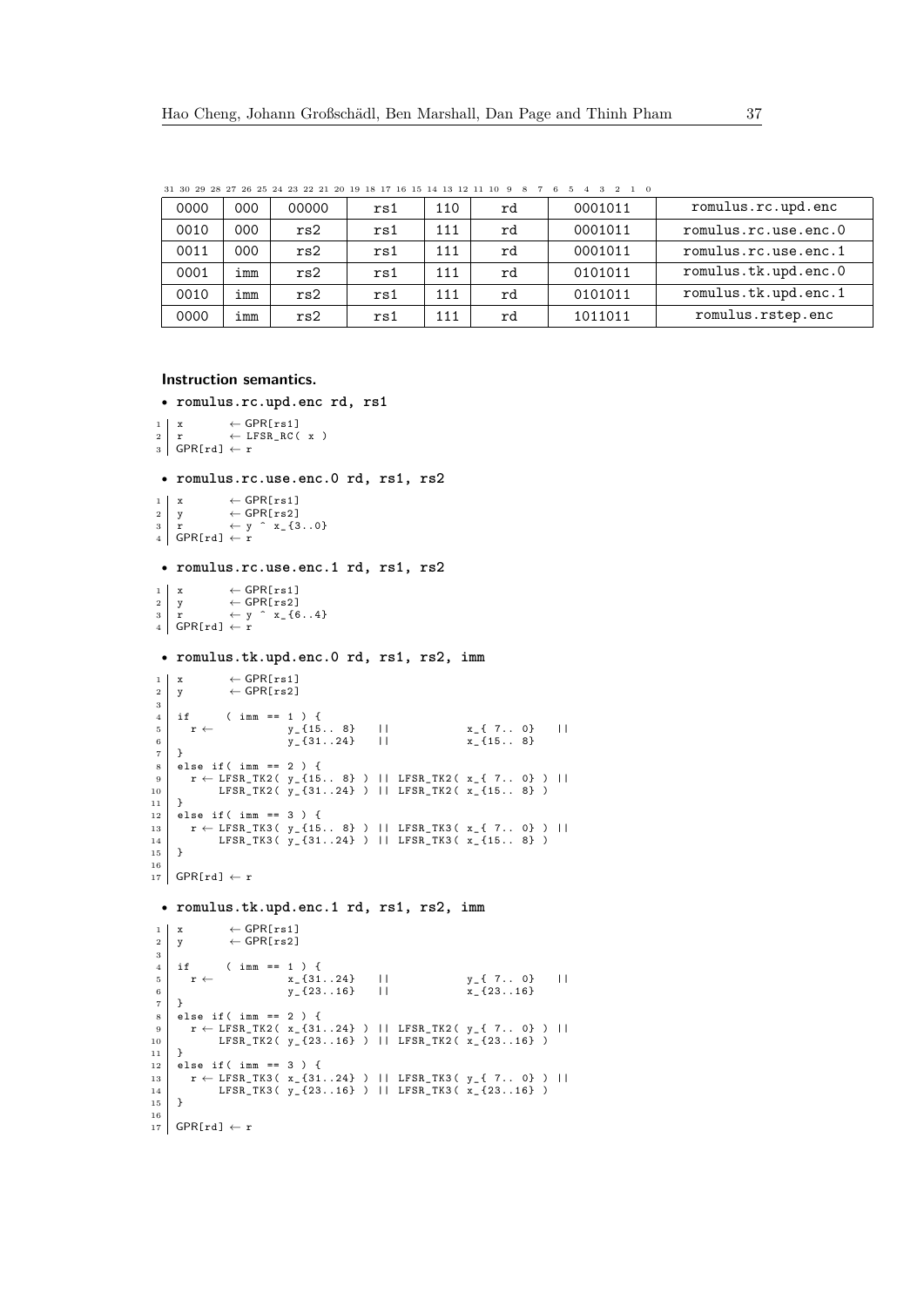```
• romulus.rstep.enc rd, rs1, rs2, imm
 \begin{array}{ccc} 1 & x & \leftarrow \text{GPR}[\text{rs1}] \\ 2 & y & \leftarrow \text{GPR}[\text{rs2}] \end{array}y \leftarrow GPR[rs2]3
  \begin{array}{c|cc} 4 & \text{if} & (\text{imm} == 2) & \{5 & y \leftarrow 2 \end{array}6 \mid }
 \begin{array}{c} 7 \ 8 \ 1 \ 1 \ 1 \end{array} else if ( imm == 3 ) {
  \begin{array}{c} 8 \\ 9 \end{array} y \leftarrow 0
\begin{array}{c} 10 \\ 11 \end{array}11 t ← SBOX [ x {31..24} ] || SBOX [ x {23..16} ] ||<br>
SBOX [ x {15.. 8} ] || SBOX [ x { 7.. 0} ]
                               SBOX [ x_{-}{15.. 8} ] || SBOX [ x_{-}{ 7.. 0} ]
13
14 t ← t \uparrow y
\begin{array}{c} 15 \\ 16 \end{array}16 if ( imm == 0 ) {<br>17 if r \leftarrow t <<< 0
        r \leftarrow t \iff 018 }
        else if ( imm == 1 ) {
20 r ← t <<< 8
21 }
22 else if ( imm == 2 ) {<br>
23 r \leftarrow t <<< 16
\begin{array}{c|c}\n 23 & \text{r} \leftarrow \text{t} & \text{<<} & 16 \\
 24 & \text{t} & \text{)}\n \end{array}25 else if ( imm == 3 ) {<br>
26 r \leftarrow t <<< 24<br>
27 }
\begin{array}{c|c} 28 \\ 29 \end{array}GPR[rd] \leftarrow r
```
# **F.3**  $\mathcal{V}_0^{32}$  (for fix-slicing implementation)

**Instruction encoding.**

|      |     | 01 00 47 40 41 40 45 40 44 41 40 17 10 11 10 10 15 10 14 11 10 7 0 1 0 |     |     |    |         |                    |
|------|-----|------------------------------------------------------------------------|-----|-----|----|---------|--------------------|
| 0000 | imm | 00000                                                                  | rs1 | 110 | rd | 1111011 | romulus.mixcolumns |
| 0001 | imm | rs2                                                                    | rs1 | 111 | rd | 1111011 | romulus.swapmove.x |
| 0010 | imm | rs2                                                                    | rs1 | 111 | rd | 1111011 | romulus.swapmove.y |
| 0100 | imm | 00000                                                                  | rs1 | 110 | rd | 0101011 | romulus.permtk     |
| 0101 | imm | 00000                                                                  | rs1 | 110 | rd | 0101011 | romulus.tkupd.0    |
| 0110 | imm | 00000                                                                  | rs1 | 110 | rd | 0101011 | romulus.tkupd.1    |
| 0100 | 000 | rs2                                                                    | rs1 | 111 | rd | 0001011 | romulus.lfsr2      |
| 0101 | 000 | rs2                                                                    | rs1 | 111 | rd | 0001011 | romulus.lfsr3      |

31 30 29 28 27 26 25 24 23 22 21 20 19 18 17 16 15 14 13 12 11 10 9 8 7 6 5 4 3 2 1 0

**Instruction semantics.**

• **romulus.mixcolumns rd, rs1, imm**

```
1 \mid x \leftarrow GPR[rs1]\begin{array}{c} 2 \\ 3 \end{array}3 if ( imm == 0 ) {<br>
5 r ← x ^ ( ( ( x >>> 24 ) & 0x0C0C0C0C0 ) >>> 30 )<br>
5 r ← r ^ ( ( ( r >>> 8 ) & 0x0C0C0C0C0 ) >>> 2 )
 \frac{1}{7} }
8 else if ( imm == 1 ) {<br>
9 r ← x ^ ( ( ( x >>> 16 ) & 0 x30303030 ) >>> 30 )<br>
10 r ← r ^ ( ( ( r >>> 16 ) & 0 x3030303030 ) >>> 2 )
12 }
13 else if ( imm == 2 ) {<br>
14 r ← r ^ ( ( ( x >>> 16 ) & 0 xC0C0C0C0 ) >>> 6 )<br>
15 r ← r ^ ( ( ( r >>> 24 ) & 0 xC0C0C0C0C0 ) >>> 2 )
```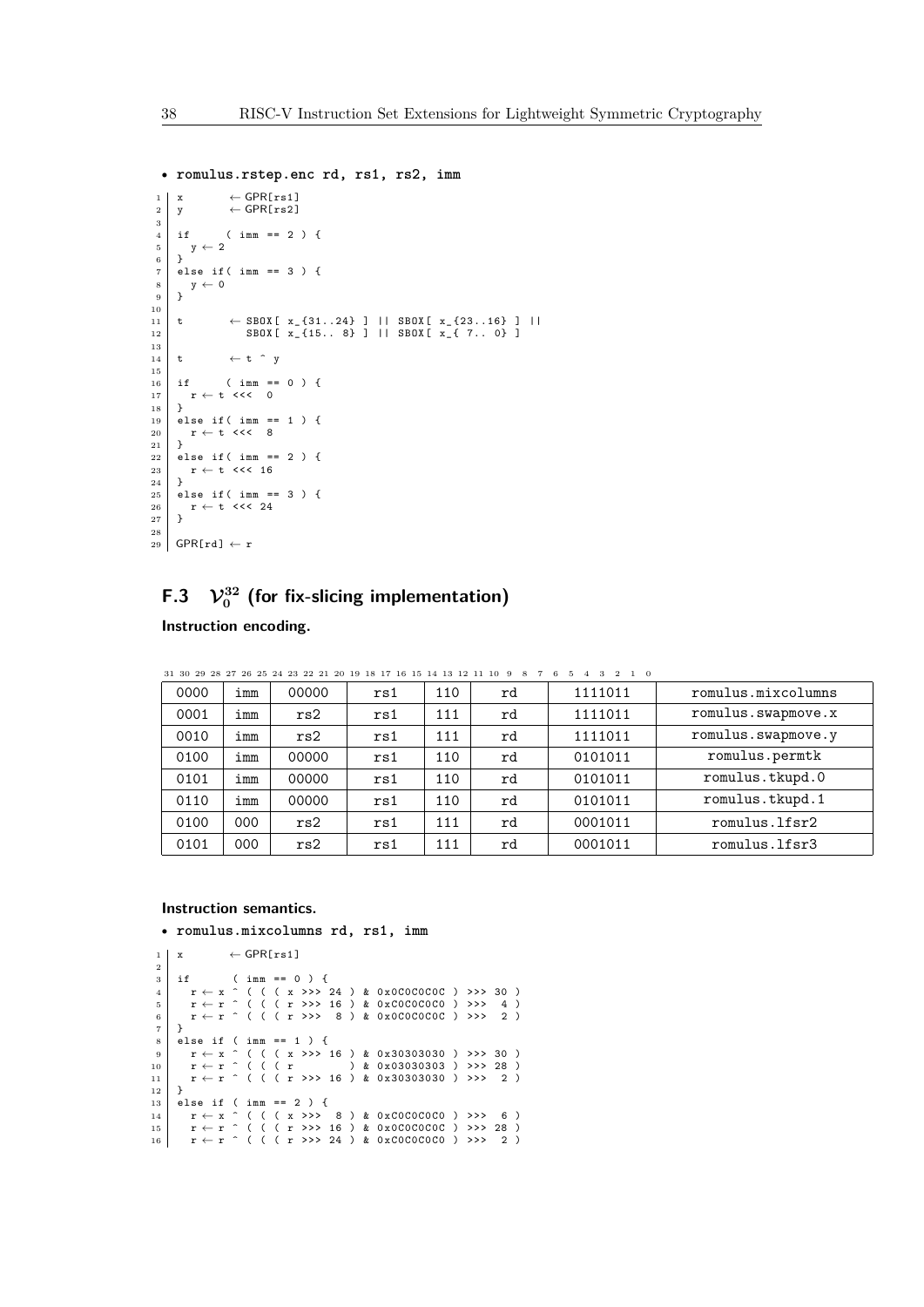```
\begin{array}{c|c} 17 & \rightarrow \\ 18 & \in \end{array}18 else if ( imm == 3 ) {<br>
19 r \leftarrow x \stackrel{\frown}{=} (\text{ } (\text{ } x<br>
20 r \leftarrow r \stackrel{\frown}{=} (\text{ } (\text{ } r<br>
r \leftarrow r \stackrel{\frown}{=} (\text{ } (\text{ } r19 r \leftarrow x \land ((x \land x) \land 0 \times 0303030303) \rightarrow 0 \times 30<br>
20 r \leftarrow r \land ((x \land x) \land 0 \times 303030303) \rightarrow 0 \times 3020 r \leftarrow r ^ ( ( ( r ) & 0 x 30303030 ) >>> 4 )<br>21 r \leftarrow r ^ ( ( ( r ) & 0 x 0 30303030 ) >>> 26 )
                                                            (x + 0)(x - 0) (x + 0)(x - 0)22 \mid }
23
24 GPR[rd] \leftarrow r
  • romulus.swapmove.x rd, rs1, rs2, imm
 1 \mid x \mid \leftarrow \text{GPR}[\text{rs1}]2 \mid y \leftarrow \text{GPR}[\text{rs2}]3
 4 if ( imm == 0 ) {<br>
\begin{array}{c} \text{if} \\ \text{if} \\ \text{if} \leftarrow \text{SWAPMOWE32\_X} \left( \begin{array}{c} x \end{array} \right) \end{array}\begin{array}{c|cc}\n5 & r \leftarrow \text{SWAPMOVE32\_X(}x, y, 0x55555555, 1)\n\end{array}\rightarrow7 else if ( imm == 1 ) {
8 r ← SWAPMOVE32_X ( x , y , 0 x30303030 , 2 )
9 }<br>10 else if ( imm == 2 ) {<br>11 }<br>12 }
13 else if ( imm == 3 ) {<br>
14 r ← SWAPMOVE32_X( x, y, 0x03030303, 6 )<br>
15 }
16 else if ( imm == 4 ) {<br>17 r \leftarrow SWAPMOVE32 X( x,
       r \leftarrow \texttt{SWAPMOWE32_X(} x, y, 0 x00000000, 2 )18 }
       \epsilon else if ( imm == 5 ) {
\begin{array}{c|ccccc}\n 20 & & r & \text{SWAPMOVE32_X(}x, y, 0x03030303, 4)\n \end{array}\begin{array}{c|c} 21 & 3 \\ 22 & 6 \end{array}22 else if ( imm == 6 ) {<br>
23 \t r \leftarrow SWAPMOVE32 X( x,
       r \leftarrow SWAPMOVE32_X(x, y, 0x03030303, 2)
\frac{24}{25}25 else if ( imm == 7 ) {
26 r ← SWAPMOVE32 ( x , 0 x0A0A0A0A , 3 )
27 }
28
29 GPR[rd] \leftarrow r
   • romulus.swapmove.y rd, rs1, rs2, imm
 \begin{array}{ccc} 1 & x & \leftarrow \text{GPR}[\text{rs1}] \\ 2 & y & \leftarrow \text{GPR}[\text{rs2}] \end{array}y \leftarrow GPR[rs2]3
  4 | if ( imm == 0 ) {<br>5 |   r ← SWAPMOVE32_Y( x, y, 0x555555555, 1 )
 \begin{array}{c|c} 6 & \rightarrow \\ 7 & \in \end{array}\begin{array}{c} 7 \ 7 \ 8 \end{array} else if ( imm == 1 ) {<br>8 \begin{array}{c} \text{r} \leftarrow \text{SWAPMOWE32 Y( x, )} \end{array}r \leftarrow SWAPMOVE32_Y(x, y, 0x30303030, 2)
\begin{array}{c|c} 9 & 3 \\ 10 & 6 \end{array}10 else if ( imm == 2 ) {
         r \leftarrow SWAPMOVE32_Y(x, y, 0x0C0C0C0C, 4)
12 }
13 else if ( imm == 3 ) {
14 r \leftarrow \text{SWAPMOWE32}_Y(x, y, 0x03030303, 6)15 }<br>16 else if ( imm == 4 ) {
16 else if ( imm == 4 ) {<br>17 r ← SWAPMOVE32_Y( x, y, 0x0C0C0C0C, 2 )<br>18 }
19 else if ( imm == 5 ) {<br>20 r ← SWAPMOVE32_Y( x, y, 0x03030303, 4 )<br>21 }
22 else if ( imm == 6 ) {<br>
23 r ← SWAPMOVE32_Y( x, y, 0x03030303, 2 )<br>
24 }
25
26 GPR[rd] \leftarrow r
   • romulus.permtk rd, rs1, imm
 1 \mid x \mid \leftarrow \text{GPR}[\text{rs1}]2
 3 if ( imm == 0 ) {<br>4 if ( ( ( x >>> 1
  4 r ← ( ( ( x >>> 14 ) & 0xCC00CC00 ) )<br>
r ← r | ( ( ( x ) & 0x000000FF ) << 16 )<br>
r ← r | ( ( ( x ) & 0xCC000000 ) >> 2 )
```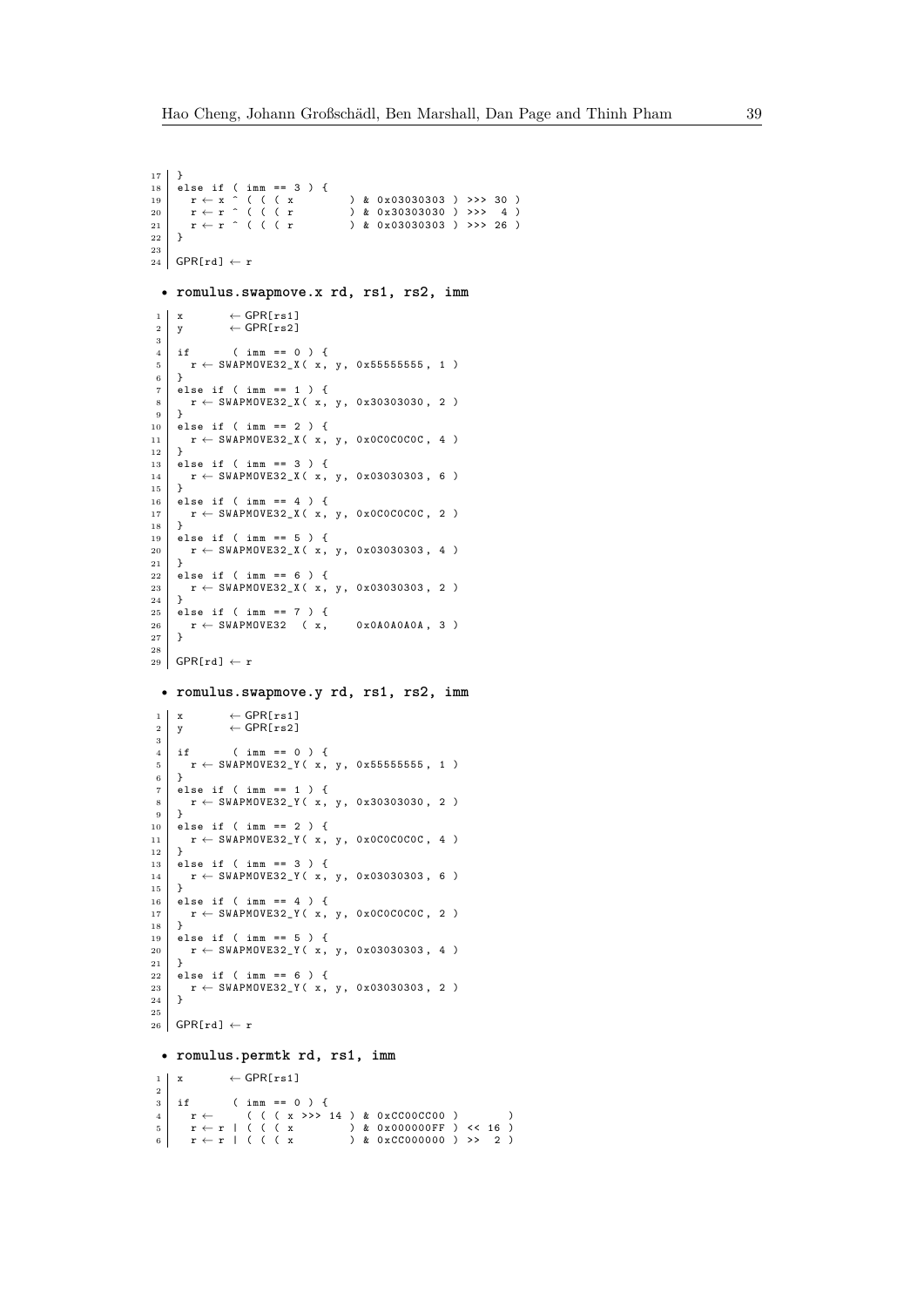```
7 r ← r | ( ( ( x ) & 0x0033CC00 ) >> 8 )<br>8 r ← r | ( ( ( x ) & 0x00CC0000 ) >> 18 )
\begin{array}{c|c} 9 & \rightarrow \\ 10 & \neq \end{array}10 else if ( imm == 1 ) {<br>11 r \leftarrow ( ( ( x >>>
11 r ← ( ( ( x >>> 22 ) & 0 xCC0000CC ) )<br>
12 r ← r | ( ( ( x >>> 16 ) & 0 x3300CC00 ) )<br>
13 r ← r | ( ( ( x >>> 24 ) & 0 x00CC3300 ) )
14 r \leftarrow r | ( ( ( x ) & 0x00CC00CC ) >> 2 )
\begin{array}{c|c} 15 & 3 \\ 16 & 6 \end{array}16 else if ( imm == 2 ) {<br>17 r \leftarrow ( ( ( x >>>
17 r \leftarrow ( ( ( x >>> 6 ) & 0 xCCCC0000 ) )<br>
18 r \leftarrow r | ( ( ( x >>> 24 ) & 0 x 330000CC ) )<br>
19 r \leftarrow r | ( ( ( x >>> 10 ) & 0 x 00003333 ) )
20 r ← r | ( ( ( x & 0 x000000CC ) << 14 )
21 r ← r | ( ( ( x & 0 x00003300 ) << 2 )
22 }
23 else if ( imm == 3 ) {<br>
24 r ← ( ( ( x >>> 24 ) & 0 x CC000033 ) )<br>
1 ← r | ( ( ( x >>> 8 ) & 0 x 0333300 ) )<br>
1 ← r | ( ( ( x ) & 0 x00333300 ) >> 6 )
\begin{array}{c|c} 28 & \rightarrow \\ 29 & \infty \end{array}29 else if ( imm == 4 ) {<br>30 r ← ( ( ( x >>> 26 ) & 0 x CC330000 ) )<br>32 r ← r | ( ( ( x >>> 22 ) & 0 x 00CCCC00 ) )
33 r \leftarrow r | ( ( ( x ) & 0 x00330000 ) >> 14 )<br>34 r \leftarrow r | ( ( ( x ) & 0 x0000CC00 ) >> 2 )
34 r ← r | ( ( ( x ) & 0 x0000CC00 ) >> 2 )
\begin{array}{c} 35 \\ 36 \end{array}else if ( imm == 5 ) {
37 r ← ( ( ( x >>> 8 ) & 0x0000CC33 ) )<br>38 r ← r | ( ( ( x >>> 30 ) & 0x00CC00CC ) )
39 r ← r | ( ( ( x >>> 10 ) & 0 x33330000 ) )
      r \leftarrow r | ( ( ( x >>> 16 ) & 0xCC003300 )
\frac{41}{42}42 else if ( imm == 6 ) {<br>
43 r ← ( ( ( x >>> 24 ) & 0x0033CC00 ) )<br>
r + r | ( ( ( x >>> 14 ) & 0x00CC0000 ) )
45 r ← r | ( ( ( x >>> 30 ) & 0 xCC000000 ) )
46 r ← r | ( ( ( x >>> 16 ) & 0 x000000FF ) )
47 r \leftarrow r | ( ( ( x >>> 18 ) & 0x33003300 )
48 }
49
50 GPR[rd] \leftarrow r
  • romulus.tkupd.0 rd, rs1, imm
 1 \mid x \mid \leftarrow \text{GPR}[\text{rs1}]2
  3 if ( imm == 0 ) {<br>4 r ← ( ( x >>> 26 ) & 0xC3C3C3C3 )
 \frac{1}{5} }
  6 else if ( imm == 1 ) {<br>
7 r \leftarrow ( ( x >>> 16 ) & 0xF0F0F0F0 )
 \begin{array}{c|c} 8 & \rightarrow \\ 9 & \rightarrow \end{array}9 else if ( imm == 2 ) {<br>10 r \leftarrow ( ( x >>> 10
                       ( ( (x \rightarrow) 10 ) & 0 xC3C3C3C3 )
\frac{1}{11} }
12
\begin{array}{c} 12 \\ 13 \end{array} GPR[rd] \leftarrow r
  • romulus.tkupd.1 rd, rs1, imm
 1 \mid x \leftarrow GPR[rs1]2
 3 \mid if ( imm == 0 ) {
  4 r ← ( ( x >>> 28 ) & 0x03030303 )<br>5 r ← r | ( ( x >>> 12 ) & 0x0C0C0C0C )
 6 \mid }
 \begin{array}{c} 7 \ \hline 8 \ \hline \end{array} else if ( imm == 1 ) {<br>8 r \leftarrow ( ( x >>> 14
  \begin{array}{c|c|c|c|c|c|c|c|c} s & r & \left( & (x & \text{>>} & 14 \text{ ) & & 0x30303030} \right) & & & & & & & \\ \hline \end{array}10 \mid \lambda11 else if ( imm == 2 ) {<br>
12 r ← ( ( x >>> 12 ) & 0x03030303 )<br>
13 r ← r | ( ( x >>> 28 ) & 0x0C0C0C0C )
\overline{14} }
15 else if ( imm == 3 ) {
```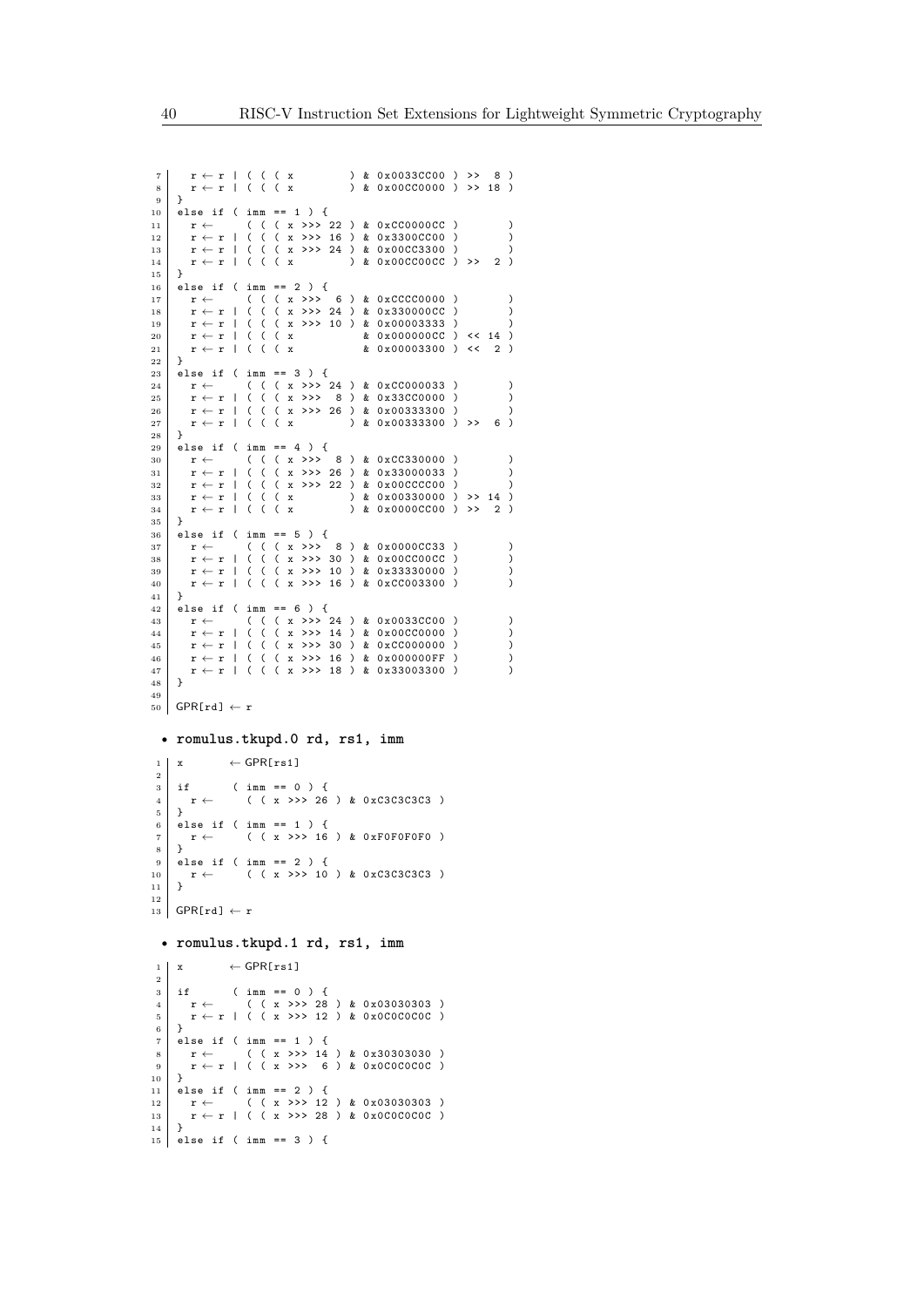```
16 r \leftarrow ( ( x >>> 30 ) & 0x30303030 )<br>
17 + r | ( ( x >>> 22 ) & 0x0C0C0C0C )<br>
18 }
19
\begin{array}{c} 15 \\ 20 \end{array} GPR[rd] \leftarrow r
 • romulus.lfsr2 rd, rs1, rs2
   1 x ← GPR[rs1]<br>
2 y ← GPR[rs2]<br>
r ← x ^ ( ( y & 0 xAAAAAAAAA ) )<br>
4 r ← ( ( ( r << 1 ) & 0 xAAAAAAAAA ) >> 1 ) |<br>
5 ( ( ( r << 1 ) & 0 xAAAAAAAAA ) )<br>
6 GPR[rd] ← r
   • romulus.lfsr3 rd, rs1, rs2
   1 x ← GPR[rs1]<br>
2 y ← GPR[rs2]<br>
r ← x ^ ( ( y & 0xAAAAAAAAA ) >> 1 )<br>
4 r ← ( ( ( r << 1 ) & 0xAAAAAAAAA ) >> 1 ) |<br>
5 ( ( ( r << 1 ) & 0xAAAAAAAAA ) )<br>
6 GPR[rd] ← r
```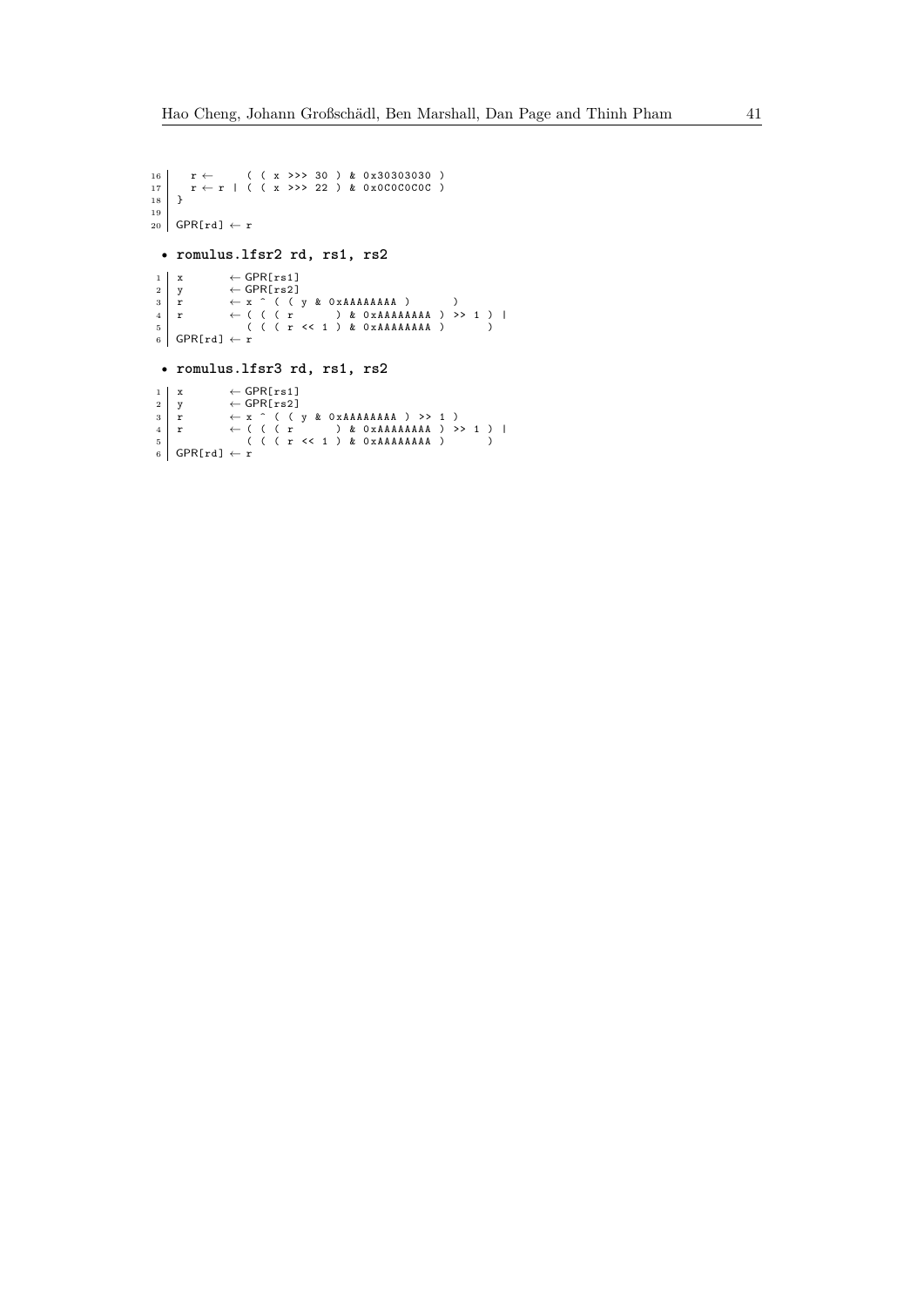## <span id="page-41-0"></span>**G** Additional ISE design detail: SPARKLE

### **G.1 Additional notation**

```
Define the look-up tables
ROT_0 = { 31 , 17 , 0 , 24 }
ROT_1 = { 24 , 17 , 31 , 16 }
RCON = { 0xB7E15162, 0xBF715880, 0x38B4D456, 0x324E7738, }0xBB1185EB, 0x4F7C7B57, 0xCFBFA1C8, 0xC2B3293D }
Define the function
ELL ( x ) {
return ( x ^ ( x << 16 ) ) >>> 16
}
```
# **G.2**  $\mathcal{V}_{\star}^{32}$  (i.e., common across all varients)

### **Instruction encoding.**

```
31\ 30\ 29\ 28\ 27\ 26\ 25\ 24\ 23\ 22\ 21\ 20\ 19\ 18\ 17\ 16\ 15\ 14\ 13\ 12\ 11\ 10\ 9\ 8\ 7\ 6\ 5\ 4\ 3\ 2\ 1\ 0
```

| 0000010 |     | -<br>20 <sup>2</sup><br>⊥ಎ∠ | $r_{\rm c}$<br>ᆠᅌᆠ  | <u>.</u>     | $\mathbf{r}$<br>⊥u | 11011   | spark<br>ert<br>≏           |
|---------|-----|-----------------------------|---------------------|--------------|--------------------|---------|-----------------------------|
| 0000    | imm | -<br>20 <sup>2</sup><br>ᆂᅙᅎ | $\mathbf{r}$<br>ᆠᅌᆠ | $\sim$<br>ᆠᆠ | $\mathbf{r}$<br>⊥u | 1011011 | spark<br>rcon<br>$\epsilon$ |

#### **Instruction semantics.**

```
• sparkle.ell rd, rs1, rs2
\begin{array}{ccc} 1 & x & \leftarrow \text{GPR}[\text{rs1}] \\ 2 & y & \leftarrow \text{GPR}[\text{rs2}] \end{array}\leftarrow GPR[rs2]
 \begin{array}{ccc} 3 & r & \leftarrow \text{ELL}([x \cap y])\ 4 & \text{GPR[rd]} \leftarrow r \end{array}• sparkle.rcon rd, rs1, imm
\begin{array}{cc} 1 & x \\ 2 & x \end{array} \leftarrow \text{GPR}[\text{rs1}]\begin{array}{ccc} 2 & r & \leftarrow x & \hat{ } & \text{RCON [imm]} \\ 3 & \text{GPR[rd]} & \leftarrow r & \end{array}
```
# **G.3**  $V_0^{32}$

**Instruction encoding.**

|    | 31 30 29 28 27 26 25 24 23 22 21 20 19 18 17 16 15 14 13 12 11 10 9 8 7 6 5 4 |     |     |    |         |                 |
|----|-------------------------------------------------------------------------------|-----|-----|----|---------|-----------------|
| 00 | imm                                                                           | rs2 | rs1 | rd | 0101011 | sparkle.addrori |
| 10 | imm                                                                           | rs2 | rs1 | rd | 0101011 | sparkle.xorrori |

```
• sparkle.addrori rd, rs1, rs2, imm
\begin{array}{ccc} 1 & x & \leftarrow \text{GPR}[\text{rs1}] \\ 2 & y & \leftarrow \text{GPR}[\text{rs2}] \end{array}\begin{array}{lll} 2 & y & \leftarrow \text{GPR}[\text{rs}2] \ 3 & r & \leftarrow x + (y \rightarrow\rightarrow \text{imm}) \ 4 & \text{GPR}[\text{rd}] & \leftarrow r \end{array}• sparkle.xorrori rd, rs1, rs2, imm
1 \mid x \leftarrow \text{GPR}[\text{rs1}]\begin{array}{lll} 2 & y & \leftarrow \text{GPR}[\text{rs}2] \ 3 & r & \leftarrow x \quad (y \rightarrow\rightarrow \text{imm}) \ 4 & \text{GPR}[\text{rd}] \leftarrow r \end{array}
```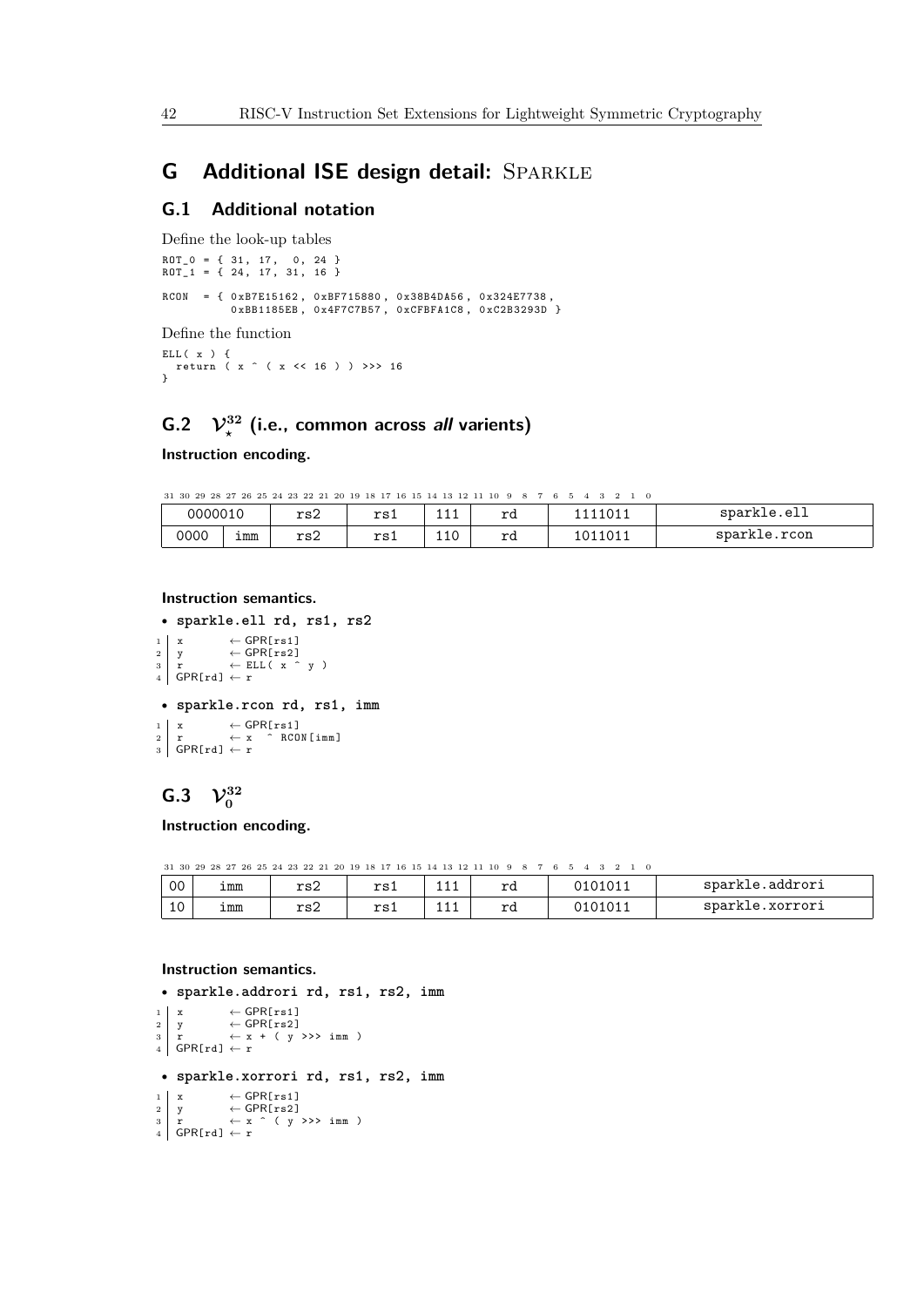# **G.4**  $V_1^{32}$

```
Instruction encoding.
```

| 0100000 | rs2 | rs1 | 111 | rd | 1111011 | sparkle.addrori.31 |
|---------|-----|-----|-----|----|---------|--------------------|
| 0100001 | rs2 | rs1 | 111 | rd | 1111011 | sparkle.addrori.17 |
| 0100010 | rs2 | rs1 | 111 | rd | 1111011 | sparkle.addrori.24 |
| 0100110 | rs2 | rs1 | 111 | rd | 1111011 | sparkle.xorrori.31 |
| 0100111 | rs2 | rs1 | 111 | rd | 1111011 | sparkle.xorrori.17 |
| 0101000 | rs2 | rs1 | 111 | rd | 1111011 | sparkle.xorrori.24 |
| 0101001 | rs2 | rs1 | 111 | rd | 1111011 | sparkle.xorrori.16 |
|         |     |     |     |    |         |                    |

 $31\ 30\ 29\ 28\ 27\ 26\ 25\ 24\ 23\ 22\ 21\ 20\ 19\ 18\ 17\ 16\ 15\ 14\ 13\ 12\ 11\ 10\ 9\ 8\ 7\ 6\ 5\ 4\ 3\ 2\ 1\ 0$ 

```
• sparkle.addror.31 rd, rs1, rs2
\begin{array}{lll} 1 & x & \leftarrow \text{GPR}[\text{rs1}] \ 1 & y & \leftarrow \text{GPR}[\text{rs2}] \ 2 & x & \leftarrow x + (y \rightarrow\rightarrow\rightarrow 31) \ \text{GPR}[\text{rd}] & \leftarrow x \end{array}
```

```
• sparkle.addror.17 rd, rs1, rs2
 \begin{array}{lll} \text{1} & \text{x} & \leftarrow \text{GPR} \text{[rs1]} \ \text{y} & \leftarrow \text{GPR} \text{[rs2]} \ \text{r} & \leftarrow \text{x} + ( \text{ y } \text{ >> } \text{ 17 } ) \ \text{GPR} \text{[rd]} & \leftarrow \text{x} \end{array}• sparkle.addror.24 rd, rs1, rs2
1 \mid x \leftrightarrow GPR[rs1]\begin{array}{lll} 2 & y & \leftarrow \text{GPR}[\text{rs}2] & & \ & 3 & r & \leftarrow x + (y \rightarrow\rightarrow\rightarrow 24) & \ & 4 & \text{GPR}[\text{rd}] & \leftarrow r & & \end{array}• sparkle.xorror.31 rd, rs1, rs2
1 \mid x \leftarrow \text{GPR}[\text{rs1}]\begin{array}{lll} 2 & y & \leftarrow \text{GPR[rs2]} \\ 3 & r & \leftarrow x \quad (y \rightarrow\rightarrow\rightarrow 31) \\ 4 & \text{GPR[rd]} & \leftarrow r \end{array}• sparkle.xorror.17 rd, rs1, rs2
1 \mid x \leftarrow GPR[rs1]\begin{array}{lll} 2 & y & \leftarrow \text{GPR[rs2]} \\ 3 & r & \leftarrow x \quad (y \rightarrow\rightarrow 17) \\ 4 & \text{GPR[rd]} & \leftarrow r \end{array}• sparkle.xorror.24 rd, rs1, rs2
```

```
\begin{array}{llll} 1 & x & \leftarrow \text{GPR}[\text{rs1}] \\ 2 & y & \leftarrow \text{GPR}[\text{rs2}] \\ 3 & r & \leftarrow x \quad ( \quad y \quad \rightarrow \rightarrow \quad 24 \quad ) \\ 4 & \text{GPR}[\text{rd}] \leftarrow r & \end{array}• sparkle.xorror.16 rd, rs1, rs2
```

```
\begin{array}{lll} 1 & x & \leftarrow \text{GPR}[\text{rs1}] \ y & \leftarrow \text{GPR}[\text{rs2}] \ \text{r} & \leftarrow x \quad ( \text{ y } >> \text{ 16 } ) \ \text{GPR}[\text{rd}] & \leftarrow \text{r} \end{array}
```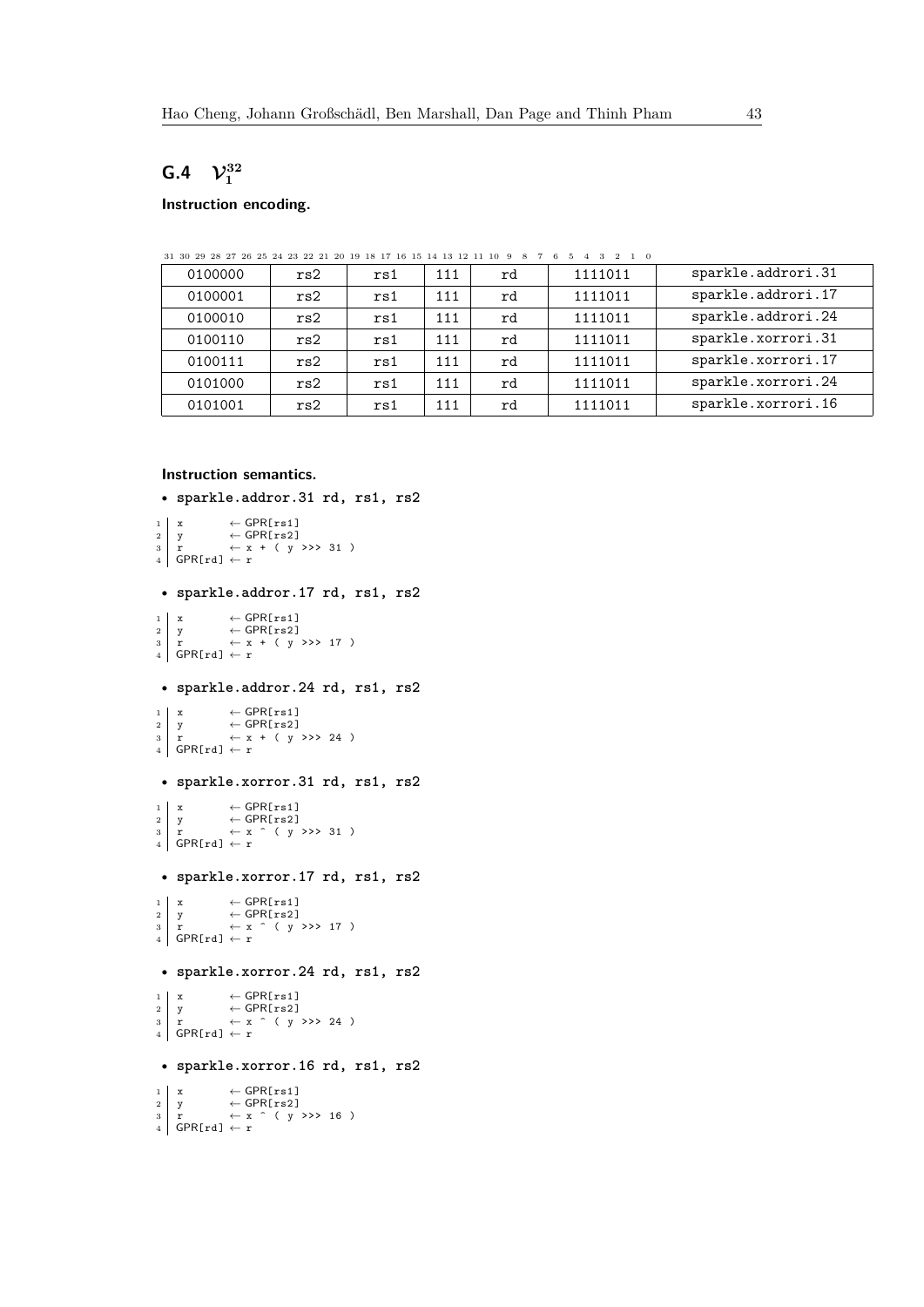# **G.5**  $V_2^{32}$

**Instruction encoding.**

```
31\ 30\ 29\ 28\ 27\ 26\ 25\ 24\ 23\ 22\ 21\ 20\ 19\ 18\ 17\ 16\ 15\ 14\ 13\ 12\ 11\ 10\ 9\ 8\ 7\ 6\ 5\ 4\ 3\ 2\ 1\ 0
```

| 1000 | imm | rc.<br>⊥ ⊃∠ | 22<br>ᅩᇰᅩ | - - - | r. | 101101<br>- נטו | snark<br>.whole.enci.x<br>∵le. |
|------|-----|-------------|-----------|-------|----|-----------------|--------------------------------|
| 1001 | imm | rc'<br>⊥ ⊃∠ | rs1       | - - - | rd | 1011011         | sparkle.whole.enci.            |

#### **Instruction semantics.**

• **sparkle.whole.enci.x rd, rs1, rs2, imm**

| $\mathbf{1}$   | хi                      | $\leftarrow$ GPR[rs1]     |  |    |                                       |  |  |
|----------------|-------------------------|---------------------------|--|----|---------------------------------------|--|--|
| $\overline{2}$ | yi                      | $\leftarrow$ GPR[rs2]     |  |    |                                       |  |  |
| 3              | сi                      | $\leftarrow$ RCON [imm]   |  |    |                                       |  |  |
| $\overline{4}$ | хi                      |                           |  |    | $\leftarrow$ xi + ( yi >>> 31 )       |  |  |
| 5              | vi                      |                           |  |    | $\leftarrow$ yi $\hat{ }$ (xi >>> 24) |  |  |
| 6              | хi                      | $\leftarrow$ xi $\hat{ }$ |  | сi |                                       |  |  |
| $\overline{7}$ | хi                      |                           |  |    | ← xi + ( yi >>> 17 )                  |  |  |
| 8              | уi                      |                           |  |    | $\leftarrow$ yi ^ ( xi >>> 17 )       |  |  |
| 9              | хi                      | $\leftarrow$ xi $\hat{ }$ |  | сi |                                       |  |  |
| 10             | хi                      |                           |  |    | ← xi + ( yi >>> 0 )                   |  |  |
| 11             | yi                      |                           |  |    | $\leftarrow$ yi ^ ( xi >>> 31 )       |  |  |
| $12\,$         | хi                      | $\leftarrow$ xi $\hat{ }$ |  | сi |                                       |  |  |
| 13             | хi                      |                           |  |    | $\leftarrow$ xi + ( yi >>> 24 )       |  |  |
| 14             | yi                      |                           |  |    | $\leftarrow$ yi ^ ( xi >>> 16 )       |  |  |
| 15             | хi                      | $\leftarrow$ xi $\hat{ }$ |  | сi |                                       |  |  |
| 16             | $GPR[rd] \leftarrow xi$ |                           |  |    |                                       |  |  |
|                |                         |                           |  |    |                                       |  |  |

### • **sparkle.whole.enci.y rd, rs1, rs2, imm**

| $\mathbf{1}$   | хi      |      | $\leftarrow$ GPR[rs1]   |                     |          |    |                                       |               |
|----------------|---------|------|-------------------------|---------------------|----------|----|---------------------------------------|---------------|
| $\overline{2}$ | уi      |      | $\leftarrow$ GPR[rs2]   |                     |          |    |                                       |               |
| 3              | сi      |      | $\leftarrow$ RCON [imm] |                     |          |    |                                       |               |
| $\overline{4}$ | хi      |      |                         |                     |          |    | ← xi + ( yi >>> 31 )                  |               |
| 5              | уi      |      |                         |                     |          |    | $\leftarrow$ yi ^ ( xi >>> 24 )       |               |
| 6              | хi      |      | ← xi ^                  |                     |          | ci |                                       |               |
| $\overline{7}$ | хi      |      |                         |                     |          |    | ← xi + ( yi >>> 17 )                  |               |
| 8              | yi      |      |                         |                     |          |    | $\leftarrow$ yi ^ ( xi >>> 17 )       |               |
| 9              | хi      |      | ← xi                    |                     |          | ci |                                       |               |
| 10             | хi      |      |                         |                     |          |    | ← xi + ( yi >>>                       | $\rightarrow$ |
| 11             | yi      |      |                         |                     |          |    | $\leftarrow$ yi $\hat{ }$ ( xi >>> 31 | $\rightarrow$ |
| 12             | хi      |      | ← xi                    |                     |          | сi |                                       |               |
| 13             | хi      |      | ← xi                    |                     |          |    | + ( yi >>> 24 )                       |               |
| 14             | уi      |      | ← yi                    | $\hat{\phantom{a}}$ | $\left($ |    | xi >>> 16                             | $\rightarrow$ |
| 15             | хi      |      | ← xi                    |                     |          | сi |                                       |               |
| 16             | GPR[rd] | ← vi |                         |                     |          |    |                                       |               |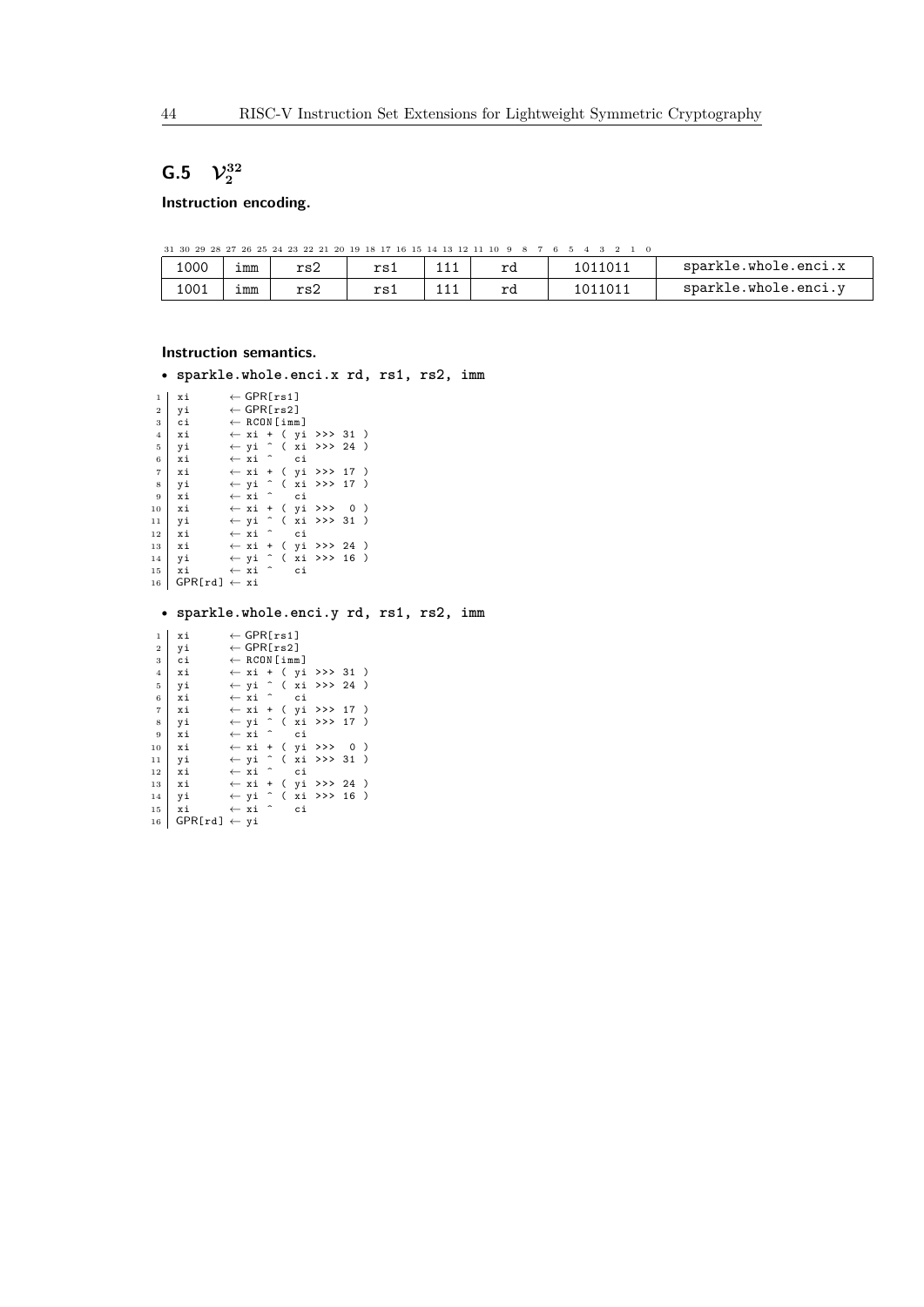## <span id="page-44-0"></span>**H Additional ISE design detail: TinyJAMBU**

# **H.1**  $\mathcal{V}_0^{32}$

**Instruction encoding.**

|                 | 31 30 29 28 27 26 25 24 23 22 21 20 19 18 17 16 15 14 13 12 13 |                        |                 |       | 11 10 9                                               |               |
|-----------------|----------------------------------------------------------------|------------------------|-----------------|-------|-------------------------------------------------------|---------------|
| 00 <sub>o</sub> | imm                                                            | $\sim$ $\sim$<br>⊥ ⊃∠. | $\sim$<br>⊥ د ⊥ | - - - | $\mathbf{r}$<br>⊥ч<br>the contract of the contract of | fsr<br>≐amhi. |

### **Instruction semantics.**

```
• jambu.fsri rd, rs1, rs2, imm
```

```
1 x_hi ← GPR[rs2]<br>3 x_lo ← GPR[rs1]<br>3 r ← ( x_hi || x_lo ) >>> imm<br>4 GPR[rd] ← r_{31.. 0}
```
# **H.2**  $\mathcal{V}_1^{32}$

#### **Instruction encoding.**

01231 3029 2827 2625 2423 2221 2019 1817 1615 1413 1211 10 9 8 7 6 5 4 3 2 1 0

| 00 | 00000 | rs2 | rs1 | 111 | rd | 1111011 | jambu.fsr.15 |
|----|-------|-----|-----|-----|----|---------|--------------|
| 00 | 00001 | rs2 | rs1 | 111 | rd | 1111011 | jambu.fsr.6  |
| 00 | 00010 | rs2 | rs1 | 111 | rd | 1111011 | jambu.fsr.21 |
| 00 | 00011 | rs2 | rs1 | 111 | rd | 1111011 | jambu.fsr.27 |

#### **Instruction semantics.**

```
• jambu.fsr.15 rd, rs1, rs2
```

```
1 \mid x_hi ← GPR[rs2]
```
2 x\_1o ← GPR[rs1]<br>3 r ← ( x\_hi || x\_1o ) >>> 15<br>4 GPR[rd] ← r\_{31.. 0}

#### • **jambu.fsr.6 rd, rs1, rs2**

```
1 \mid x_{h} ← GPR[rs2]
2 x_1o ← GPR[rs1]<br>3 r ← ( x_hi || x_1o ) >>> 6<br>4 GPR[rd] ← r_{31.. 0}
```
### • **jambu.fsr.21 rd, rs1, rs2**

```
1 x_hi ← GPR[rs2]<br>
2 x_lo ← GPR[rs1]<br>
3 r ← ( x_hi || x_lo ) >>> 21<br>
4 GPR[rd] ← r_{31.. 0}
```
### • **jambu.fsr.27 rd, rs1, rs2**

```
1 \mid x_{h} ← GPR[rs2]
```

```
2 x_1o ← GPR[rs1]<br>3 r ← ( x_hi || x_1o ) >>> 27<br>4 GPR[rd] ← r_{31.. 0}
```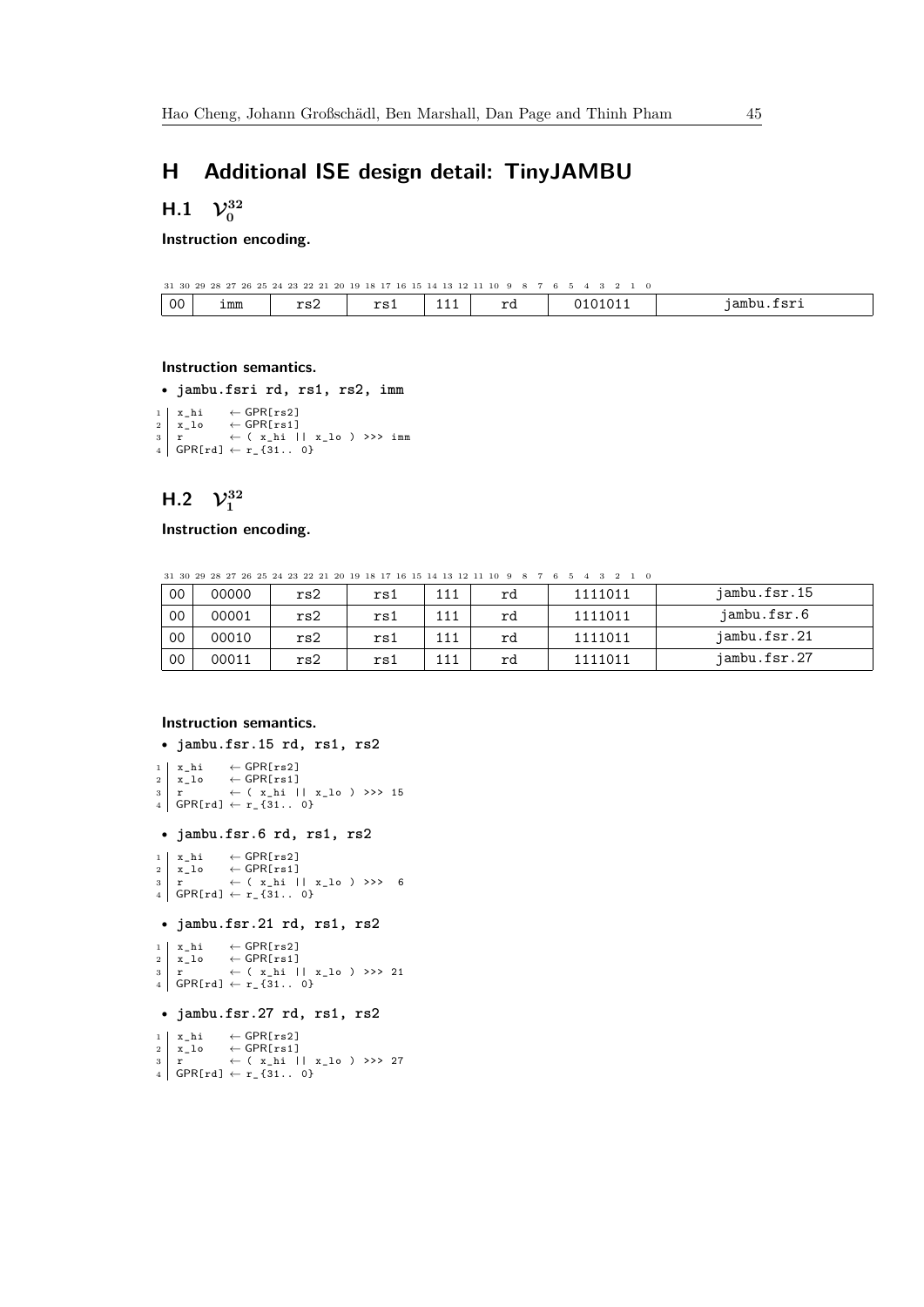# <span id="page-45-0"></span>**I Additional ISE design detail: XOODYAK**

**1.1**  $V_0^{32}$ 

**Instruction encoding.**

|    |       |     |     |              | 31 30 29 28 27 26 25 24 23 22 21 20 19 18 17 16 15 14 13 12 11 10 9 8 7 6 5 4 3 2 1 |                |
|----|-------|-----|-----|--------------|-------------------------------------------------------------------------------------|----------------|
| 01 | 00000 | ກດΩ | 200 | $\mathbf{r}$ | 0101011                                                                             | xoodyak.xorrol |

**Instruction semantics.**

• **xoodyak.xorrol rd, rs1, rs2**

1 x ← GPR[rs1]<br>
3 y ← GPR[rs2]<br>
3 r ← ( x <<< 5 ) ^ ( y <<< 14 )<br>
4 GPR[rd] ← r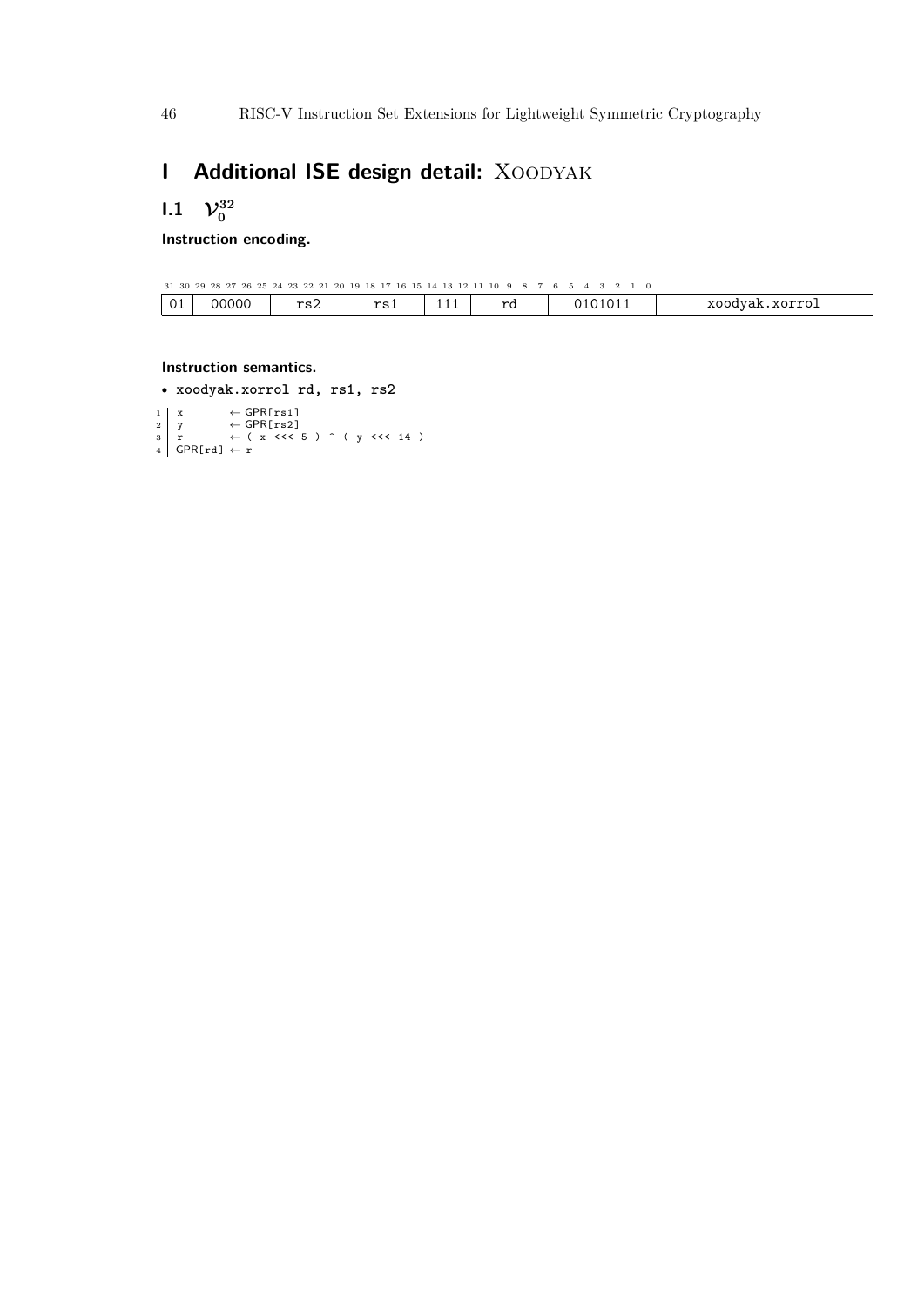## <span id="page-46-0"></span>**J Additional evaluation results**

<span id="page-46-1"></span>Table 5: Results of software-oriented evaluation, i.e., utilisation of each ISE design: the per-algorithm results detail latency measured in clock cycles (plus overhead versus baseline in parentheses) associated with use of the AEAD API (i.e., encryption and decryption via aead\_encrypt and aead\_decrypt, using 16 B plaintext, ciphertext, and associated data) as supported by the original and replacement kernel implementations.

| Submission      | Functionality | Original              | Replacement              |                               |                               |                               |  |
|-----------------|---------------|-----------------------|--------------------------|-------------------------------|-------------------------------|-------------------------------|--|
|                 |               | kernel                | kernel                   |                               |                               |                               |  |
|                 |               | implementation        | implementation           |                               |                               |                               |  |
|                 |               | RV32GC                | $RV32GC +$               | $RV32GC +$                    | $RV32GC +$                    | $RV32GC +$                    |  |
|                 |               |                       | Zbkb/x                   | Zbkb/x + $\mathcal{V}_0^{32}$ | Zbkb/x + $\mathcal{V}_1^{32}$ | Zbkb/x + $\mathcal{V}_2^{32}$ |  |
| ASCON           | aead_encrypt  | $14801(1.00\times)$   | $(1.89\times)$<br>7839   | $(3.65\times)$<br>4059        |                               |                               |  |
|                 | aead_decrypt  | $14523(1.00\times)$   | 7862<br>$(1.85\times)$   | 4083<br>$(3.56\times)$        |                               |                               |  |
| Elephant        | aead_encrypt  | $3487575(1.00\times)$ | 87596<br>$(39.81\times)$ | $14209(245.45\times)$         |                               |                               |  |
|                 | aead_decrypt  | $3487689(1.00\times)$ | 87608<br>$(39.81\times)$ | $14262(244.54\times)$         |                               |                               |  |
| GIFT-COFB (BS)  | aead_encrypt  | $118062(1.00\times)$  | 6957<br>$(16.97\times)$  | 4440<br>$(26.59\times)$       |                               |                               |  |
|                 | aead_decrypt  | $118058(1.00\times)$  | 6926<br>$(17.05\times)$  | 4406<br>$(26.79\times)$       |                               |                               |  |
| GIFT-COFB (FS)  | aead_encrypt  | $118062(1.00\times)$  | 7957<br>$(14.84\times)$  | 5664<br>$(20.84\times)$       |                               |                               |  |
|                 | aead_decrypt  | $118058(1.00\times)$  | 7919<br>$(14.91\times)$  | 5626<br>$(20.98\times)$       |                               |                               |  |
| Grain-128AEADv2 | aead_encrypt  | $15471(1.00\times)$   | $(1.03\times)$<br>15025  | 9962<br>$(1.55\times)$        |                               |                               |  |
|                 | aead_decrypt  | $15389(1.00\times)$   | 14988<br>$(1.03\times)$  | 9917<br>$(1.55\times)$        |                               |                               |  |
| PHOTON-Beetle   | aead_encrypt  | $1407143(1.00\times)$ | 203088<br>$(6.93\times)$ | $5224(269.36\times)$          |                               |                               |  |
|                 | aead_decrypt  | $1407742(1.00\times)$ | 203254<br>$(6.93\times)$ | $5227(269.32\times)$          |                               |                               |  |
| Romulus (TB)    | aead_encrypt  | $161068(1.00\times)$  | $(4.84\times)$<br>33293  | 5287<br>$(30.46\times)$       |                               |                               |  |
|                 | aead_decrypt  | $161103(1.00\times)$  | 33453<br>$(4.82\times)$  | 5318<br>$(30.29\times)$       |                               |                               |  |
| Romulus (FS)    | aead_encrypt  | $29686(1.00\times)$   | 36613<br>$(0.81\times)$  | 7104<br>$(4.18\times)$        |                               |                               |  |
|                 | aead_decrypt  | $30093(1.00\times)$   | 36458<br>$(0.83\times)$  | 7186<br>$(4.19\times)$        |                               |                               |  |
| <b>SPARKLE</b>  | aead_encrypt  | $13141(1.00\times)$   | 5829<br>$(2.25\times)$   | 4422<br>$(2.97\times)$        | $(2.97\times)$<br>4422        | 2424<br>$(5.42\times)$        |  |
|                 | aead_decrypt  | $13166(1.00\times)$   | 5818<br>$(2.26\times)$   | 4463<br>$(2.95\times)$        | 4469<br>$(2.95\times)$        | 2449<br>$(5.38\times)$        |  |
| TinyJAMBU       | aead_encrypt  | $7908(1.00\times)$    | 6690<br>$(1.18\times)$   | 3891<br>$(2.03\times)$        | 3891<br>$(2.03\times)$        |                               |  |
|                 | aead_decrypt  | $7978(1.00\times)$    | 6761<br>$(1.18\times)$   | 3951<br>$(2.02\times)$        | $(2.02\times)$<br>3951        |                               |  |
| <b>XOODYAK</b>  | aead_encrypt  | $57766(1.00\times)$   | 4191<br>$13.78\times$    | $(14.73\times)$<br>3921       |                               |                               |  |
|                 | aead_decrypt  | $57775(1.00\times)$   | $(13.76\times)$<br>4200  | 3905<br>$(14.80\times)$       |                               |                               |  |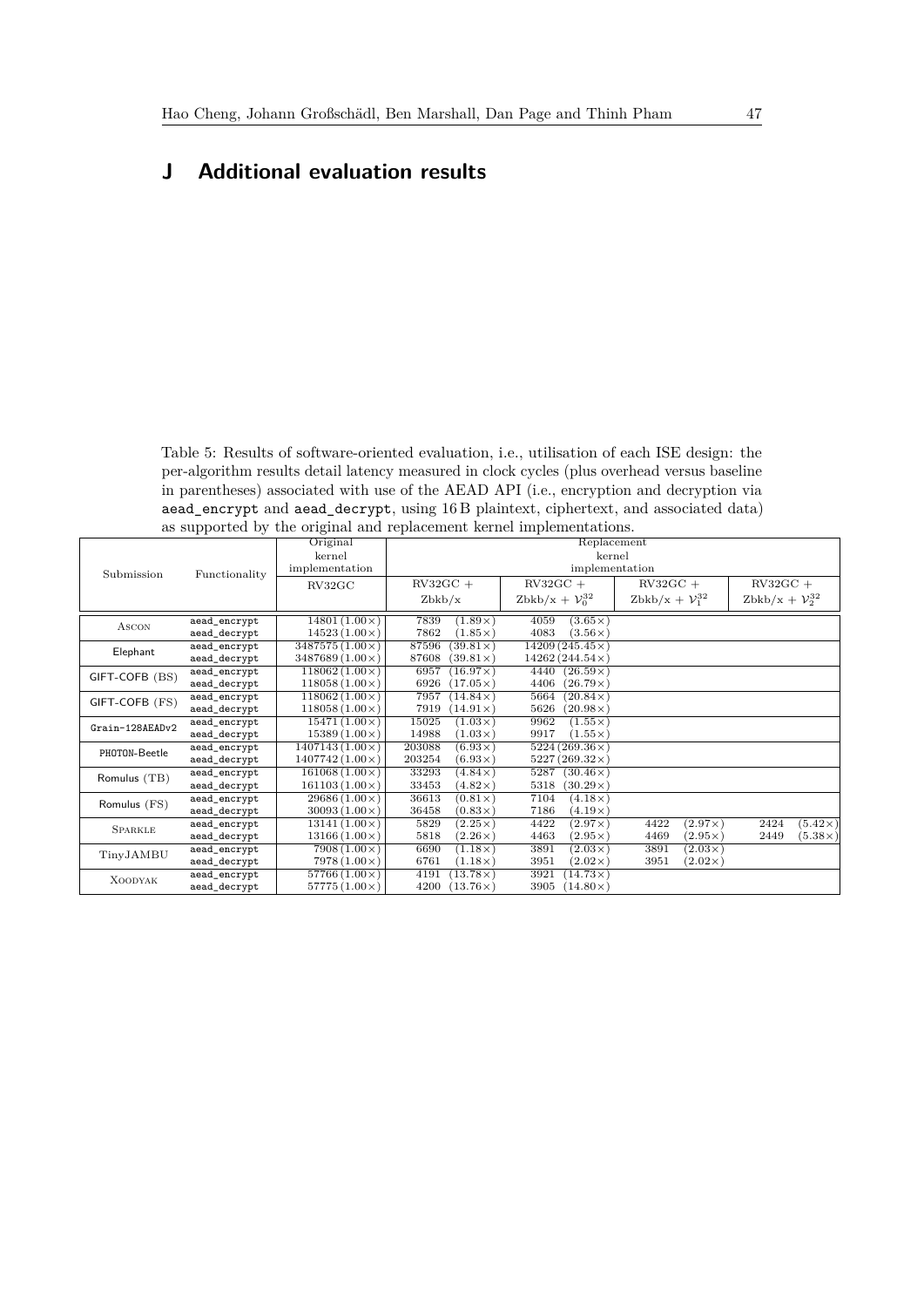<span id="page-47-0"></span>Table 6: Results of software-oriented evaluation, i.e., utilisation of each ISE design: the per-algorithm results detail latency measured in clock cycles (plus overhead versus baseline in parentheses) associated with use of the AEAD API (i.e., encryption and decryption via aead\_encrypt and aead\_decrypt, using 1024 B plaintext, ciphertext, and associated data) as supported by the original and replacement kernel implementations.

| Submission      |               | Original                | Replacement                                          |                               |                               |                               |  |  |
|-----------------|---------------|-------------------------|------------------------------------------------------|-------------------------------|-------------------------------|-------------------------------|--|--|
|                 | Functionality | kernel                  | kernel                                               |                               |                               |                               |  |  |
|                 |               | implementation          | implementation                                       |                               |                               |                               |  |  |
|                 |               |                         | $RV32GC +$<br>$RV32GC +$<br>$RV32GC +$<br>$RV32GC +$ |                               |                               |                               |  |  |
|                 |               | RV32GC                  |                                                      |                               |                               |                               |  |  |
|                 |               |                         | $Z$ bkb/ $x$                                         | Zbkb/x + $\mathcal{V}_0^{32}$ | Zbkb/x + $\mathcal{V}_1^{32}$ | Zbkb/x + $\mathcal{V}_2^{32}$ |  |  |
| <b>ASCON</b>    | aead_encrypt  | $270239(1.00\times)$    | 228119<br>$(1.18\times)$                             | 118500<br>$(2.28\times)$      |                               |                               |  |  |
|                 | aead_decrypt  | $271095(1.00\times)$    | 230828<br>$(1.17\times)$                             | 121209<br>$(2.24\times)$      |                               |                               |  |  |
| Elephant        | aead_encrypt  | $109520728(1.00\times)$ | 2749081<br>$(39.84\times)$                           | $444374(246.46\times)$        |                               |                               |  |  |
|                 | aead_decrypt  | $109520760(1.00\times)$ | 2746736<br>$(39.87\times)$                           | $444425(246.43\times)$        |                               |                               |  |  |
| GIFT-COFB (BS)  | aead_encrypt  | $5221431(1.00\times)$   | 322059<br>$(16.21\times)$                            | 213568<br>$(24.45\times)$     |                               |                               |  |  |
|                 | aead_decrypt  | $5220757(1.00\times)$   | 322841<br>$(16.17\times)$                            | 214494<br>$(24.34\times)$     |                               |                               |  |  |
| GIFT-COFB (FS)  | aead_encrypt  | $5221431(1.00\times)$   | 312881<br>$(16.69\times)$                            | 258136<br>$(20.23\times)$     |                               |                               |  |  |
|                 | aead_decrypt  | $5220757(1.00\times)$   | 312008<br>$(16.73\times)$                            | $(20.31\times)$<br>257072     |                               |                               |  |  |
| Grain-128AEADv2 | aead_encrypt  | $663938(1.00\times)$    | 650688<br>$(1.02\times)$                             | $(1.34\times)$<br>495442      |                               |                               |  |  |
|                 | aead_decrypt  | $655304(1.00\times)$    | 642831<br>$(1.02\times)$                             | 487569<br>$(1.34\times)$      |                               |                               |  |  |
| PHOTON-Beetle   | aead_encrypt  | $61215512(1.00\times)$  | 8718676<br>$(7.02\times)$                            | $221919(275.85\times)$        |                               |                               |  |  |
|                 | aead_decrypt  | $61215428(1.00\times)$  | 8717466<br>$(7.02\times)$                            | $222088(275.64\times)$        |                               |                               |  |  |
| Romulus (TB)    | aead encrypt  | $7587976(1.00\times)$   | 1600969<br>$(4.74\times)$                            | 246905<br>$(30.73\times)$     |                               |                               |  |  |
|                 | aead_decrypt  | $7579477(1.00\times)$   | 1605325<br>$(4.72\times)$                            | 249031<br>$(30.44\times)$     |                               |                               |  |  |
| Romulus (FS)    | aead_encrypt  | $1282828(1.00\times)$   | 1442806<br>$(0.89\times)$                            | 286404<br>$(4.48\times)$      |                               |                               |  |  |
|                 | aead_decrypt  | $1287633(1.00\times)$   | 1441150<br>$(0.89\times)$                            | 294374<br>$(4.37\times)$      |                               |                               |  |  |
| <b>SPARKLE</b>  | aead_encrypt  | $185179(1.00\times)$    | 78316<br>$(2.36\times)$                              | 58708<br>$(3.15\times)$       | 58708<br>$(3.15\times)$       | $(6.03\times)$<br>30688       |  |  |
|                 | aead_decrypt  | $185202(1.00\times)$    | 78346<br>$(2.36\times)$                              | 58733<br>$(3.15\times)$       | 58733<br>$(3.15\times)$       | 30720<br>$(6.03\times)$       |  |  |
| TinyJAMBU       | aead encrypt  | $295003(1.00\times)$    | 248622<br>$(1.19\times)$                             | 140980<br>$(2.09\times)$      | 140980<br>$(2.09\times)$      |                               |  |  |
|                 | aead_decrypt  | $299601(1.00\times)$    | 251993<br>$(1.19\times)$                             | 144338<br>$(2.08\times)$      | 144338<br>$(2.08\times)$      |                               |  |  |
| <b>XOODYAK</b>  | aead_encrypt  | $1307532(1.00\times)$   | 98574<br>$13.26\times$                               | 92139<br>$14.19\times$        |                               |                               |  |  |
|                 | aead_decrypt  | $1306193(1.00\times)$   | 96744<br>$(13.50\times)$                             | 90319<br>$(14.46\times)$      |                               |                               |  |  |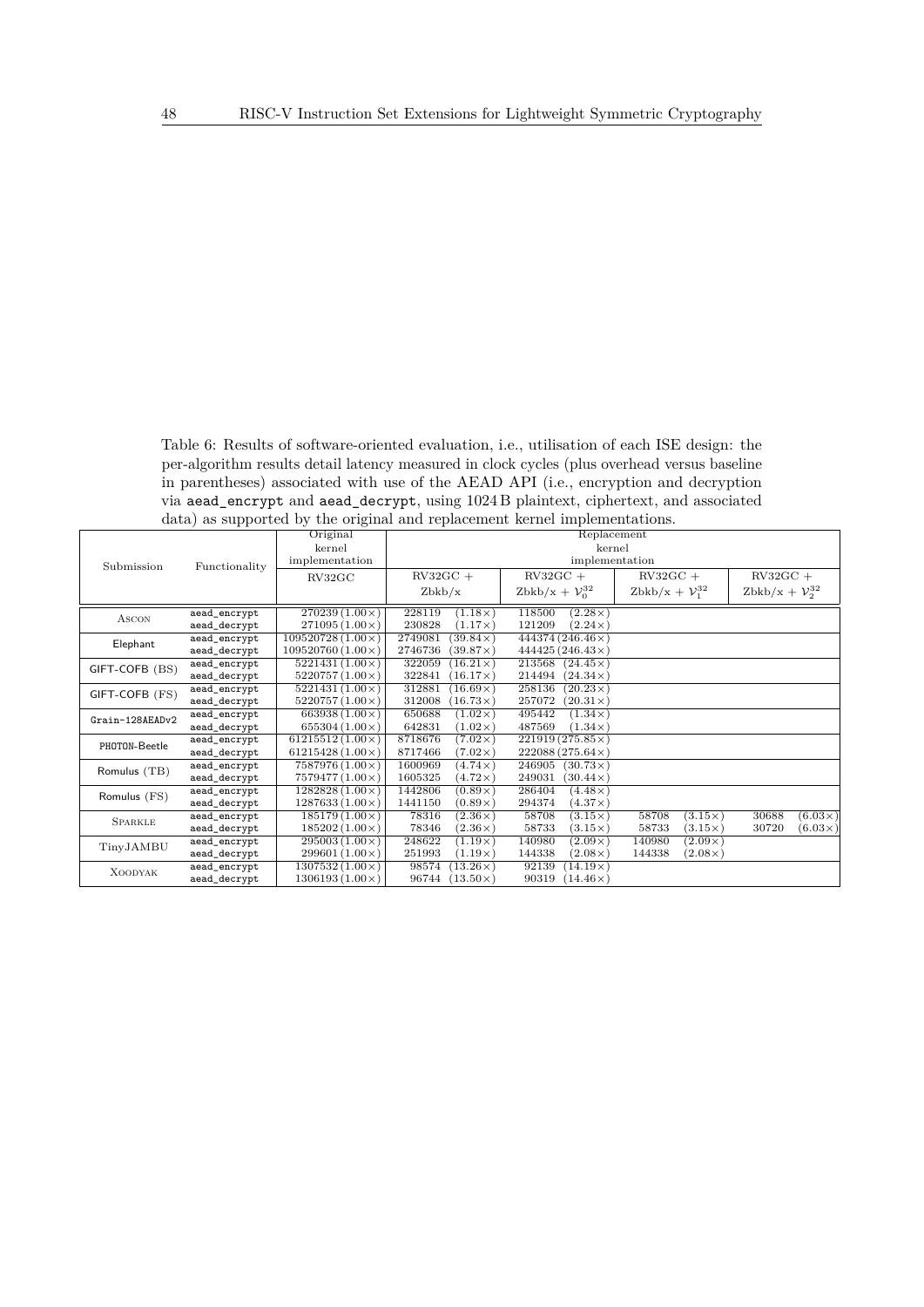

Figure 3: A graph summarising the data in Figure [5,](#page-46-1) Figure [4,](#page-18-1) and Figure [6,](#page-47-0) focusing on encryption aead\_encrypt: for each algorithm, we select the most efficient ISE variant (with respect to execution latency) and plot the number of cycles per byte needed across the paramterisations considered (i.e., 16 B, 128 B, and 1024 B associated data and plaintext/ciphertext) plus a comparison with the ISE-supported implementation of AES-GCM discussed.